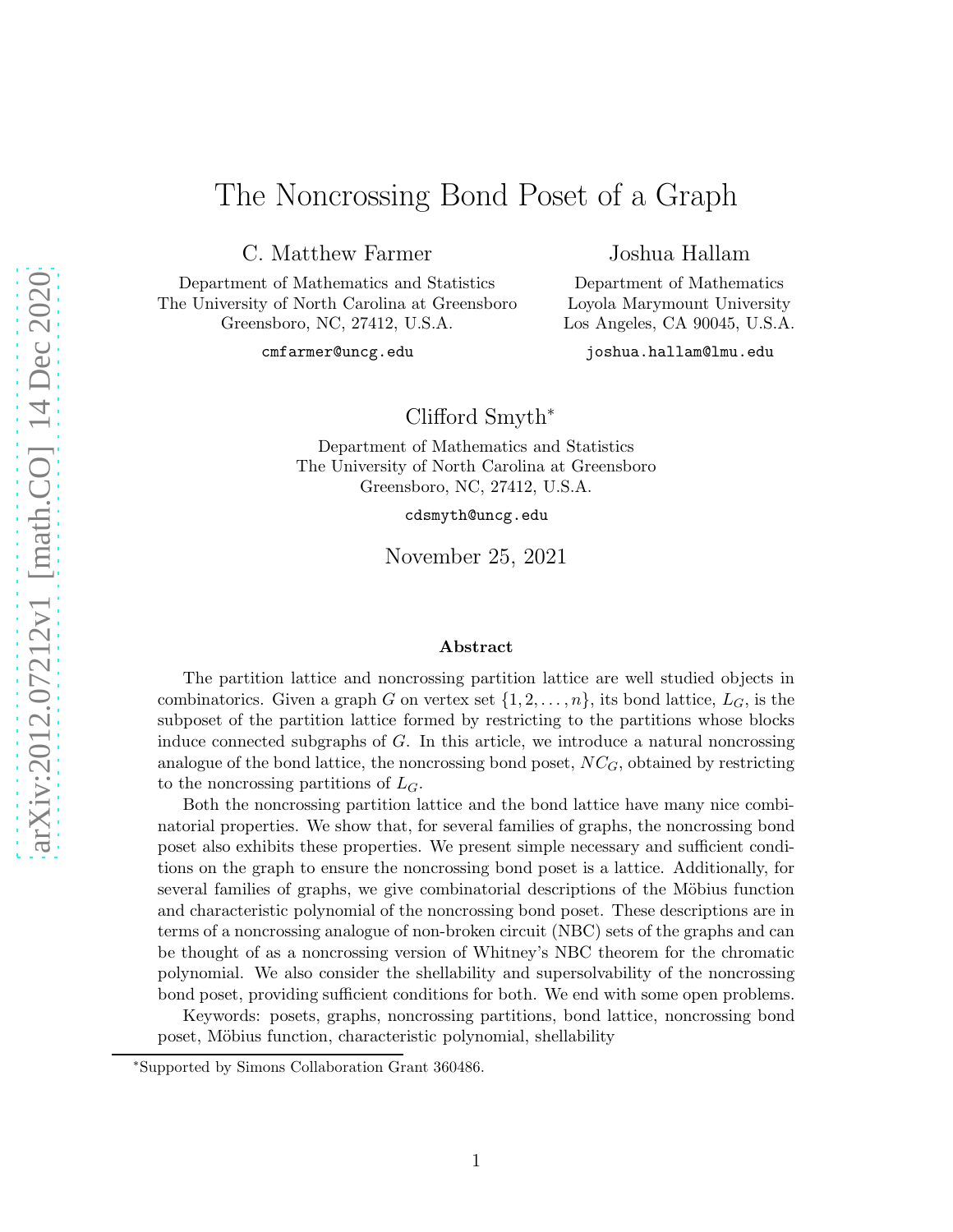## Contents

| 1 Introduction                                      | $\overline{2}$ |
|-----------------------------------------------------|----------------|
| 2 The Structure of the Noncrossing Bond Poset       | 4              |
| 3 The Möbius Function and Characteristic Polynomial | 11             |
| 4 Edge Labelings and Shellability                   | 18             |
| 5 Families of Graphs                                | 21             |
| 6 Open Problems                                     | 31             |
| A Appendix: Algorithms                              | 36             |

## <span id="page-1-0"></span>1 Introduction

The noncrossing partition lattice on  $[n] = \{1, 2, \ldots, n\}$ , denoted by  $NC_n$  in this paper, was introduced in 1972 by Kreweras [\[20\]](#page-34-0) and has received considerable attention from the combinatorics community since then. It enjoys many nice order-theoretic properties. For example, it is graded, EL-shellable [\[6\]](#page-33-0), self-dual (and hence rank-symmetric) [\[20\]](#page-34-0), k-Sperner for all  $k$  [\[26\]](#page-34-1), and supersolvable [\[18\]](#page-33-1). The Catalan numbers appear in several contexts of the noncrossing partition lattice, being both the number of elements of the lattice as well as the Möbius value of the maximum element of the lattice. The maximal chains of  $NC_n$ are equinumerous with spanning trees of the complete graph  $K_n$ , and thus also with parking functions. In [\[28\]](#page-34-2), Stanley showed a beautiful connection between parking functions and  $NC_n$  by exhibiting a natural edge labeling indexed by parking functions. Consequently, Stanley showed that the flag (quasi)symmetric function of  $NC_n$  is (up to a simple automorphism) the parking function symmetric function introduced by Haiman [\[16\]](#page-33-2). In addition to their significance in combinatorics, noncrossing partitions have surprising connections to other mathematics including low-dimensional topology, geometric group theory, mathematical biology, and noncommutative probability. We refer the reader to McCammond's [\[21\]](#page-34-3) and Simion's [\[25\]](#page-34-4) survey articles for more information on the many properties of noncrossing partitions both within and outside of combinatorics.

The noncrossing partition lattice has been generalized in several ways. In [\[24\]](#page-34-5), Reiner introduced a type-B and type-D noncrossing partition lattice and showed that they have many of the nice properties that  $NC_n$  (the type-A version) has. Reiner then asked if one could define a noncrossing partition lattice for any Coxeter group. The work of Bessis [\[5\]](#page-33-3), Brady [\[9\]](#page-33-4), and Brady and Watt [\[10\]](#page-33-5) showed that not only is this possible, but that these lattices play an important role in constructing monoids and  $K(\pi, 1)$  spaces for the Artin groups associated with finite Coxeter groups. One recovers  $NC_n$  by taking the symmetric group as the Coxeter group. This family of noncrossing partition lattices associated to Coxeter groups retains many of the nice order-theoretic properties that  $NC_n$  possesses. For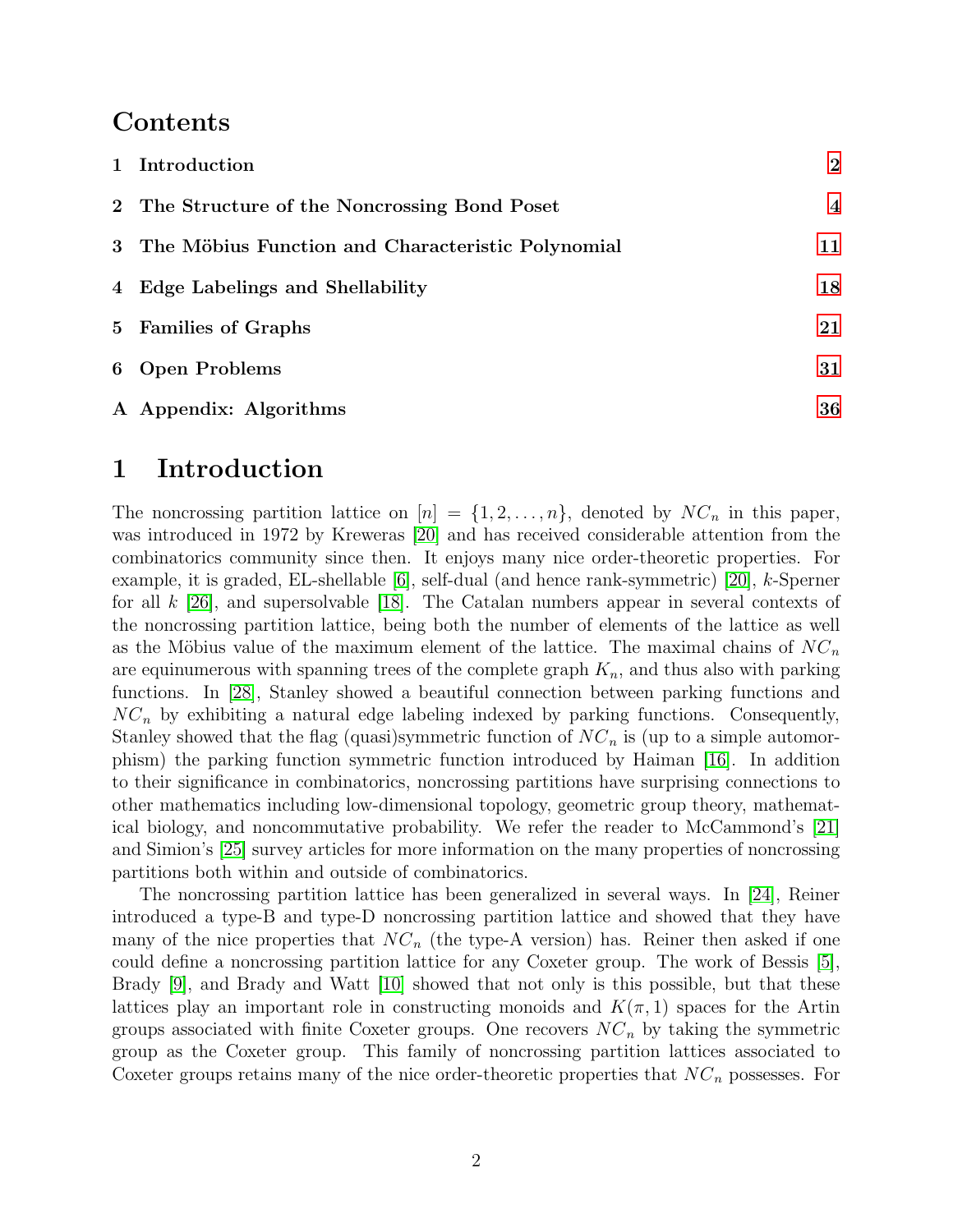example, they are graded, lattices (see  $|11|$  for a uniform proof), shellable (see  $|3|$  for a uniform proof), and self-dual [\[5\]](#page-33-3).

Other methods of generalizing the noncrossing partition lattice have been studied and shown to be fruitful. For example, in  $|13|$  Edelman introduced the k-divisible noncrossing partition lattice, the subposet of  $NC_n$  where each partition has all of its block sizes divisible by k. Later, Armstrong  $\lbrack 2 \rbrack$  introduced and studied the k-divisible noncrossing partition lattice for each finite Coxeter group. More recently, motivated by the connection between the noncrossing partition lattice and parking functions, Bruce, Dougherty, Hlavacek, Kudo, and Nicolas [\[12\]](#page-33-9) introduced a subposet of the noncrossing partition lattice obtained by removing chains that corresponded to parking functions with certain restrictions. To solve a conjecture put forward in that article, Mühle [\[23\]](#page-34-6) defined two new subposets of the noncrossing partition lattice obtained by removing partitions which do not contain certain blocks. Mühle [\[23\]](#page-34-6) showed that these new posets are graded, shellable, and supersolvable.

In this article, we introduce a new generalization of the noncrossing partition lattice which is based on the structure of finite graphs. This generalization can be thought of as the intersection of the noncrossing partition lattice and a bond lattice. Given a graph with vertex set  $|n|$ , its bond lattice is a subposet of the partition lattice obtained by restricting it to the set of partitions such that for each block  $B$  in the partition, the induced subgraph of G with vertex set B is connected. Note that the bond lattice of the complete graph is the partition lattice since any induced subgraph of the complete graph is connected. The bond lattice carries important combinatorial information about the graph. For example, it encodes exactly the same information as the cycle matroid associated to the graph. In fact, the bond lattice is (isomorphic to) the lattice of flats of this cycle matroid. Moreover, its characteristic polynomial is (essentially) the chromatic polynomial of the graph and its chromatic symmetric function can be computed from the lattice as well. Since the partition lattice is the bond lattice of the complete graph, one can consider the noncrossing partition lattice as a noncrossing version of a bond lattice. It is this idea that is the starting point of our work. The noncrossing bond poset of a graph is the intersection of the noncrossing partition lattice and its bond lattice, i.e. the poset obtained from its bond lattice by removing any partition that is crossing.

While many of the generalizations of the noncrossing partition lattice discussed above exhibit the nice properties of  $NC_n$ , the situation for the noncrossing bond poset is a bit more nuanced. In general, many of these properties do not hold for the noncrossing bond poset of generic graphs. We note that this might be expected as the structure of graphs can vary widely. Nevertheless, we are able to identify families of graphs for which some of these nice properties still hold. We present simple necessary and sufficient conditions on the graph for the noncrossing bond poset to be a lattice (see Theorem [2.6\)](#page-7-0). The Möbius function and the characteristic polynomial of the bond lattice of a graph can be interpreted combinatorially in terms of non-broken circuit (NBC) sets via Whitney's NBC theorem. We show that, for several families of graphs, similar interpretations hold for the noncrossing bond poset in terms of what we call noncrossing NBC sets. We obtain our noncrossing version of Whitney's NBC theorem in two different ways, one by using the theory of non-bounded below (NBB) sets introduced by Blass and Sagan [\[8\]](#page-33-10) (see Theorem [3.5\)](#page-12-0) and the other by using the minimum EL-labeling for geometric lattices introduced by Björner  $[6]$  (see Theorem [4.4\)](#page-19-0). Both approaches are necessary as there are some graphs which can be handled by only one of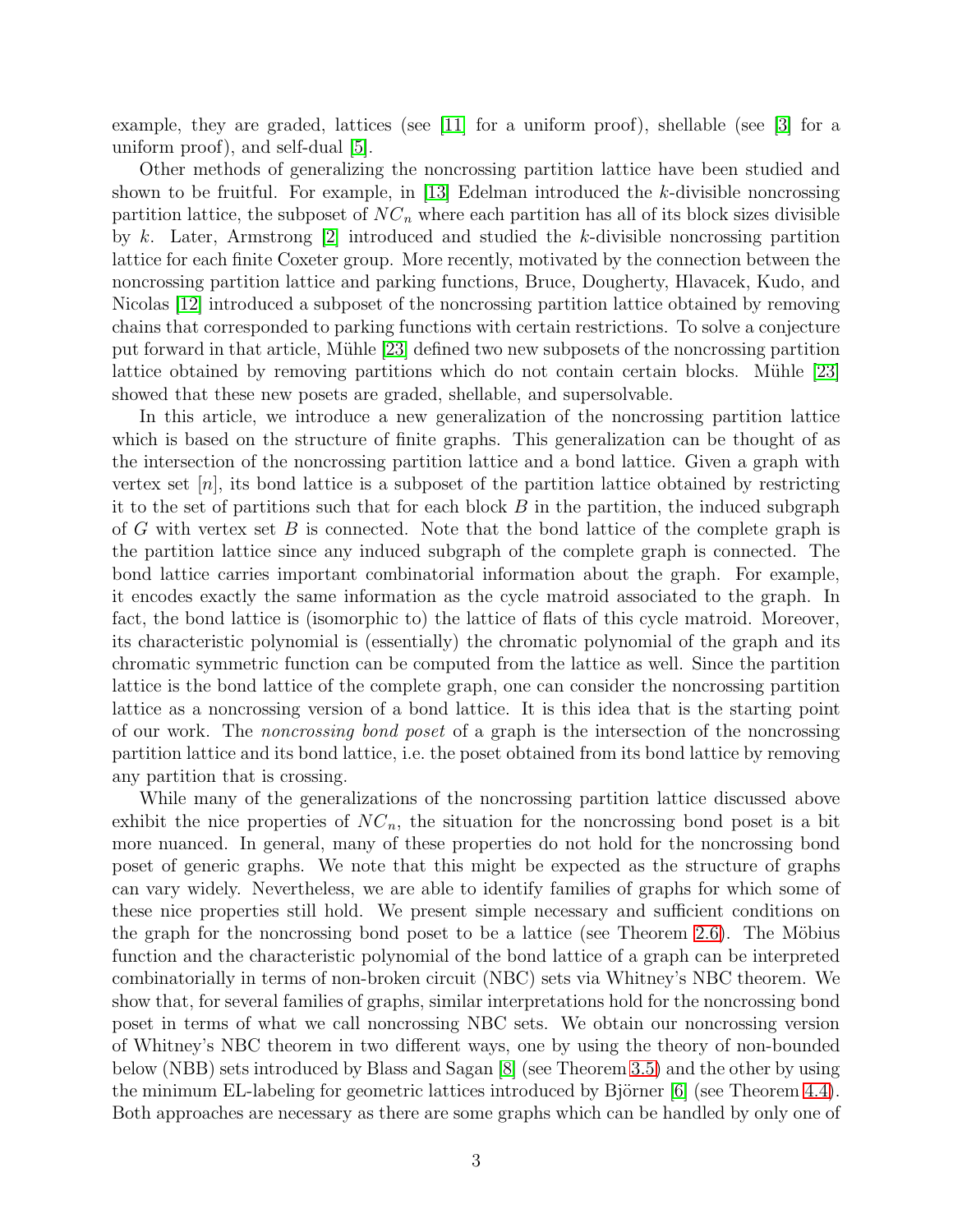these methods. Moreover, the EL-labeling approach allows us to provide shellability results for the noncrossing bond poset of several families of graphs. Additionally, we show that the noncrossing bond poset of perfectly labeled graphs, which arise from chordal graphs, admit  $S_n$  EL-labelings (see Proposition [5.10\)](#page-25-0). Using a result of McNamara [\[22\]](#page-34-7), we get that when these are lattices they are supersolvable lattices. These results on perfectly labeled graphs parallel the results for chordal graphs in realm of bond lattices.

We also give two algorithms for non-crossing bond posets in the appendix. Algorithm [A.1](#page-35-1) determines if the noncrossing bond poset of a graph is a lattice. Algorithm [A.6](#page-37-0) determines if a graph belongs to a family of graphs for which the noncrossing NBC interpretation of the Möbius function and characteristic polynomial hold. Our algorithms both run in time polynomial in  $n$ , the number of vertices of the graph. This is of interest because brute-force algorithms that do not take advantage of the theory we develop can, in the worst case, take time super-exponential in  $n$ .

The rest of the paper is organized as follows. In Section [2](#page-3-0) we discuss the basic structure of the noncrossing bond poset. After this, we consider the Möbius function and characteristic polynomial in Section [3.](#page-10-0) Edge labelings are then studied in Section [4.](#page-17-0) Next, we look at the properties of several families of graphs in Section [5.](#page-20-0) Section [6](#page-30-0) contains several open problems. We finish with the appendix on algorithms we previously mentioned.

Some of these results appeared in an earlier version of this paper published in the Proceedings of Formal Power Series and Algebraic Combinatorics 2019 [\[14\]](#page-33-11).

## <span id="page-3-0"></span>2 The Structure of the Noncrossing Bond Poset

We assume the reader is familiar with the basic concepts of graph theory (see [\[30,](#page-34-8) Graph Theory Appendix] for any undefined terms) as well as basic concepts related to posets (see [\[30,](#page-34-8) Chapter 3] for background and notation). Let G be a graph. For the remainder of this paper, unless otherwise noted, we will assume that the vertex set of G is  $|n|$ . We will use the notation  $V(G)$  for the vertex set of G and  $E(G)$  for the edge set of G. When we write out edges, we will write them in the form ij where  $i < j$ . Moreover, we will always draw our graphs so that the vertices lie on a circle with vertex 1 at the top and the remaining vertices appearing in clockwise order around the circle. Edges will always be drawn so that they are the line segments between their endpoints. We will refer to this as the *graphical representation of G*. We say that two edges of  $G$  cross if their respective line segments intersect in the graphical representation, i.e.  $a_1a_2$  and  $b_1b_2$  cross if and only if  $a_1 < b_1 < a_2 < b_2$  or  $b_1 < a_1 < b_2 < a_2$ . See Figure [1](#page-4-0) for several examples of graphical representations.

A subgraph H of a graph G is called *spanning* if  $V(H) = V(G)$ . Note that when considering a spanning subgraph H of G, it is enough to just know  $E(H)$ . Because of this, we will often make no distinction between subsets of  $E(G)$  and spanning subgraphs of G. A subgraph H of a graph G is called *induced* if whenever u and v are vertices in H and  $uv \in E(G)$ , then  $uv \in E(H)$ . Given a subset of the vertices, S, let G[S] denote the induced subgraph of G with vertex set S. Similarly, if E is a set of edges, we will use  $G[E]$  to denote the induced subgraph on the vertices which are endpoints of the edges in  $E$ . We say a spanning subgraph of  $G$  is a *bond* if every connected component of the subgraph is induced. As an example, consider the graph G in Figure [1.](#page-4-0) The subgraphs H, K, and  $H \cap K$  are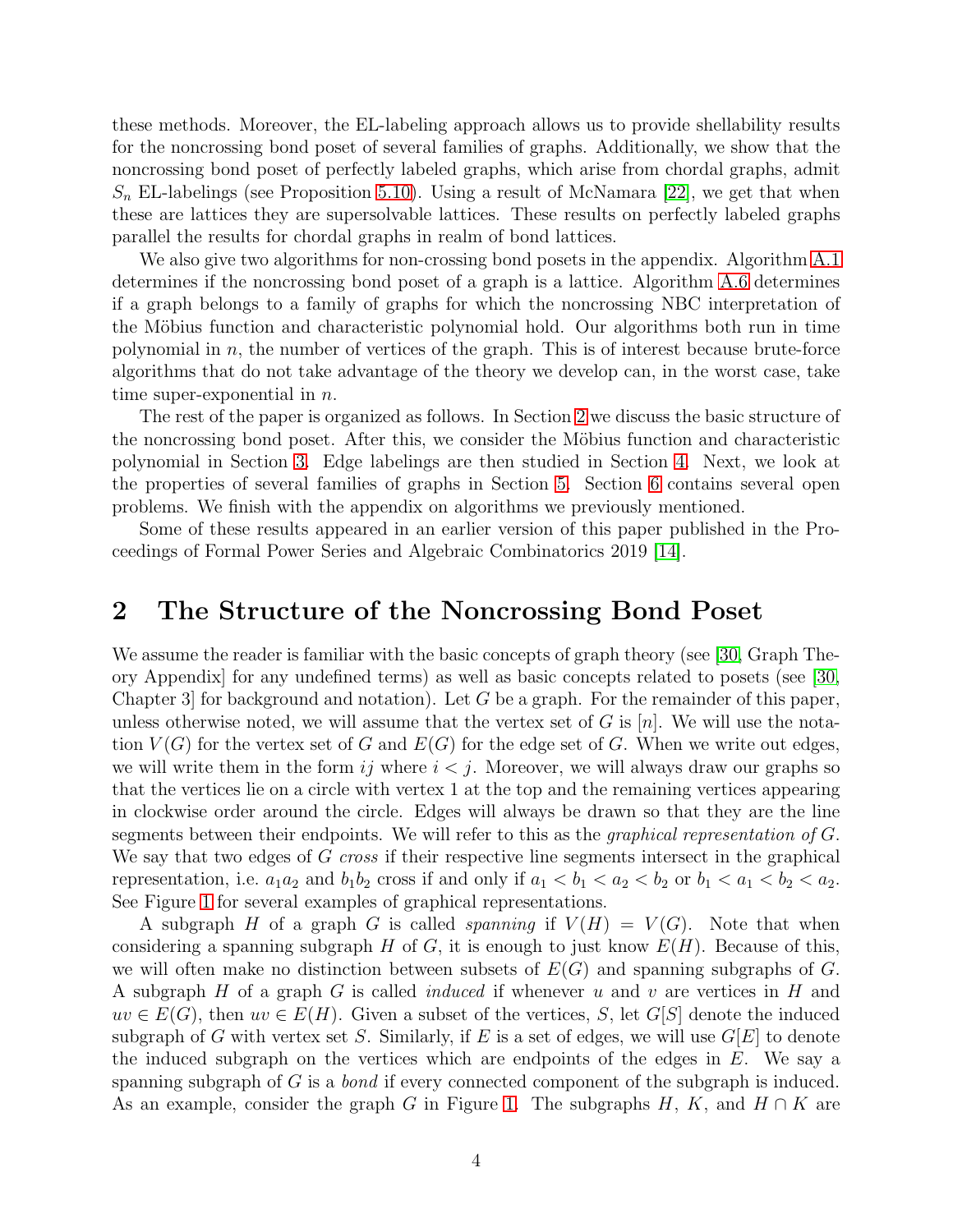

<span id="page-4-0"></span>Figure 1: A graph and several subgraphs

bonds, but  $L$  is not since it is missing the edge 16.

To each bond H, one can associate a set partition,  $\pi(H)$ , so that i and j are in the same block of  $\pi(H)$  if and only if i and j are in the same connected component of H. For example, for the bond H in Figure [1,](#page-4-0) we have that  $\pi(H) = 12345/6$ . Similarly, for each partition  $\pi = B_1/B_2/\cdots/B_k$ , we associate the corresponding spanning subgraph  $G[\pi]$  whose edge set is the disjoint union of the edges in  $G[B_1], \ldots, G[B_k]$ . We note that  $G[B_1/B_2/\cdots/B_k]$  is not necessarily a bond since  $G[B_i]$  need not be connected.

A partition  $\pi = B_1/B_2/\cdots/B_k$  is called *crossing* if there exists  $i \neq j$ ,  $a, c \in B_i$  and  $b, d \in B_i$  such that  $a < b < c < d$ . For example, the partition 1248/56/37 is crossing since we can pick  $2, 4 \in 1248$  and  $3, 7 \in 37$ . A partition is *noncrossing* if it is not crossing. We say the bond H is crossing (resp. noncrossing) if  $\pi(H)$  is crossing (resp. noncrossing). It is not hard to verify the following proposition.

<span id="page-4-2"></span>**Proposition 2.1.** A bond H is crossing if and only if there exist two distinct connected components  $H_1$  and  $H_2$  of H and edges  $e_1 \in H_1$  and  $e_2 \in H_2$  such that  $e_1$  and  $e_2$  cross.

Note that a noncrossing bond  $H$  can contain crossing edges, as long as every pair of edges that cross belong to the same connected component of  $H$ . For example, the bond  $H$ in Figure [1](#page-4-0) is noncrossing since it corresponds to 12345/6, but it has crossing edges, namely 14 and 35.

**Definition 2.2.** Let G be a graph. The *bond lattice* of G, denoted by  $L_G$ , is the collection of bonds of G ordered by inclusion. The noncrossing bond poset, denoted by  $NC_G$ , is the collection of noncrossing bonds of G ordered by inclusion.

See Figure [2](#page-5-0) for an example of a graph, its bond lattice, and noncrossing bond poset. Unlike the bond lattice, the noncrossing bond poset is not always a lattice. Note that for the graph G in Figure [2,](#page-5-0) the bond  $13/24$  is crossing and so is not in  $NC_G$ . Thus for this graph  $G, NC_G$  not only fails to be a lattice, it even fails to have a maximum element.

Note that  $NC_G$  is not necessarily a meet semi-lattice either; the graph G in Figure [1](#page-4-0) gives one such example. The bonds  $H$  and  $K$  in Figure [1](#page-4-0) are noncrossing and thus are in  $NC_G$ . However, they do not have a meet in  $NC_G$  since the noncrossing bonds X that are below H and K (i.e. are contained in H and K) are those with  $E(X) = \emptyset$ ,  $\{14\}$ , or  $\{35\}$ . These do not contain a unique maximal element, so  $H$  and  $K$  do not have a meet.

<span id="page-4-1"></span>**Definition 2.3.** Let G be a graph and let e and f be two crossing edges of G. We say e and f are crossing closed if there exists a unique induced connected subgraph of G containing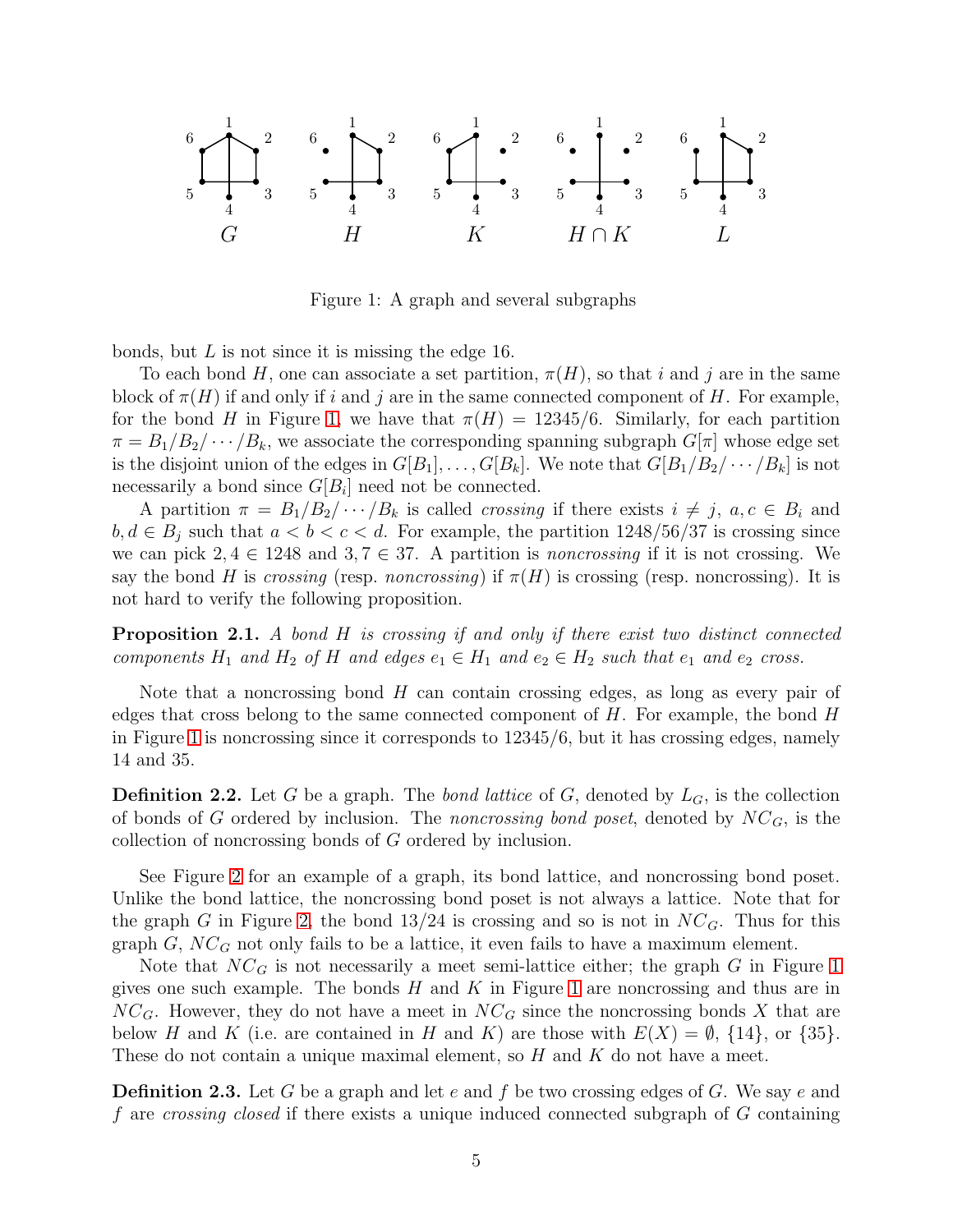

<span id="page-5-0"></span>Figure 2: A graph and its bond lattice and noncrossing bond poset.

e and f that is minimal among all such subgraphs with respect to containment. If such a subgraph exists, we denote it by  $J(e, f)$ . We say G is *crossing closed* if every pair of crossing edges in G are crossing closed.

Note that the graph G in Figure [1](#page-4-0) is not crossing closed since  $14$  and  $35$  are crossing but not crossing closed. There are two distinct minimal, induced, connected subgraphs of G that contain 14 and 35, namely the bond  $H = G[12345/6]$  and the bond  $K = G[13456/2]$  shown in Figure [1.](#page-4-0) On the other hand, trees and complete graphs are crossing closed. If  $G$  is a tree and e and f are two crossing edges, then  $J(e, f)$  is the unique path in G with end-edges e and f. If G is a complete graph, then  $J(e, f) = G[e \cup f]$ . However, this is far from a complete list of families of crossing closed graphs. We will save the discussion of more families which are crossing closed for later sections after we have developed a few more concepts.

Before we continue, let us explain the choice of the letter "J" in the notation  $J(e, f)$ . As we will see in Theorem [2.5,](#page-7-1) in the case that  $J(e, f)$  exists it is (essentially) the join of e and f in  $NC_G$ . We also wish to explain the reason we use the term "crossing closed". As was mentioned in the introduction, the bond lattice is the lattice of flats of the cycle matroid of the graph. One of the many equivalent ways to define a matroid is through a closure operator. In terms of the lattice of flats, the closure of a subset of the ground set is the join of the elements in the lattice of flats. As we mentioned before, crossing closed edges are exactly the crossing edges which have a join in the graph's noncrossing bond poset and crossing closed graphs are exactly the graphs whose noncrossing bond poset is a lattice. Thus, a graph being crossing closed implies the existence of a closure operator on the crossing edges that behaves in a similar way that the closure operator does in the cycle matroid. Note that this does not give us a matroid structure as our closure operator is not the same as the one for matroids.

<span id="page-5-1"></span>**Lemma 2.4.** Let G be a graph and let e and f be two crossing closed edges of G. Then  $J(e, f)$  is of one of the following two forms, depending on whether or not there is an edge in G connecting a vertex in e to a vertex in f.

1. There is an edge in G connecting a vertex of e to a vertex of f. In this case,  $J(e, f) =$  $G[e \cup f]$  and  $J(e, f)$  is a subgraph of  $K_4$ .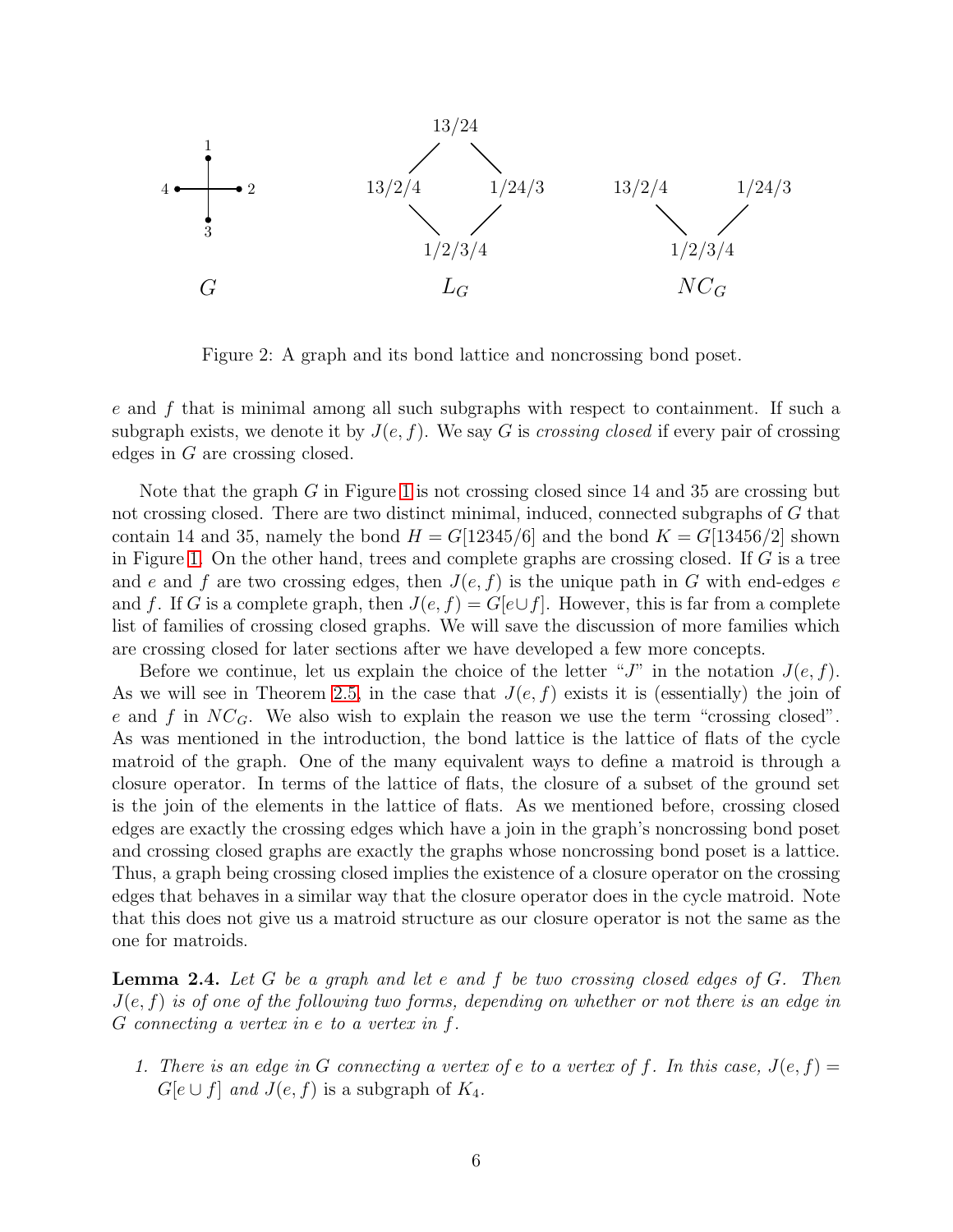

<span id="page-6-0"></span>Figure 3: At least one of the dotted edges incident to  $x_0$  and at least of the dotted edges incident to  $x_k$  exist in  $J(e, f)$ .

2. There does not exist an edge between a vertex of e and a vertex of f. In this case  $J(e, f)$  has the form of the graph depicted in Figure [3.](#page-6-0) Moreover, all vertices in  $J(e, f)$ not on e or f are cut vertices of G that separate e and f.

*Proof.* Suppose there is an edge in G connecting a vertex of e to a vertex of f. Then  $G[e \cup f]$ is connected, induced, and contains  $e$  and  $f$ . It is also clearly minimal with respect to those properties so  $J(e, f) = G[e \cup f]$ .

Now suppose there are no edges in  $G$  connecting a vertex of  $e$  to a vertex of  $f$ . Let  $T$ be a spanning tree of  $J(e, f)$  that contains e and f. We claim that T cannot have a vertex of degree more than 3 with respect to  $T$ . To see why, suppose this was not the case. Then since  $T$  is a tree, it must have at least 3 leaves. Both endpoints of  $e$  cannot be leaves of T as then T would then be e and T must also contain f. The same can be said of f, so e and f together can contain at most two leaves of T. Thus there must be a third leaf  $w$  of  $T$ with w not in e or f.  $J(e, f) \setminus w$  is then induced, connected (since it contains spanning tree  $T \setminus w$ , and contains e and f, a contradiction to the minimality of  $J(e, f)$ . Thus T is a path containing e and f. The edges e and f must be the two edges at the ends of T. Otherwise at least one end-vertex of T, say w, would not be on either e or f and  $J(e, f) \setminus w$  would again contradict the minimality of  $J(e, f)$ .

Let the vertices of  $J(e, f)$  be given in the order  $v, v', x_0, \ldots, x_k, w', w$  that they come along the spanning path T, where  $e = vv'$ ,  $f = ww'$ , and  $k \geq 0$ .  $E(J(e, f))$  is the set of edges these vertices induce. We claim that, besides the edges in  $T$ , there are no additional edges in  $E(J(e, f))$  except possibly for the edges  $x_0v$  and  $x_kw$  should either of them be present in G.

Suppose, for the sake of obtaining a contradiction, that the claim at the end of the last paragraph is not true. Then  $k > 0$ . If  $vx_i$  with  $i > 0$  is present, then  $v'vx_ix_{i+1} \ldots x_kw'w$  is a path containing e and f whose vertex set is strictly contained in  $V(J(e, f))$  contradicting the minimality of  $J(e, f)$ . Similarly, we cannot have an edge  $v'x_i$  with  $i > 0$ . By assumption we have no edges from a vertex of  $e = vv'$  to a vertex of  $f = ww'$ . Thus we have no edges from v or v' to any vertex other than  $x_0$ . Similarly we have no edges from w or w' to any vertex other than  $x_k$ . The only remaining possibility is then that we have an edge  $x_ix_j$  with  $j - i \geq 2$ . But then  $vv'x_0 \ldots x_ix_j \ldots x_kw'w$  is a path containing e and f whose vertex set is strictly contained in  $J(e, f)$ , again contradicting the minimality of  $J(e, f)$ .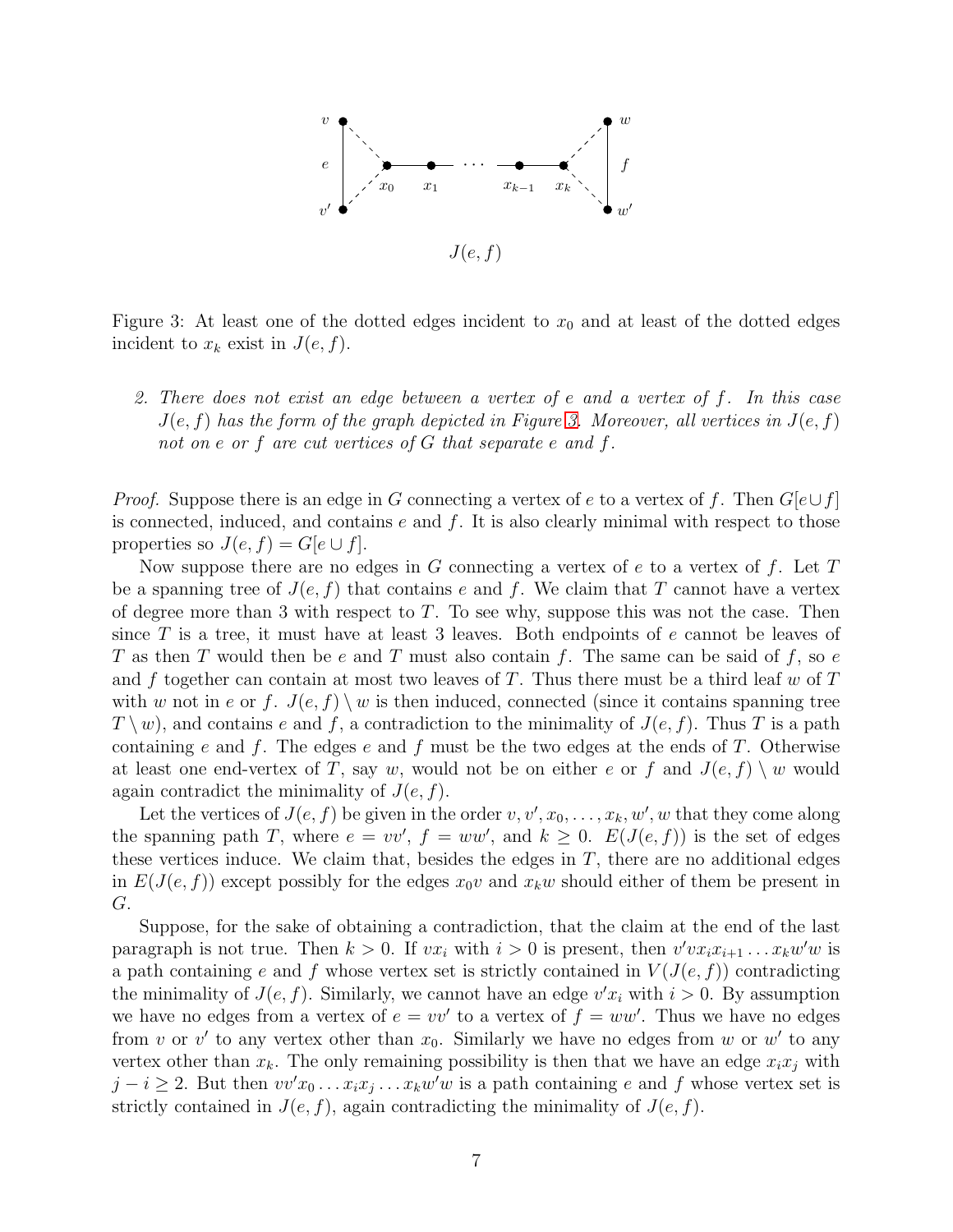We now claim that each  $x_i$  is a cut-vertex of G and separates e and f. Suppose instead that  $G \setminus x_i$  has a component C that contains e and f. Then by the minimality of  $J(e, f)$ , C must contain  $J(e, f)$  which contains  $x_i$ , a contradiction.  $\Box$ 

<span id="page-7-1"></span>**Theorem 2.5.** Let G be a graph. Let e and f be two crossing edges of G. Then e and f are crossing closed if and only if  $e \vee f$  exists in NC<sub>G</sub>. In the case e and f are crossing closed,  $J(e, f)$  is the unique non-trivial component of  $e \vee f$  and  $e \vee f$  is the bond with edge set  $E(J(e, f))$ . Furthermore, G is crossing closed if and only if  $e \vee f$  exists for every pair of crossing edges e and f.

*Proof.* Suppose e and f are crossing edges which are crossing closed. Then  $J(e, f)$  exists. Let e be the bond with edge set  $\{e\}$  and f the bond with edge set  $\{f\}$ . Let H be the bond with edge set  $E(J(e, f))$ . We claim that  $H = e \vee f$  in  $NC_G$ . Suppose  $H' \in NC_G$  and we have  $e, f \leq H'$  in  $NC_G$ . Edges e and f must be in the same component C of H' otherwise H' would be crossing. Thus  $J(e, f)$  is a subgraph of C and so  $H \leq H'$ . Thus H is the unique minimal element of  $NC_G$  that contains bonds e and f and so is  $e \vee f$ .

Now suppose  $H = e \vee f$  exists so that  $H \in NC_G$ . We must have that e and f belong to the same connected component C of H, otherwise H would be crossing. Since  $H = e \vee f$ is the minimal element of  $NC_G$  that contains e and f, C must be the unique non-trivial component of H. We claim that  $J(e, f) = C$ . To show this, let H' be any connected, induced subgraph of G that contains e and f. By Definition [2.3,](#page-4-1) we must show that  $J(e, f)$  is in H'. If we view H' as the bond with edge set  $E(H')$  then H' is in  $NC_G$  (since it contains a unique nontrivial connected component and so is noncrossing). Since  $e, f \leq H'$  in  $NC_G$  we must have  $H = e \vee f \leq H'$  and thus C is a subgraph of H'.

It thus follows that G is crossing closed if and only if  $e \vee f$  exists for every pair of crossing edges  $e$  and  $f$  of  $G$ .  $\Box$ 

<span id="page-7-0"></span>**Theorem 2.6.** Let G be a graph. Then  $NC_G$  is a lattice if and only if G is crossing closed. Moreover, if G is crossing closed and  $H, H' \in NC_G$ , then  $H \wedge H' = H \cap H'$ . Thus  $NC_G$  is a meet semi-lattice of  $L_G$ .

*Proof.* First, suppose that  $NC_G$  is a lattice. Then joins exist and in particular the join  $e \vee f$ exists for each pair of crossing edges e, f in G. Thus, by the previous theorem,  $J(e, f)$  exists for every pair of crossing edges  $e, f$  and  $G$  is crossing closed.

Now suppose G is crossing closed. Then G must be a noncrossing bond of itself. If G had two connected components  $C_1$  and  $C_2$  that cross, then there must be edges  $e \in C_1$  and  $f \in C_2$  that cross. There can be no connected subgraph of G that contains both e and f, so  $J(e, f)$  cannot exist, contradicting the assumption that G was crossing closed. Thus G is the unique maximum element of  $NC_G$ . Since  $NC_G$  is finite and contains a maximum element, to show  $NC_G$  is a lattice, it suffices to show that it is a meet-semilattice.

We claim that if  $H, H' \in NC_G$ , then  $H \cap H' \in NC_G$ . The meet of H and H' in  $L_G$ is  $H \cap H'$ . If  $H \cap H' \notin NC_G$ , there must be crossing edges e and f belonging to different components of  $H \cap H'$ . But  $J(e, f)$  is a subgraph of both H and H' and so a subgraph of  $H \cap H'$ , a contradiction. Thus  $H \cap H' \in NC_G$  and we also have  $H \wedge H' = H \cap H'$  in  $NC_G$ .  $\Box$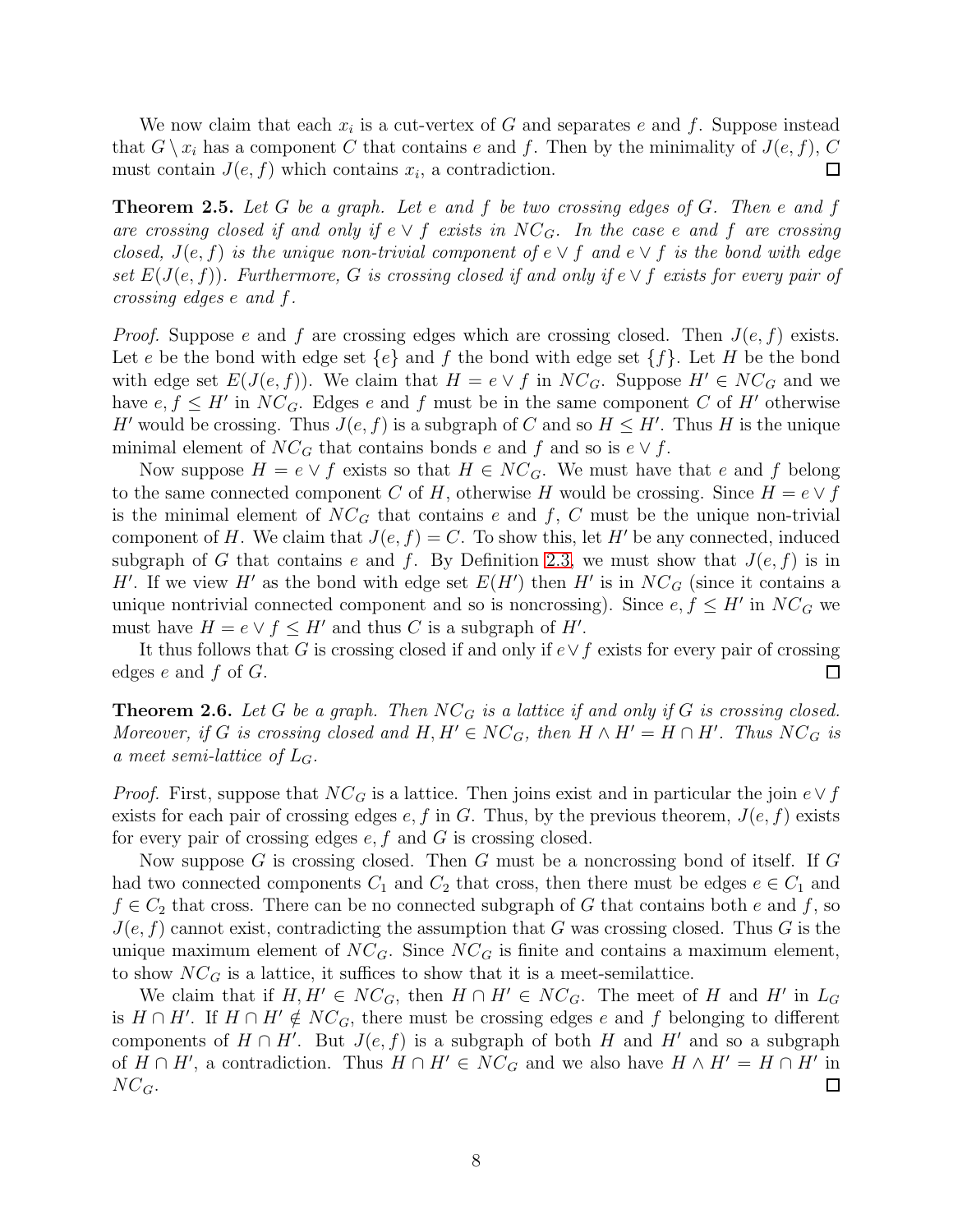In the appendix, we present Algorithm [A.1](#page-35-1) that decides if  $NC_G$  is a lattice in time polynomial in n, the number of vertices of the graph  $G$ . It does this by deciding the equivalent question of whether  $G$  is crossing closed. We note in the appendix that a brute-force algorithm for this problem could, in the worst case, take time super-exponential in  $n$ .

A lattice is called *atomic* if every element is the join of a particular subset of atoms, where  $\theta$  is considered to be the empty join. Moreover, we say the lattice is *(upper) semimodular* if whenever  $x \wedge y \leq x, y$ , then  $x, y \leq x \vee y$ . Here and throughout the paper we use the notation  $x \leq y$  to denote that y covers x in the poset. A finite lattice which is both atomic and semimodular is called geometric.

It is well-known that there is a bijection between geometric lattices and (simple) matroids. Since the bond lattice of a graph is the lattice of flats for its cycle matroid, every bond lattice is geometric. The situation for the noncrossing bond poset differs.

<span id="page-8-0"></span>Proposition 2.7. Let G be a crossing closed graph. Then we have the following.

- (a)  $NC_G$  is atomic.
- (b)  $NC_G$  is a meet-sublattice of  $L_G$ .
- (c) If e and f cross in G, then  $J(e, f)$  is the unique non-trivial connected component of  $e \vee f$  (the component that contains e and f).
- (d)  $NC_G$  is semimodular if and only if G has no crossing edges.
- (e)  $NC_G$  has a  $\hat{1}$ .

Parts (b) and (c) of the previous proposition were proved in Theorem [2.6](#page-7-0) and Theorem [2.5](#page-7-1) respectively. The proofs of (a), (d), and (e) are straightforward.

By Proposition [2.7](#page-8-0) part (e), the noncrossing bond poset of any crossing closed graph has a ˆ1. However, this is not the only way to have a maximal element. For example, the noncrossing bond poset of the graph  $G$  in Figure [1](#page-4-0) is not a lattice since  $G$  is not crossing closed but still has a  $\overline{1}$ , which is G itself. The following proposition provides several characterizations for when a  $\hat{1}$  exists. The proof is straightforward and thus omitted.

<span id="page-8-1"></span>**Proposition 2.8.** Let G be a graph. Then the following are equivalent.

- (a)  $NC_G$  has a 1.
- (b) Whenever e and f are crossing edges of G, they are in the same connected component of G.
- $(c)$  G is a noncrossing bond of itself.

The following lemma will help us prove results on general graphs by reducing them to the case of connected graphs.

<span id="page-8-2"></span>**Lemma 2.9.** Suppose that G consists of connected components  $C_1, C_2, \ldots, C_k$  such that no edges of  $C_i$  and  $C_j$  cross for all  $i \neq j$ . Then  $NC_G \cong NC_{C_1} \times NC_{C_2} \times \cdots \times NC_{C_k}$ .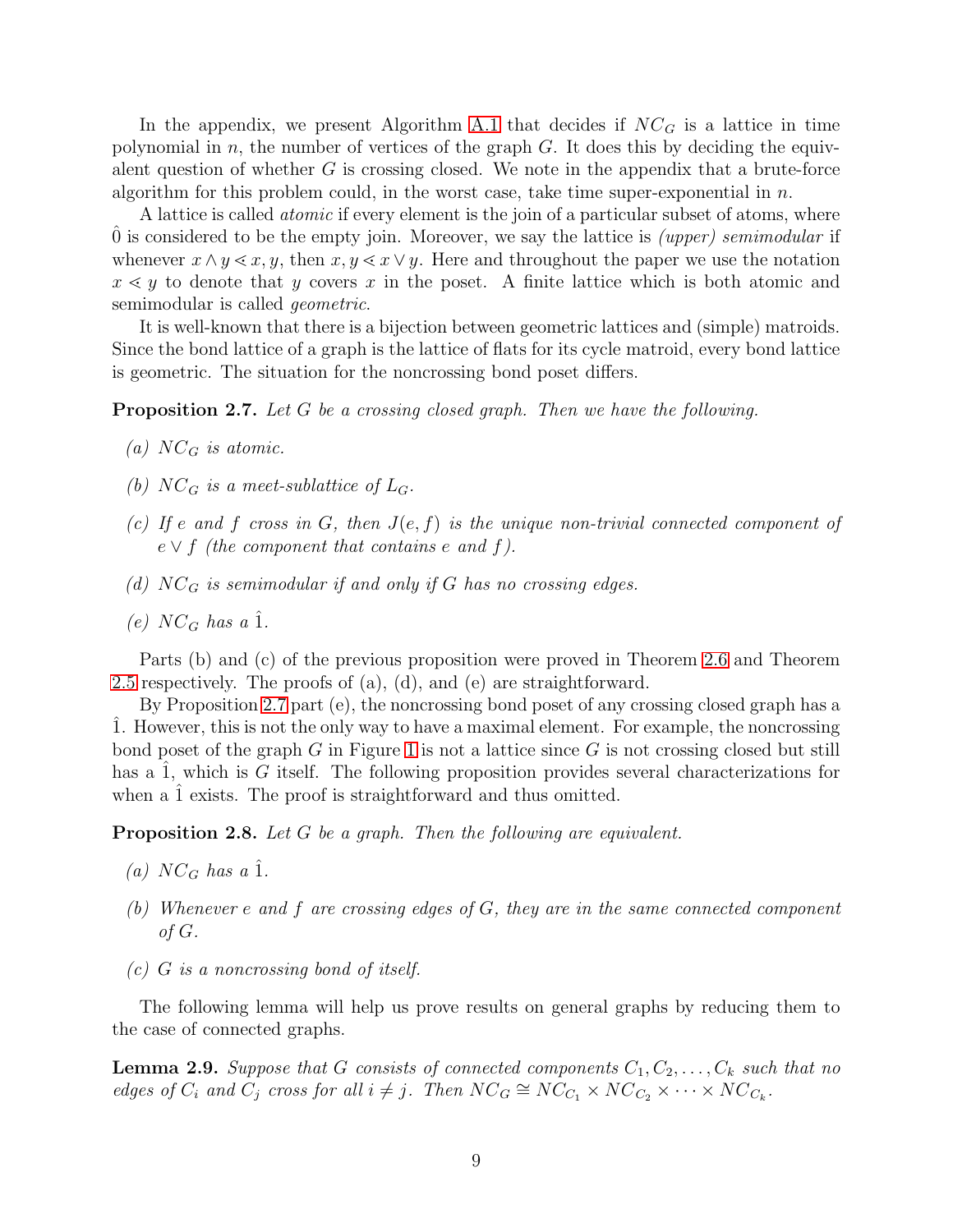

<span id="page-9-0"></span>Figure 4: A graph whose noncrossing bond poset is not graded.

*Proof.* Using induction, it suffices to show this result when  $k = 2$ . In that case it is easy to check that the map  $\varphi : NC_G \to NC_{C_1} \times NC_{C_2}$  given by  $\varphi(H) = (H \cap E(C_1), H \cap E(C_2))$  $\Box$ is an isomorphism.

We will now consider the grading of  $NC_G$ . Unlike the bond lattice which is always graded, the noncrossing bond poset need not be graded. Consider the graph in Figure [4.](#page-9-0) The bond corresponding to the partition  $1/26/35/4$  is noncrossing, but the only element of  $NC_G$  which covers  $1/26/35/4$  is 123456. It follows that  $1/2/3/4/5/6 \le 1/26/3/4/5 \le$  $1/26/35/4 \le 123456$  is a maximal chain in  $NC_G$ . However, there is another maximal chain  $1/2/3/4/5/6 \leq 14/2/3/5/6 \leq 124/3/5/6 \leq 1246/3/5 \leq 12456/3 \leq 123456$  and so  $NC_G$  is not graded. Note that this graph is a path and hence is crossing closed. Thus  $G$  being a crossing closed graph does not imply  $NC_G$  to be graded.

In the previous example, we were able to find a saturated  $\hat{0}$ – $\hat{1}$  chain in which each cover is obtained by merging exactly two blocks of the corresponding partition. It turns out that for graphs whose connected components do not cross (such as connected graphs and crossing closed graphs) such a chain can always be found. In the following proposition and throughout the remainder of the paper, we use  $cc(H)$  to denote the number of connected components of a graph H.

<span id="page-9-1"></span>**Proposition 2.10.** Let G be a graph on  $[n]$  which is a noncrossing bond of itself. Then  $NC_G$  is graded if and only for every cover relation  $H \leq H'$ , there are exactly two blocks of H that merge to get H'. Moreover, in the case that  $NC_G$  is graded, the rank function is given by  $\rho(H) = n - cc(H)$ .

*Proof.* By Proposition [2.8,](#page-8-1)  $NC_G$  has a  $\hat{1} = G$  and the connected components of G do not cross. By Lemma [2.9,](#page-8-2) if G has more than one connected component, then  $NC_G$  is the product of noncrossing bond posets, one for each connected component. Since the product of graded posets is graded and the rank function of the product is the sum of the rank functions, it suffices to prove the result for connected graphs and so we may assume  $G$  is connected.

Let T be a spanning tree of G. Let  $e_1, e_2, \ldots, e_{n-1}$  be a sequence of edges of T such that for each forest in the sequence  $\{e_1\}, \{e_1, e_2\}, \ldots, \{e_1, e_2, \ldots, e_{n-1}\}\$  there is a unique nontrivial connected component. For each  $1 \leq i \leq n-1$ , let  $H_i$  be the induced subgraph on  $\{e_1, e_2, \ldots, e_i\}$ . Since each  $H_i$  has a unique nontrivial connected component, each  $H_i$  is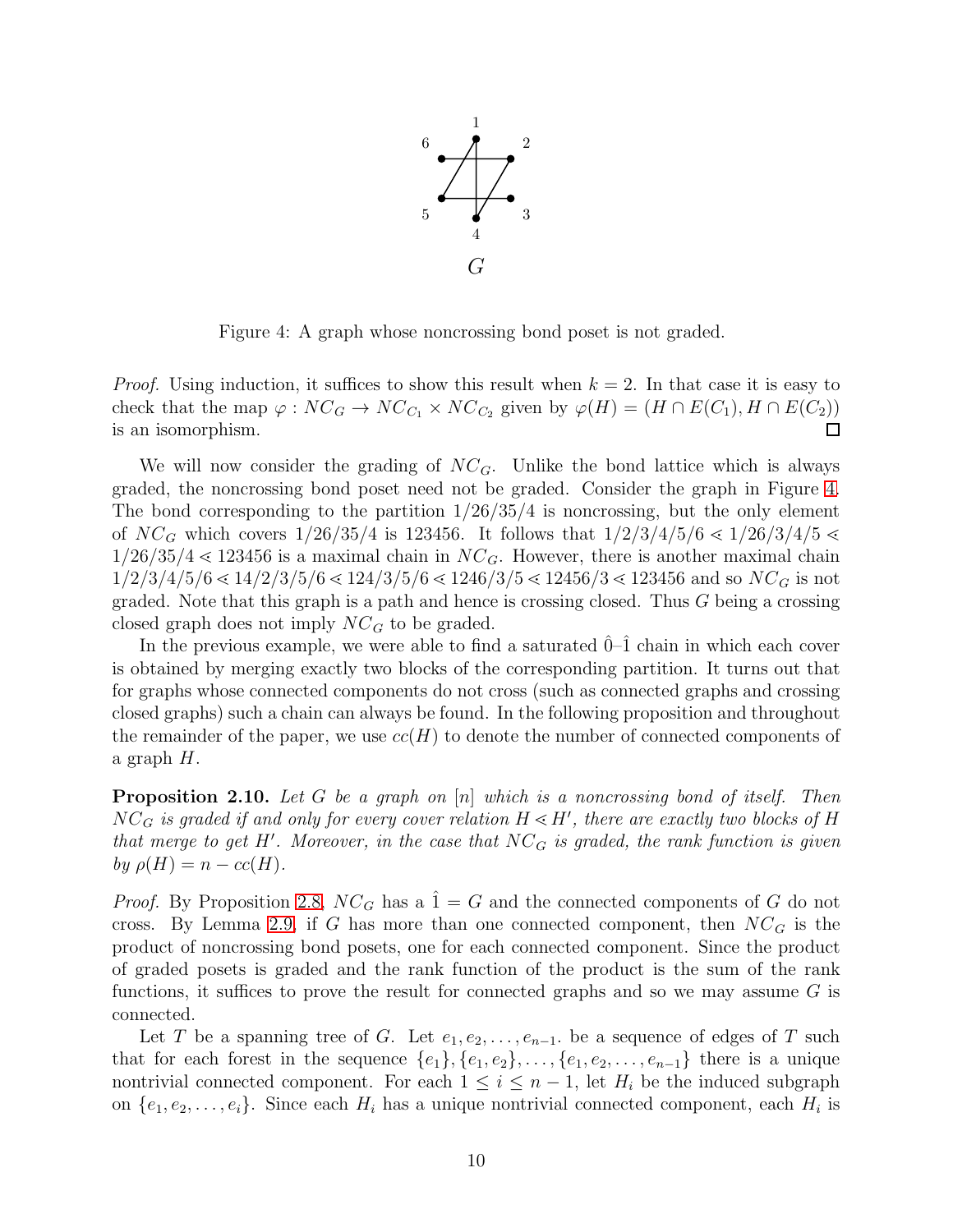noncrossing. Moreover,  $0 \le H_1 \le \cdots \le H_{n-1} = G$  is a maximal chain of length  $n-1$ . Since the minimum element of  $NC_G$  has n blocks, the maximum element has 1 block, and there is a maximal chain of length  $n-1$ ,  $NC_G$  is graded if and only if for every cover relation  $H \ll H'$ , there are exactly two blocks of H that merge to get H'. Now the last statement of the theorem follows immediately since when we merge two blocks, the number of connected components decreases by one.  $\Box$ 

## <span id="page-10-0"></span>3 The Möbius Function and Characteristic Polynomial

In this section, we introduce a family of graphs called upper crossing closed graphs. The motivation is that this is a class of graphs for which we are able to provide combinatorial interpretations of the Möbius functions and characteristic polynomials of the corresponding noncrossing bond posets. We briefly recall the definitions of the Möbius function and characteristic polynomial. For a more information, we refer the reader to [\[30,](#page-34-8) Chapter 3].

We will be dealing with the one-variable version of the Möbius function, defined for posets  $P$  with 0. This can be recursively defined by

$$
\mu(x) = \begin{cases} 1 & \text{if } x = 0, \\ -\sum_{y < x} \mu(y) & \text{otherwise.} \end{cases}
$$

Moreover, if P has  $\hat{0}$  and also is graded with rank function  $\rho$ , then the *characteristic poly*nomial of P is given by

$$
\chi(P,t) = \sum_{x \in P} \mu(x) t^{\rho(P) - \rho(x)}.
$$

Let  $ch(G, t)$  be the chromatic polynomial of the graph G, the polynomial  $p(t)$  such that for all positive integers t,  $p(t)$  is the number of proper colorings of G using at most t colors The chromatic polynomial of a graph G and characteristic polynomial of its bond lattice are related in the following way.

### <span id="page-10-1"></span>**Theorem 3.1.** (see [\[29,](#page-34-9) Theorem 2.7]) For all finite graphs  $G$ ,  $ch(G, t) = t^{cc(G)} \chi(L_G, t)$ .

In [\[33\]](#page-34-10), Whitney gave a combinatorial interpretation for the coefficients of the chromatic polynomial in terms of non-broken circuit sets or NBC sets, which are defined as follows. Let G be a graph. Let  $\leq$  be a total ordering on the edges of G. A *broken circuit* of G with respect to  $\leq$  is a collection of edges of G obtained by removing the smallest edge of a cycle of G with respect to that ordering. We say a subset S of  $E(G)$  is a non-broken circuit set or NBC set if S contains no subsets which are broken circuits. Let  $\text{nbc}_k(G)$  be the number of k-edge NBC sets of G with respect to  $\leq$ . Whitney showed the following.

**Theorem 3.2** (Whitney [\[33\]](#page-34-10)). Let G be a finite graph on [n]. Then for any total ordering  $\trianglelefteq$  of  $E(G)$ ,

$$
ch(G, t) = \sum_{k \ge 0} (-1)^k \, \text{nbc}_k(G) t^{n-k}.
$$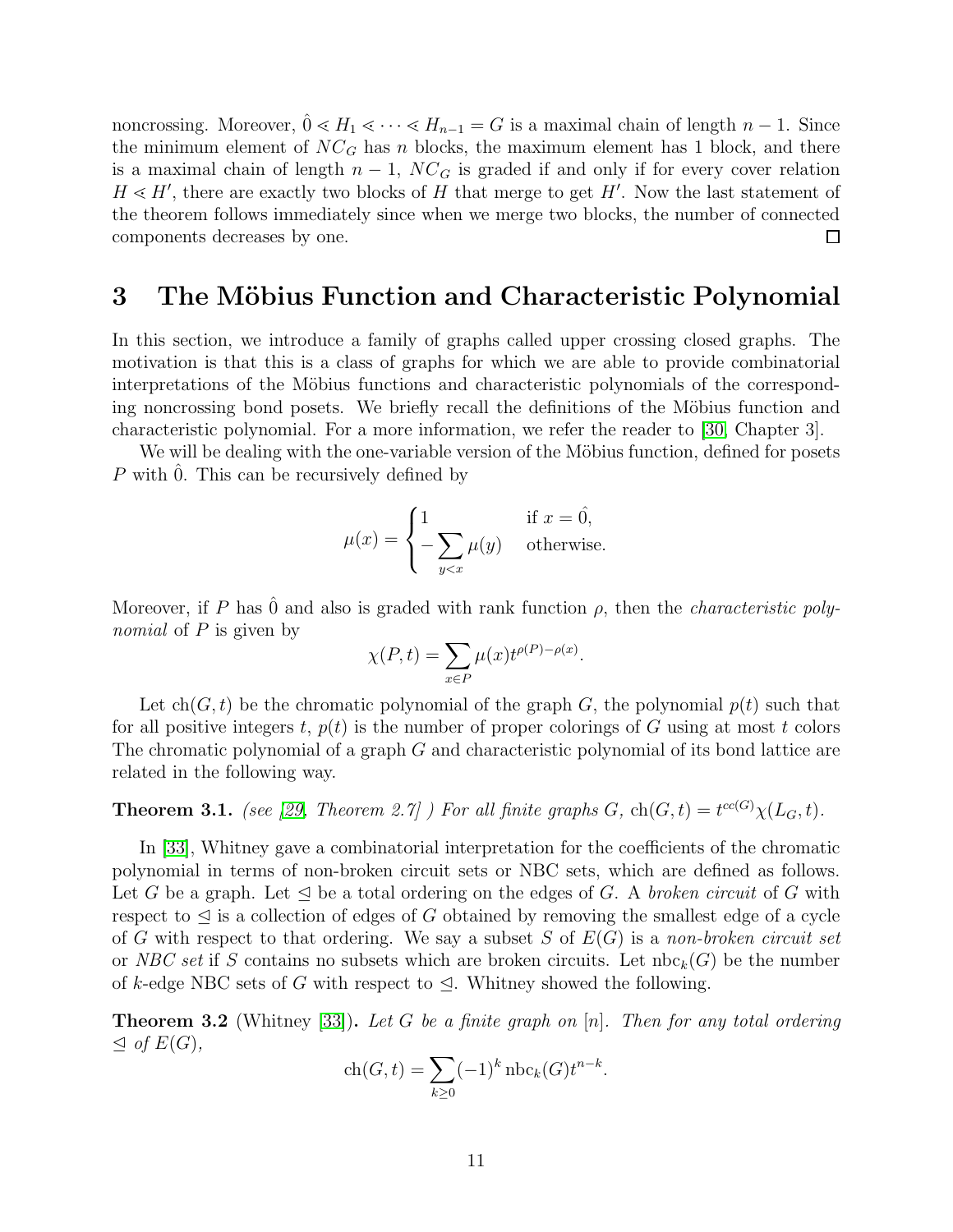

<span id="page-11-0"></span>Figure 5: The twisted 4-cycle and its noncrossing bond poset. Möbius values are in red.

Part of the interest of this theorem is its assertion of the non-obvious fact that that the number of NBC sets of size  $k$  does not depend on the ordering of the edges. By Theorem [3.1](#page-10-1) and the fact that  $L_G$  has rank function  $\rho(H) = n - cc(H)$  we have the following.

<span id="page-11-1"></span>**Theorem 3.3** (Whitney [\[33\]](#page-34-10)). Let G be a finite graph. Then for any total ordering  $\leq$  of  $E(G),$ 

$$
\chi(L_G, t) = \sum_{k \ge 0} (-1)^k \, \text{nbc}_k(G) t^{\rho(L_G) - k}.
$$

As an example, consider the twisted 4-cycle graph G in Figure [5.](#page-11-0) It is not hard to calculate that

$$
\chi(L_G, t) = t^3 - 4t^2 + 6t - 3.
$$

This can be done by calculating the Möbius function of  $L_G$  and then using the definition of the characteristic polynomial or by calculating  $ch(G, t)$  and then using Theorem [3.1.](#page-10-1) We can also use Theorem [3.3.](#page-11-1) Suppose  $\triangleleft$  is lexicographic order, i.e.  $12 \triangleleft 13 \triangleleft 24 \triangleleft 34$ . Since G is a cycle, the only broken circuit is  $\{13, 24, 34\}$  and hence every subset of  $E(G)$  is an NBC set except for  $\{13, 24, 34\}$  and  $\{12, 13, 24, 34\}$ . Thus the absolute values of the coefficients of  $\chi(L_G, t)$  are indeed  $\text{nbc}_0(G) = 1, \text{nbc}_1(G) = 4, \text{nbc}_2(G) = 6, \text{nbc}_3(G) = 3$  and  $\text{nbc}_k(G) = 0$ for  $k > 3$ . This agrees with the coefficients one finds by using the Möbius function or the chromatic polynomial.

Now let us compare this with the characteristic polynomial of  $NC_G$ . From the Möbius values shown in Figure [5,](#page-11-0) we see that

$$
\chi(NC_G, t) = t^3 - 4t^2 + 5t - 2.
$$

Since the absolute value of the coefficients of  $\chi(NC_G, t)$  are less than or equal to the corresponding values in  $\chi(L_G, t)$ , it is plausible that the coefficients of  $\chi(NC_G, t)$  might count a subset of the NBC sets of G.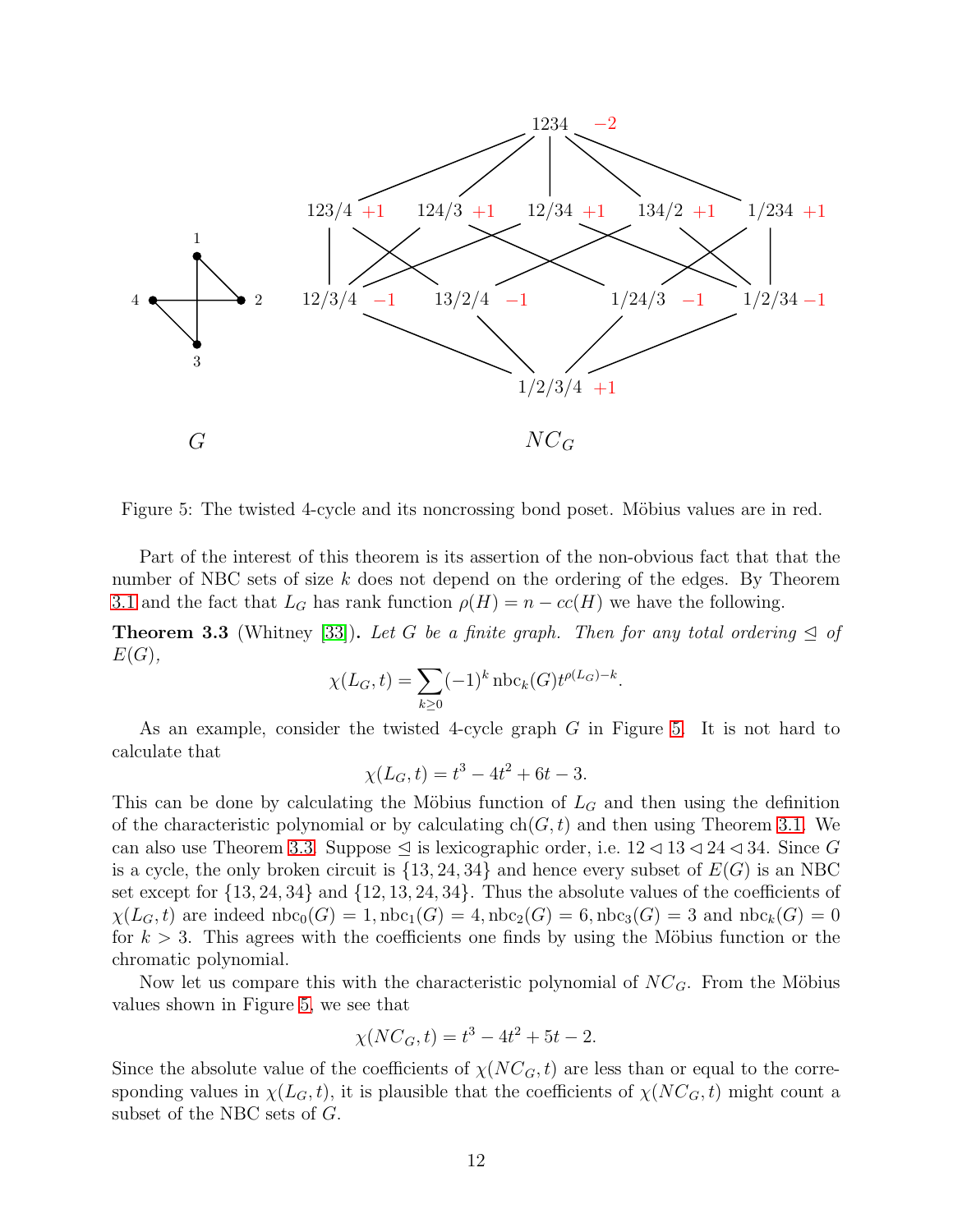If  $\leq$  is a total order of  $E(G)$  we say that S is a noncrossing NBC set with respect to  $\leq$ , if S is an NBC set with respect to that order and contains no edges which cross in the graphical representation of S. We define  $\mathcal{N} \mathcal{CN} \mathcal{BC}_k(G)$  to be the set of noncrossing NBC sets of size k and  $\text{nchbc}_k(G)$  to be the number of such sets.

If  $\leq$  is again the lexicographic order on the edges of the twisted 4-cycle, then all NBC sets are also noncrossing NBC sets except for  $\{13, 24\}$  and  $\{12, 13, 24\}$ . Thus the sequence  $nchoc<sub>0</sub>(G) = 1, nchoc<sub>1</sub>(G) = 4, nchoc<sub>2</sub>(G) = 5, nchoc<sub>3</sub>(G) = 2$  and  $nchoc<sub>k</sub>(G) = 0$  for  $k > 3$ does match the sequence of absolute values of the coefficients of  $\chi(NC_G, t)$ . Unfortunately, unlike  $\text{nbc}_k(G)$ , ncn $\text{bc}_k(G)$  does depend on the ordering  $\leq$  (despite the fact that the notation does not reflect this). For example, if we order the edges as  $13 \le 24 \le 12 \le 34$ , there is only one noncrossing NBC set with 3 edges, instead of 2 and so this ordering will not give the correct coefficients. However, the upper crossing closed graphs (defined below), do have edge orderings for which the Möbius values of  $NC_G$  and the absolute values of the coefficients of  $\chi(NC_G, t)$  are indeed the counts of noncrossing NBC sets with respect to those orderings.

<span id="page-12-1"></span>**Definition 3.4.** We say a graph G is upper crossing closed if it is crossing closed and there is a total ordering  $\leq$  on  $E(G)$  such that for every pair of crossing edges e and f,  $J(e, f)$ contains an edge h such that  $h \triangleleft e, f$ . If  $\triangleleft$  is one such ordering, we say that G is upper crossing closed with respect to  $\leq$  and also that  $\leq$  is an upper crossing closed ordering of  $E(G)$ .

Note that the twisted 4-cycle in Figure [5](#page-11-0) is upper crossing closed with respect to lexicographic order since  $J(13, 24) = G$  contains 12 and 12  $\lhd$  13, 24. Note also that it is not upper crossing closed with respect to the other ordering  $13 \le 24 \le 12 \le 34$  we considered previously since 13 is then the minimum edge in  $J(13, 24)$ . As we saw earlier, when using the lexicographic ordering on the twisted 4-cycle (which is upper crossing closed), the coefficients of the characteristic polynomial count noncrossing NBC sets. This is not a coincidence as we see next.

<span id="page-12-0"></span>**Theorem 3.5.** Let G be a graph on  $[n]$ . If G is upper crossing closed with respect to the order  $\leq$  on  $E(G)$ . Then for all  $H \in NC_G$ ,

$$
\mu(H) = (-1)^{n-cc(H)} \operatorname{ncnbc}_{n-cc(H)}(H).
$$

Moreover, if  $NC_G$  is graded, then

$$
\chi(NC_G, t) = \sum_{k \ge 0} (-1)^k \operatorname{ncnbc}_k(G) t^{\rho(NC_G) - k}.
$$

Before we can prove Theorem [3.5,](#page-12-0) we need to discuss the notion of NBB sets developed by Blass and Sagan in [\[8\]](#page-33-10).

**Definition 3.6** (Bass and Sagan [\[8\]](#page-33-10)). Let L be a lattice and let  $\leq$  be a partial order on the atoms of L. A subset S of the atoms of L is *bounded below* if there exists an atom a such that

(a)  $a \triangleleft s$  for all  $s \in S$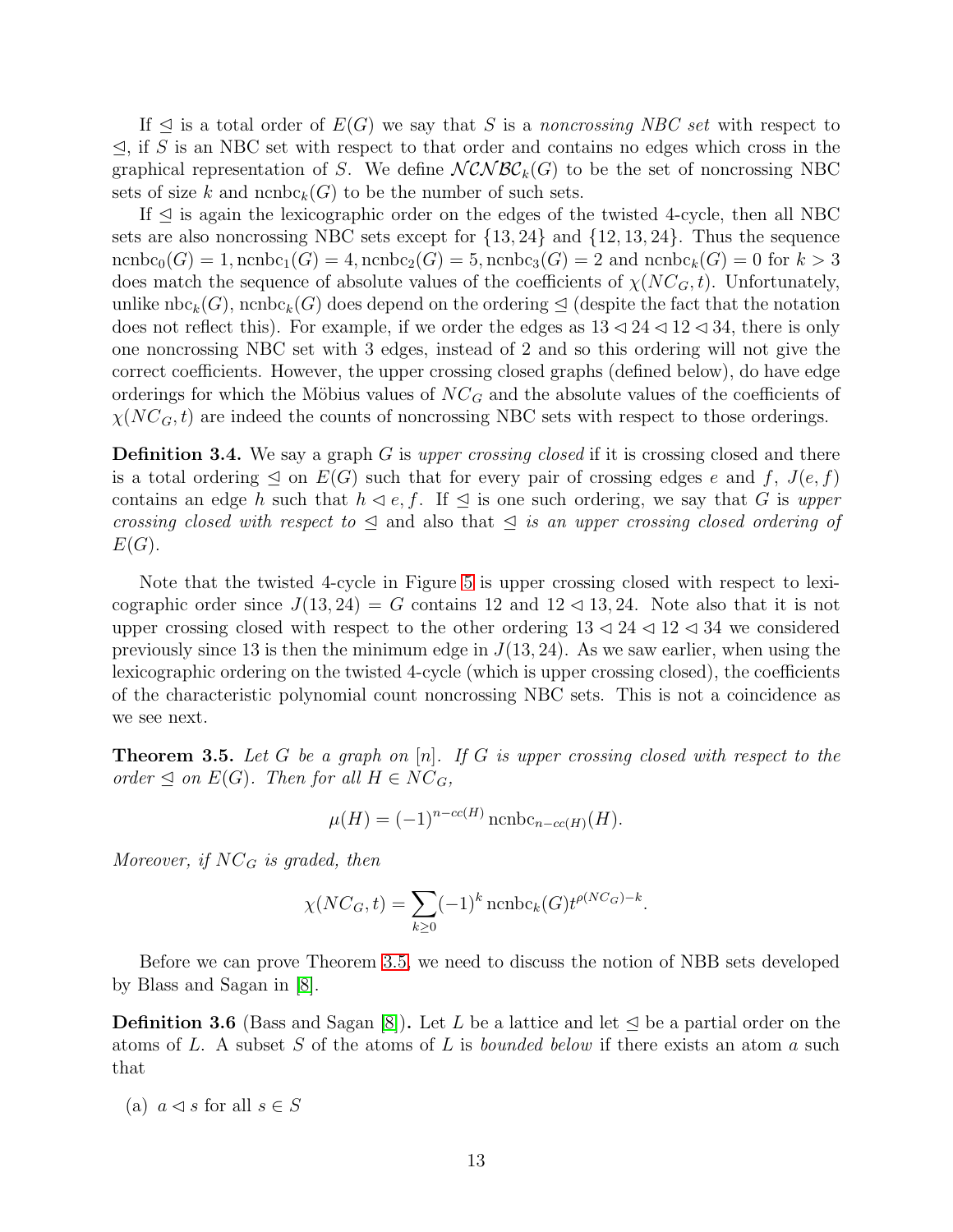(b)  $a < \bigvee S$ 

We say a subset S of the atoms of L is a non-bounded below (NBB) set for x if S contains no bounded below sets and  $\bigvee S = x$ .

Blass and Sagan's result generalizes Whitney's NBC theorem. In particular, if one considers a graph G and its bond lattice  $L_G$ , then the edges of G correspond to the atoms of  $L_G$ and the NBB sets are exactly the NBC sets of the graph with respect to whatever ordering is put on the atoms/edges. Blass and Sagan showed that we can use NBB sets to determine the value of the Möbius function.

**Theorem 3.7** (Blass and Sagan [\[8\]](#page-33-10)). Let L be a lattice and let  $\leq$  be a partial order on the atoms of L. Then for all  $x \in L$ ,

$$
\mu(x) = \sum_{B} (-1)^{|B|}
$$

where the sum is over NBB sets for x.

In Lemma [3.9](#page-14-0) below, we will show that if  $\leq$  is an upper crossing closed ordering of a graph G then the NBB sets and the NCNBC sets are the same. We illustrate this using our running example of the twisted 4-cycle in Figure [5.](#page-11-0) For this example, we use the lexicographic ordering which was already shown to be upper crossing closed. First, let us note that the empty set and any singleton subset of atoms is NBB since their joins only have themselves below them. Moreover, since G is a 4-cycle, any subset of 2 edges which do not cross is NBB for the same reason. Now let us turn our attention to the two edges that do cross, 13 and 24. Their join is the entire graph and since 12 is lexicographically smaller than 13 and 24, {13, 24} is a bounded below set. So every 2-element subset of the atoms except  $\{13, 24\}$  is NBB. Finally, we consider the subsets of size 3. Since G is a 4-cycle the join of any 3-element subset is the entire graph. Since 12 is the smallest edge lexicographically,  $\{13, 24, 34\}$  is bounded below. Of the remaining 3-element subsets,  $\{12, 13, 24\}$  is not NBB since it contains  $\{13, 24\}$ ,  $\{12, 13, 34\}$  is NBB, and  $\{12, 24, 34\}$  is NBB. We conclude that the NBB sets of the twisted 4-cycle with edges ordered lexicographically are  $\emptyset$ ,  $\{12\}$ ,  $\{13\}$ ,  $\{24\}, \{34\}, \{12, 13\}, \{12, 24\}, \{12, 34\}, \{13, 34\}, \{24, 34\}, \{12, 13, 34\}, \{12, 24, 34\}, \text{which}$ match up exactly with the noncrossing NBC sets of the twisted 4-cycle for the lexicographic ordering.

<span id="page-13-0"></span>**Lemma 3.8.** Let G be a crossing closed graph and let  $S \in \mathcal{N} \mathcal{CN} \mathcal{BC}_k(G)$ . Then the join of the elements in S is the same in  $L_G$  and  $NC_G$ 

*Proof.* In this proof, we will use  $\bigvee_{L_G}$  and  $\bigvee_{NC_G}$  to denote the join operators in  $L_G$  and  $NC_G$  respectively. First, let us show that  $V_{L_G}S$  is a noncrossing bond. Suppose this was not the case and let  $C_1$  and  $C_2$  be components of  $\bigvee_{L_G} S$  which have crossing edges. Let  $S_1 = S \cap E(C_1)$  and  $S_2 = S \cap E(C_2)$ . Then  $S_1$  is spanning tree of  $C_1$  and  $S_2$  is a spanning tree of  $C_2$ . Since  $C_1$  and  $C_2$  cross, there exists edges  $ac \in E(C_1)$  and  $bd \in E(C_2)$  with  $a < b < c < d$  which cross. In  $S_1$  there is a path from a to c, but this path must separate b and d. Similarly, in  $S_2$  there is a path between b and d. This path must cross the path between a and c. However, these two paths are in different connected components. This implies that  $S_1$  and  $S_2$  must cross, but then S is crossing which is impossible.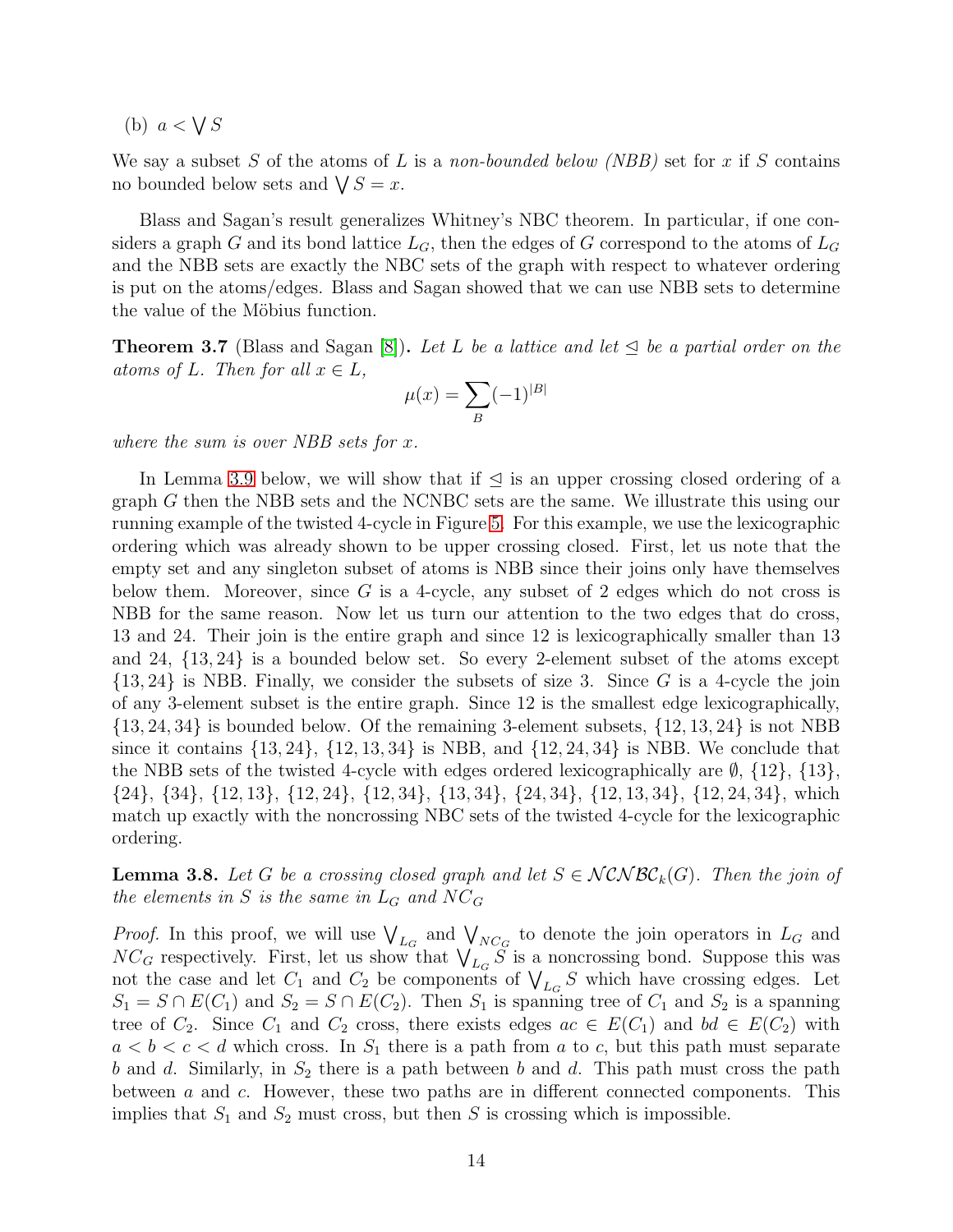Since S is a collection of edges of G and contains no broken circuits, it forms a spanning forest of G. It is not hard to see that  $\bigvee_{L_G} S$  is the bond whose induced connected components are the connected components of S. As we saw, since S is noncrossing,  $\bigvee_{L_G} S$  is a noncrossing bond in  $L_G$  and hence is an element of  $NC_G$ . It follows that the partition associated with  $\bigvee_{L_G} S$  is noncrossing. It is not hard to see that this is exactly the same partition associated with  $\bigvee_{NC_G} S$ . Thus, the result holds.  $\Box$ 

<span id="page-14-0"></span>**Lemma 3.9.** Let G be an upper crossing closed graph with total ordering  $\triangleq$  on  $E(G)$ . Suppose G is upper crossing closed with respect to  $\trianglelefteq$ . Order the atoms of  $NC_G$  by  $\trianglelefteq$ . Then  $NBB_k(G) = NCNBC_k(G)$ , where  $NBB_k(G)$  is the set of non-bounded below sets of  $NC_G$  with k elements.

*Proof.* Suppose that  $S \in \mathcal{NBB}_k(G)$ , but that  $S \notin \mathcal{NCNBC}_k(G)$ . If S is not an NBC set, then it contains a broken circuit  $C$ . Let  $e$  be the edge removed from the cycle to obtain  $C$ . Then it is not hard to see that  $C$  is a bounded below set with  $e$  as the atom which is below all the elements of C. This would imply that  $S \notin \mathcal{NBB}_k(G)$ . Thus, S must be an NBC set. Now suppose that  $S$  has crossing edges. Let  $S'$  be a set consisting of two such crossing edges. Since G is upper crossing closed,  $\bigvee S'$  contains an edge smaller than all the edges of  $S'$ . It follows that  $S'$  is a bounded below set, but then S is not an NBB set as it contains S'. Thus  $S \in \mathcal{NCNBC}_k(G)$ .

Next, suppose that  $S \in \mathcal{NCNBC}_k(G)$ , but that  $S \notin \mathcal{NBB}_k(G)$ . Then S contains a bounded below set, T. Note that since  $T \subseteq S$ , T is a noncrossing NBC set. Moreover, since T is bounded below, there exists an atom e such that  $e \triangleleft t$  for all  $t \in T$  and  $e \lt \bigvee T$ . By Lemma [3.8,](#page-13-0)  $\bigvee T$  is the same in  $L_G$  and  $NC_G$ . Thus,  $e < \bigvee T$  and  $e \notin T$ , implies that e must be in some cycle C of  $\bigvee T$ . To see why, note that  $\bigvee T$  is the induced subgraph on T. The fact that  $e < \sqrt{T}$ , implies e is in  $\sqrt{T}$ . So if  $e = uv$ , there is a path from u to v in  $\sqrt{T}$ . The set T must contain a spanning tree for the component containing u and v. But since  $e \notin T$ , e is not on this spanning tree, so e must be on a cycle. Moreover, since e is smaller than all the elements of T,  $C \setminus e$  would be a broken circuit of T. But then S is not an NBC  $\Box$ set which is impossible.

We are now ready to prove Theorem [3.5.](#page-12-0)

(Proof of Theorem [3.5\)](#page-12-0). Order the atoms of  $NC_G$  by  $\leq$ . Using the fact that G is upper crossing closed, Lemma [3.9](#page-14-0) shows that a subset of atoms of  $NC_G$  is NBB if and only if it is a noncrossing NBC set of G. Then using Blass and Sagan's result, we have that for each  $H \in NC_G$ 

$$
\mu(H) = \sum_B (-1)^{|B|}
$$

where the sum is over all the noncrossing NBC sets B such that  $\bigvee B = H$ . Since B is a noncrossing NBC set, Lemma [3.8](#page-13-0) implies that  $\bigvee B$  is the same in  $L_G$  and  $NC_G$ . We claim that for a fixed H, all the NBC sets whose join is H in  $L_G$  have the same size, namely  $n - cc(H)$ . To see why, suppose that S is an NBC set and  $\sqrt{S} = H$ . It must be the case that the edges in  $S$  form a subgraph of  $G$  so that its connected components are exactly the connected components of H. Moreover, since NBC sets cannot contain cycles, S must be minimal with respect to spanning the connected components. So each connected component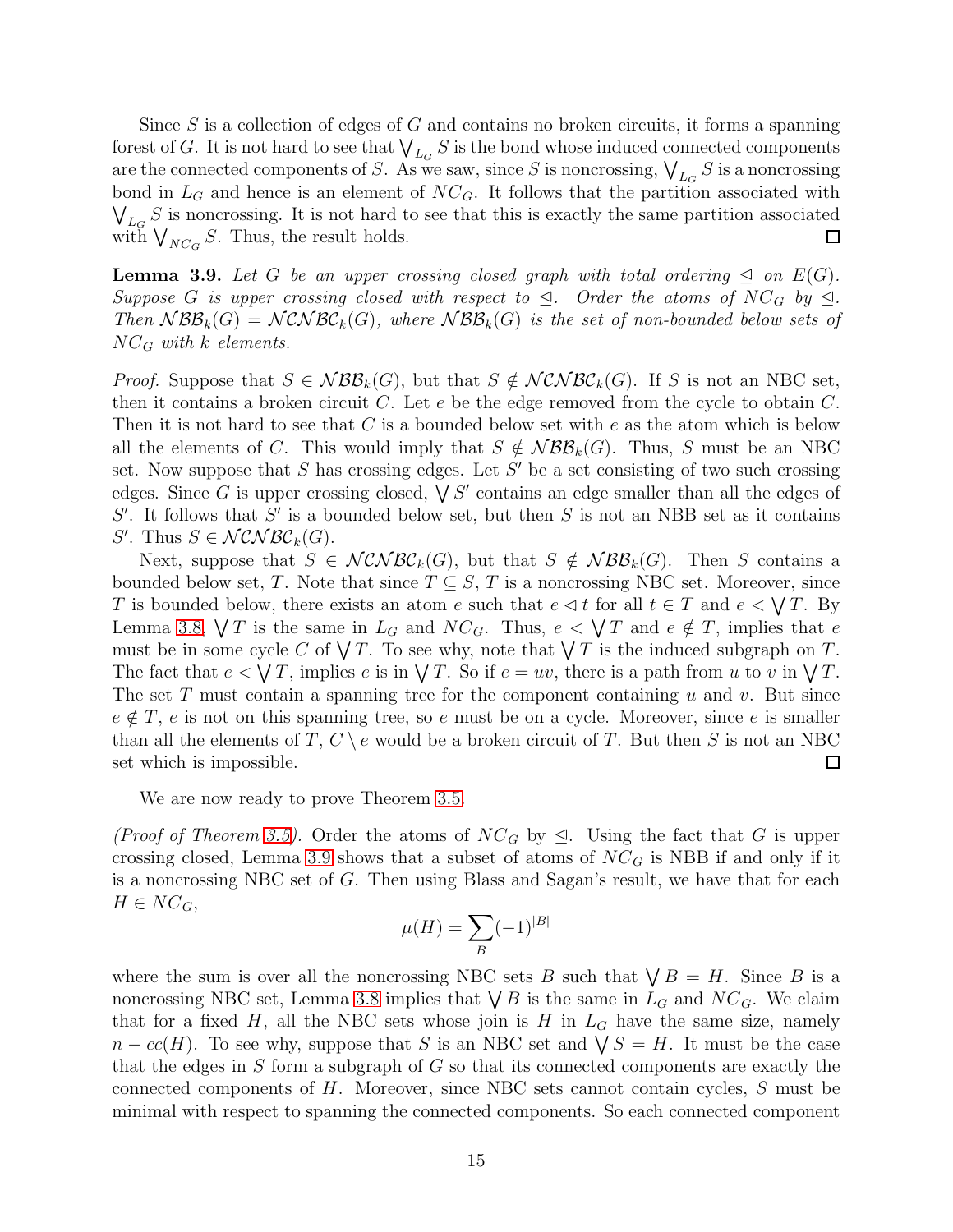of S must be a tree. Thus the number of edges in S is  $n-cc(S) = n-cc(H)$ . It now follows that

$$
\mu(H) = \sum_{B} (-1)^{|B|}
$$
  
= 
$$
\sum_{B} (-1)^{n-cc(H)}
$$
  
= 
$$
(-1)^{n-cc(H)} \#(\text{noncrossing NBC sets of } G \text{ whose join is } H)
$$
  
= 
$$
(-1)^{n-cc(H)} \operatorname{ncnbc}_{n-cc(H)}(H).
$$

To finish, note that if  $NC_G$  is graded, then since G is crossing closed, it has a  $\hat{1}$  and so Proposition [2.10](#page-9-1) implies that the rank function of  $NC_G$  is  $\rho(H) = n - cc(H)$ . Since  $\chi(NC_G,t) = \sum_{H \in NC_G} \mu(H) t^{\rho(NC_G) - \rho(H)},$ 

$$
\chi(NC_G, t) = \sum_{H \in NC_G} (-1)^{n - cc(H)} \# \text{(noncrossing NBC sets of } G \text{ with join } H) t^{\rho(NC_G) - \rho(H)}
$$
  
= 
$$
\sum_{k \ge 0} \sum_{\rho(H) = k} (-1)^k \# \text{(noncrossing NBC sets of } G \text{ with join } H) t^{\rho(NC_G) - k}
$$
  
= 
$$
\sum_{k \ge 0} (-1)^k \operatorname{ncnbc}_k(G) t^{\rho(NC_G) - k}
$$

as claimed.

In the statement of Theorem [3.5,](#page-12-0) we had to make the assumption that  $NC_G$  is graded in order to describe the characteristic polynomial. We must do so because there exists upper crossing closed graphs with the property that their noncrossing bond posets are not graded. To construct such an example, we will take a subdivision of the graph G given in Figure [6.](#page-16-0) As mentioned earlier, the noncrossing bond poset of the graph of  $G$  is not graded. Additionally, since every edge of the graph is crossed, it cannot be upper crossing closed. This is because if e is the smallest edge and it crosses some edge f,  $J(e, f)$  would need to have an edge smaller than  $e$ .

Consider the graph  $H$  given in Figure [6](#page-16-0) which is obtained from subdividing the edges 24 and 15 and labeling the new vertices 2′ and 6′ . H is also a tree and hence is crossing closed. Any ordering of the edges in which 16′ and 22′ come first is an upper crossing closed ordering since every  $J(e, f)$  contains one of these edges. To see why  $NC_H$  is not graded, consider the bond corresponding to the partition  $16'/22'6/35/4$ . If we try to add any edge to this bond, we create a new crossing. Since  $H$  is a tree, if  $NC_H$  was graded, each covering relation would be obtained by adding a single edge, a contradiction.

 $\Box$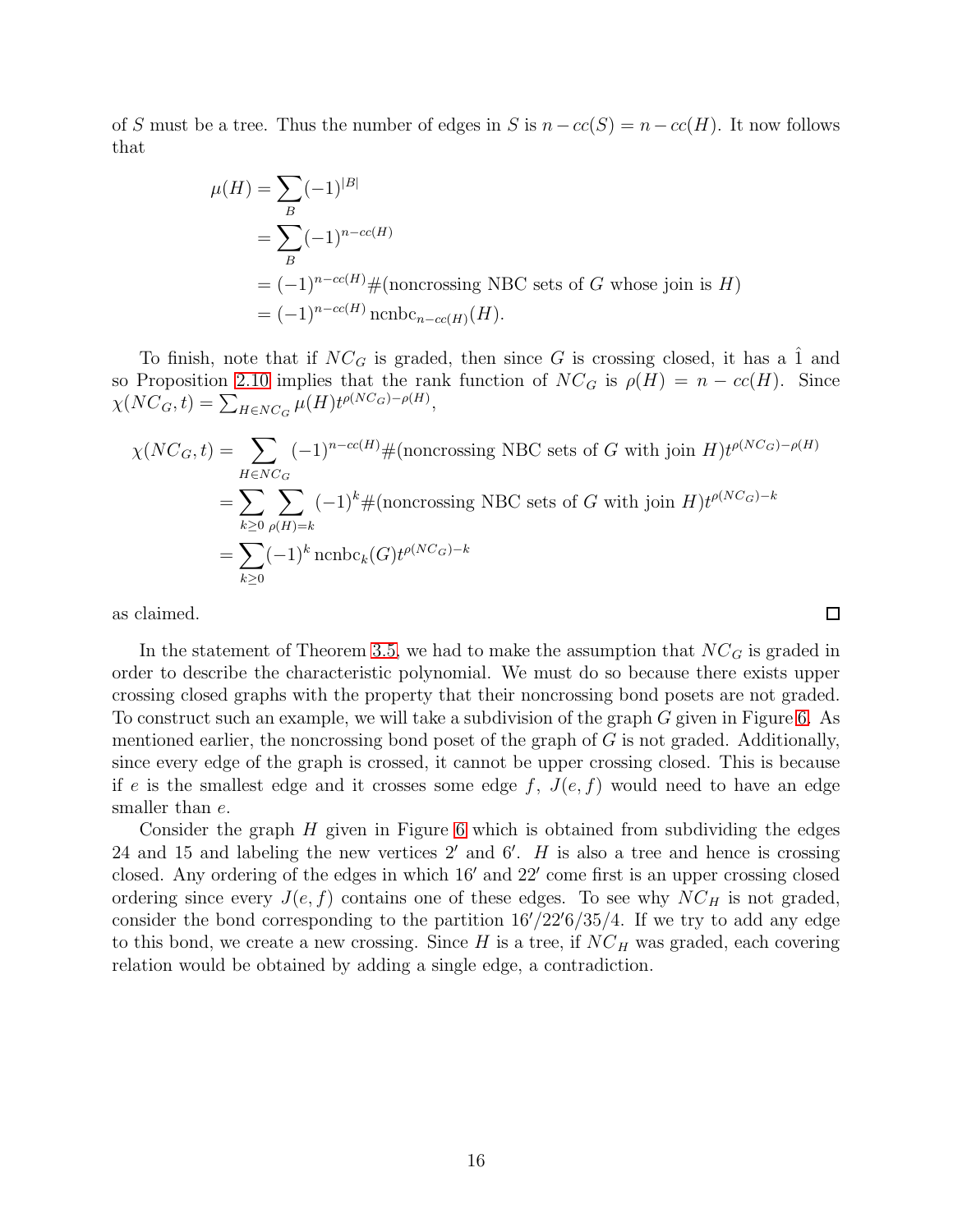

<span id="page-16-0"></span>Figure 6:  $NC_G$  and  $NC_H$  are not ranked. H is upper crossing closed (G is not).

In this section, we saw that the notion of upper crossing closed allows us to give a combinatorial description of the Möbius function and characteristic polynomial in terms of noncrossing NBC sets. As we will see in a later section, the assumption of upper crossing closed is not always necessary. Indeed there are graphs, which are not even crossing closed which have such an interpretation. However, there are also graphs for which no such interpretation is possible. Consider the 5-pointed star in Figure [7.](#page-16-1) The characteristic polynomial is given by

$$
\chi(NC_G, t) = t^4 - 5t^3 + 5t^2 - 1.
$$

The coefficient of t is 0, but the coefficient of  $t^0$  is nonzero. If the characteristic polynomial was the generating function for noncrossing NBC sets, then this would imply that there is 1 noncrossing NBC set of size 4, but none of size 3. However, every subset of a noncrossing NBC set is a noncrossing NBC set so this is impossible. This argument generalizes. Say a polynomial  $P(t) = c_n t^n + c_{n-1} t^{n-1} + \cdots + c_1 t + c_0$  has an *internal zero* if there exists a k such that  $c_k = 0$ , but  $c_{k+1}, c_{k-1} \neq 0$ . By the hereditary property of noncrossing NBC sets, the generating function for noncrossing NBC sets cannot have internal zeros.



<span id="page-16-1"></span>Figure 7: 5-pointed star

We give an algorithm, Algorithm [A.6](#page-37-0) in the appendix, that when given a graph G will either produce an specific upper crossing closed ordering of  $E(G)$  or will produce what we term an obstruction, a specific subgraph of  $G$  that clearly shows there can be no such ordering. This gives a forbidden subgraph characterization of upper crossing closed graphs, Theorem [A.4:](#page-36-0) a graph is upper crossing closed if and only if it contains no such subgraph.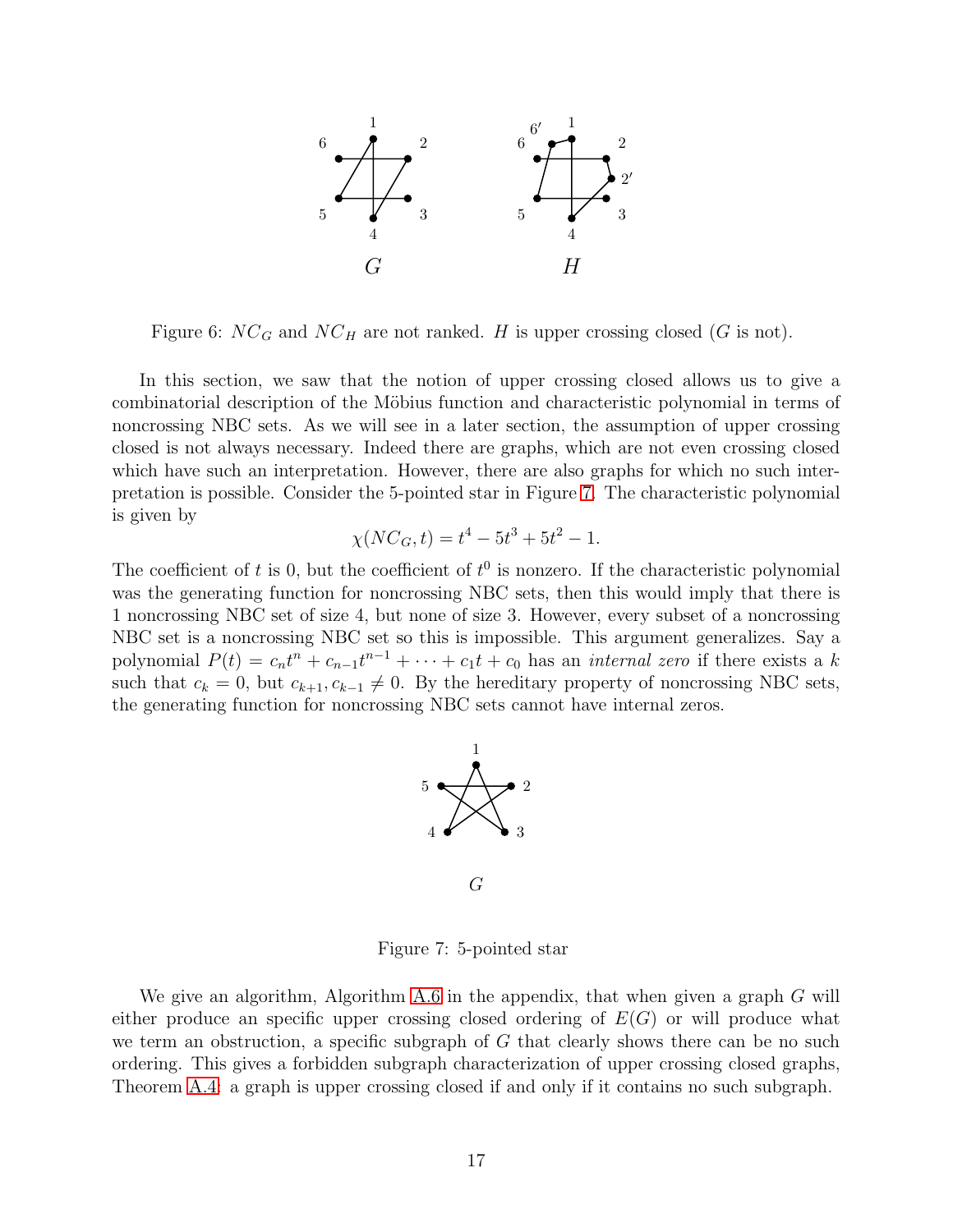We also prove that Algorithm [A.6](#page-37-0) will run in time polynomial in  $n$ , the number of vertices of G and note that a brute-force algorithm will, in the worst case, take time super-exponential in n.

### <span id="page-17-0"></span>4 Edge Labelings and Shellability

In this section we discuss edge labelings of the noncrossing bond poset. We pay particular attention to the minimum labeling, introduced by Björner, which is an EL-labeling for every geometric lattice. While the minimum labeling is not an EL-labeling for every noncrossing bond poset, we give a sufficient condition which guarantees it is an EL-labeling. We do this for two reasons. First, this will show that the poset is shellable. Second, it will allow us to show that the combinatorial interpretation for the Möbius function in terms of noncrossing NBC sets holds for more than just upper crossing closed graphs.

We briefly review edge labelings of posets. We refer the reader to [\[32\]](#page-34-11) for more information. Let P be a graded poset. An *edge labeling* of P is a function  $\lambda : \mathcal{E}(P) \to \Lambda$  where  $\mathcal{E}(P)$  is the set of edges of the Hasse diagram of P and  $\Lambda$  is a set of labels which is partially ordered. We note here that although the labels are allowed to be partially ordered, in this article they will always be totally ordered. Now suppose that  $P$  is a graded poset with edge labeling  $\lambda$ . Let  $\mathbf{c}: x_0 \leq x_1 \leq \cdots \leq x_k$  be a saturated chain in P. We say  $\mathbf{c}$  is *increasing* if

$$
\lambda(x_0 \lessdot x_1) < \lambda(x_1 \lessdot x_2) < \cdots < \lambda(x_{k-1} \lessdot x_k).
$$

Moreover, we say  $c$  is *decreasing* if

$$
\lambda(x_0 \le x_1) \ge \lambda(x_1 \le x_2) \ge \cdots \ge \lambda(x_{k-1} \le x_k).
$$

Before we move on, let us note that while the inequalities for decreasing are allowed to be weak, in this paper, they are always strict. Thus, there is no need to add the adjective "weak" to decreasing.

Let  $\lambda$  be an edge labeling of P. We say  $\lambda$  is an *EL-labeling* if every interval has a unique increasing maximal chain and this chain precedes every other maximal chain in the interval in lexicographic order. Björner  $[6]$  and Björner and Wachs  $[7]$  showed that there are several nice topological consequences of a poset having an EL-labeling. For example, they showed that given a poset with an EL-labeling, the order complex of  $P$  is shellable and has the homotopy type of a wedge of spheres. Because of this connection with the topology of the order complex, EL-labelings also have implications for the Möbius function. In particular, we have the following simple combinatorial interpretation for the Möbius function for graded EL-labeled posets.

<span id="page-17-1"></span>**Theorem 4.1** (Björner [\[6\]](#page-33-0)). Let P be a graded poset with an EL-labeling. Then

 $\mu(x) = (-1)^{\rho(x)} \# (decreasing saturated chains from 0 to x)$ 

We will now consider an edge labeling for the bond lattice that we can also can apply to the noncrossing bond poset.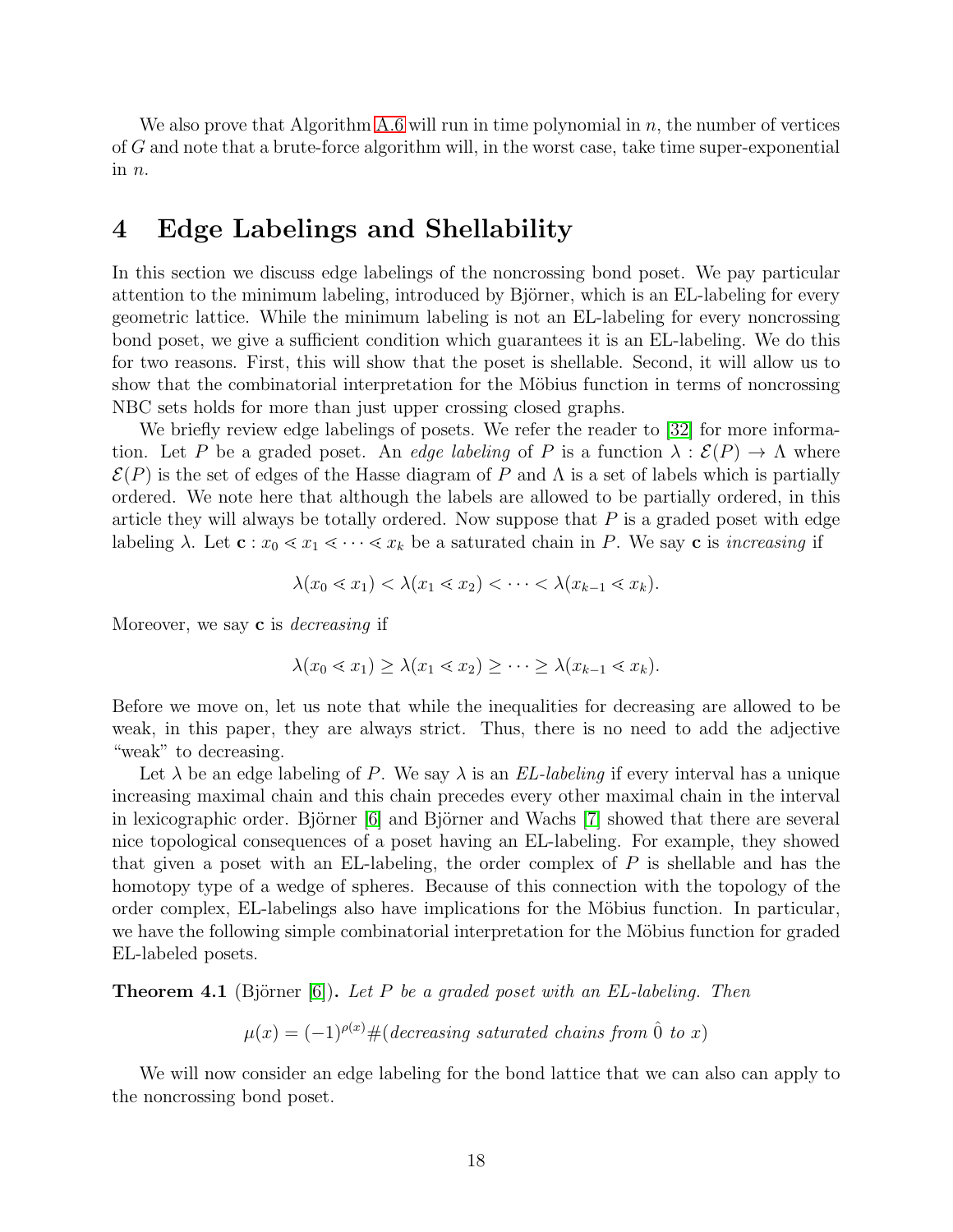

<span id="page-18-0"></span>Figure 8: A graph and its noncrossing bond posets labeled by the minimum labeling

**Definition 4.2** (Björner [\[6\]](#page-33-0)). Let G be a graph. Fix some total order  $\leq$  on  $E(G)$ . The minimum labeling of  $L_G$  is defined by

$$
\lambda(H \ll H') = \min(E(H') \setminus E(H))
$$

where the minimum is taken with respect to  $\leq$ .

Figure [8](#page-18-0) contains an example of the minimum labeling where the edges are ordered lexicographically. We note that the usual definition of the minimum labeling is phrased in terms of the join of elements. This makes sense for the bond lattice, however, because the noncrossing bond poset need not be a lattice, we have phrased it in a different (but equivalent) way. Björner showed the following concerning the minimum labeling of the bond lattice. In the following theorem and throughout the section, we will use the term spanning NBC set of a graph X to mean an NBC set S of X such that the induced subgraph S is X.

<span id="page-18-1"></span>**Theorem 4.3** (Björner [\[6\]](#page-33-0)). Let G be a graph and let  $\triangleleft$  be a total ordering of  $E(G)$ . Then we have the following (where the NBC sets are taken with respect to  $\leq$ ).

- (a) The minimum labeling with respect to  $\leq$  is an EL-labeling of  $L_G$  and so  $L_G$  is shellable.
- (b) The labels along any decreasing saturated chain from  $\hat{0}$  to X form a spanning NBC set of  $X$ .
- (c) For every  $X \in L_G$ , each spanning NBC set of X appears exactly once as a saturated decreasing chain from  $\hat{0}$  to X.

Note that Theorem [4.1](#page-17-1) and Theorem [4.3](#page-18-1) together imply Whitney's theorem (Theo-rem [3.3\)](#page-11-1) concerning the NBC set interpretation of the Möbius function. Even though the minimum labeling is an EL-labeling for the bond lattice of any graph, it need not be an ELlabeling for the noncrossing bond poset. In the next theorem, we give sufficient conditions for the labeling to be an EL-labeling. We also show that in this setting, we get noncrossing analogues of Björner's result on NBC sets described in the previous theorem. As a result, we get the same combinatorial interpretation for the Möbius function and characteristic polynomial as we did with upper crossing closed graphs, see Theorem [3.5.](#page-12-0)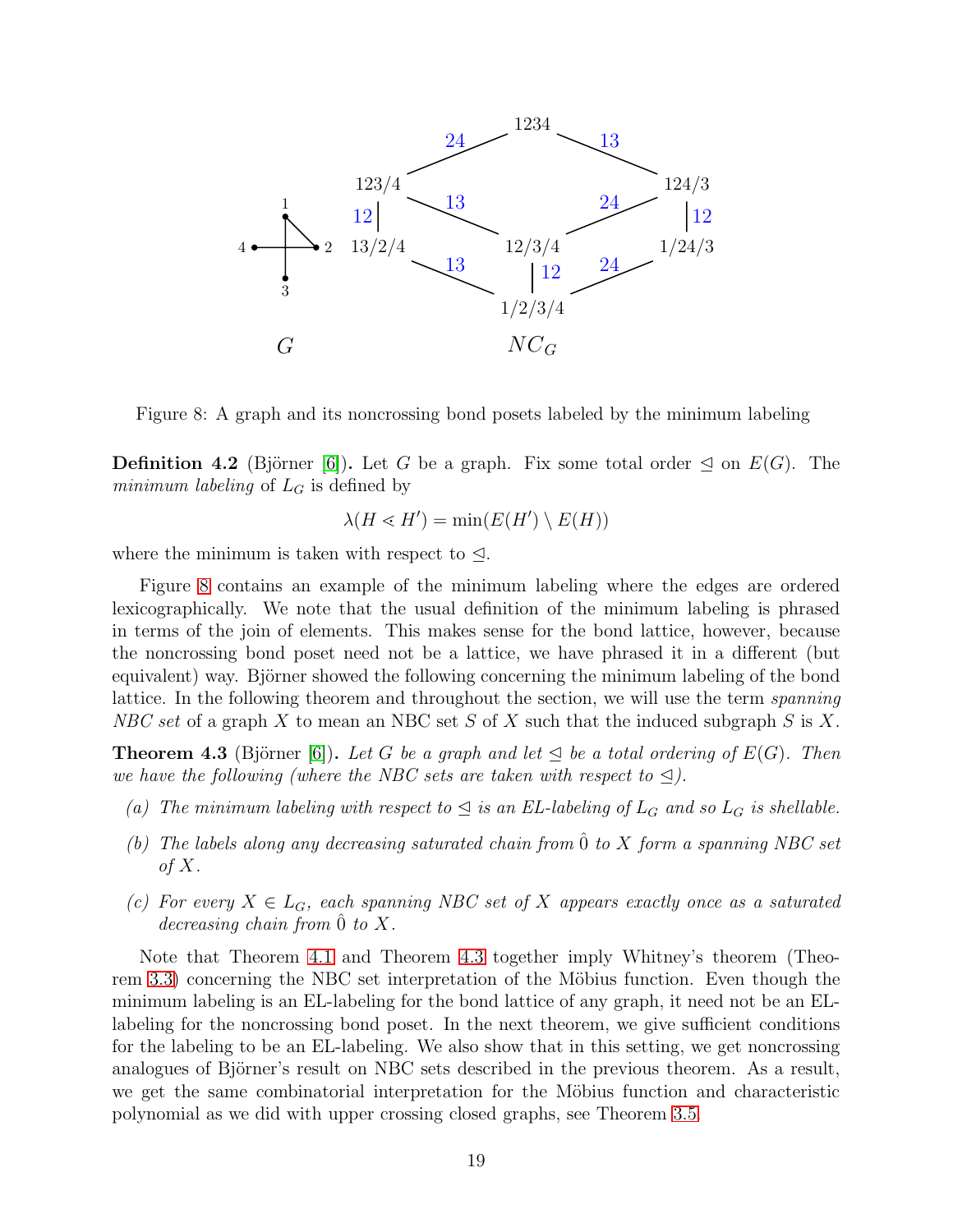<span id="page-19-0"></span>**Theorem 4.4.** Let G be a graph on [n] such that  $NC_G$  has a  $\hat{1}$ . Let  $\leq$  be a total ordering of  $E(G)$ . Suppose that whenever  $H < H'$  and  $e = \min E(H') \setminus E(H)$ , the bond induced on  $E(H) \cup \{e\}$  is noncrossing. Then we have the following (where the noncrossing NBC sets are taken with respect to  $\leq$ ).

- (a)  $NC_G$  is graded and  $\rho(X) = n cc(X)$ .
- (b) The minimum labeling with respect to  $\leq$  is an EL-labeling and so NC<sub>G</sub> is shellable.
- (c) The labels along any decreasing saturated chain from  $\hat{0}$  to X form a spanning noncrossing NBC set of X.
- (d) For every  $X \in NC_G$ , each spanning noncrossing NBC set of X appears exactly once as a saturated decreasing chain from  $\ddot{0}$  to X.
- (e) For  $H \in NC_G$ ,

$$
\mu(H) = (-1)^{n-cc(H)} \operatorname{ncnbc}_{n-cc(H)}(H)
$$

and

$$
\chi(NC_G, t) = \sum_{k \ge 0} (-1)^k \operatorname{ncnbc}_k(G) t^{\rho(NC_G) - k}.
$$

*Proof.* For (a), suppose that  $H \ll H'$ . Let  $e = \min E(H') \setminus E(H)$  and let  $H''$  be the bond induced by  $E(H) \cup \{e\}$ . By assumption H'' is noncrossing. Thus, in  $NC_G$  we have  $H <$  $H'' \leq H'$ . It follows that  $H'' = H'$  and so by Proposition [2.10,](#page-9-1)  $NC_G$  is graded and  $\rho(X) =$  $n - cc(X)$ .

Now let us show (b). Let  $\lambda$  be the minimum labeling with respect to  $\leq$ . Since  $NC_G$ is a graded subposet of  $L_G$  with the same rank function, the sequence of labels along any saturated chain in  $NC_G$  also appears as the labels along that chain in  $L_G$ . Since  $\lambda$  is an EL-labeling of  $L_G$ , every interval has at most one increasing maximal chain and this chain lexicographically precedes all other chains in that interval. Thus it suffices to show that each interval of  $NC_G$  has an increasing maximal chain.

Consider an interval  $[H, H']$  in  $NC_G$ . We will induct on the length of  $[H, H']$ . If the length is 1, the result is trivial. Now assume that the length is larger than 1. Let  $e =$ min  $E(H') \setminus E(H)$  and let H'' be the bond induced on  $E(H) \cup \{e\}$ . By assumption H'' is noncrossing and so is in  $[H, H']$ . Then  $\lambda(H \ll H'') = e$ . By the inductive hypothesis  $[H'', H']$ has an increasing maximal chain which starts with a label larger than  $e$ . Concatenating this chain with  $H \ll H''$  will produce an increasing maximal chain of  $[H, H']$ . It follows that the minimum labeling is an EL-labeling and so  $NC_G$  is shellable.

Next we show part (c). Let **c** be a decreasing saturated chain from 0 to X in  $NC_G$ . By Theorem [4.3](#page-18-1) part (b), the labels along  $c$  form an NBC set. Thus, it suffices to show these NBC sets are noncrossing. Suppose this was not the case and that there were crossing edges  $f_1$  and  $f_2$  with  $f_1 \triangleleft f_2$  in some NBC set of X which appears along a saturated chain from  $\hat{0}$  to X in NC<sub>G</sub>. We may assume that X is minimal among elements of NC<sub>G</sub> that have crossing edges in one of its NBC sets.

We claim that  $f_1$  is the smallest edge of  $E(X)$ . First note that every spanning NBC set of X contains the smallest edge of  $E(X)$ . To see why, note that if the smallest edge was a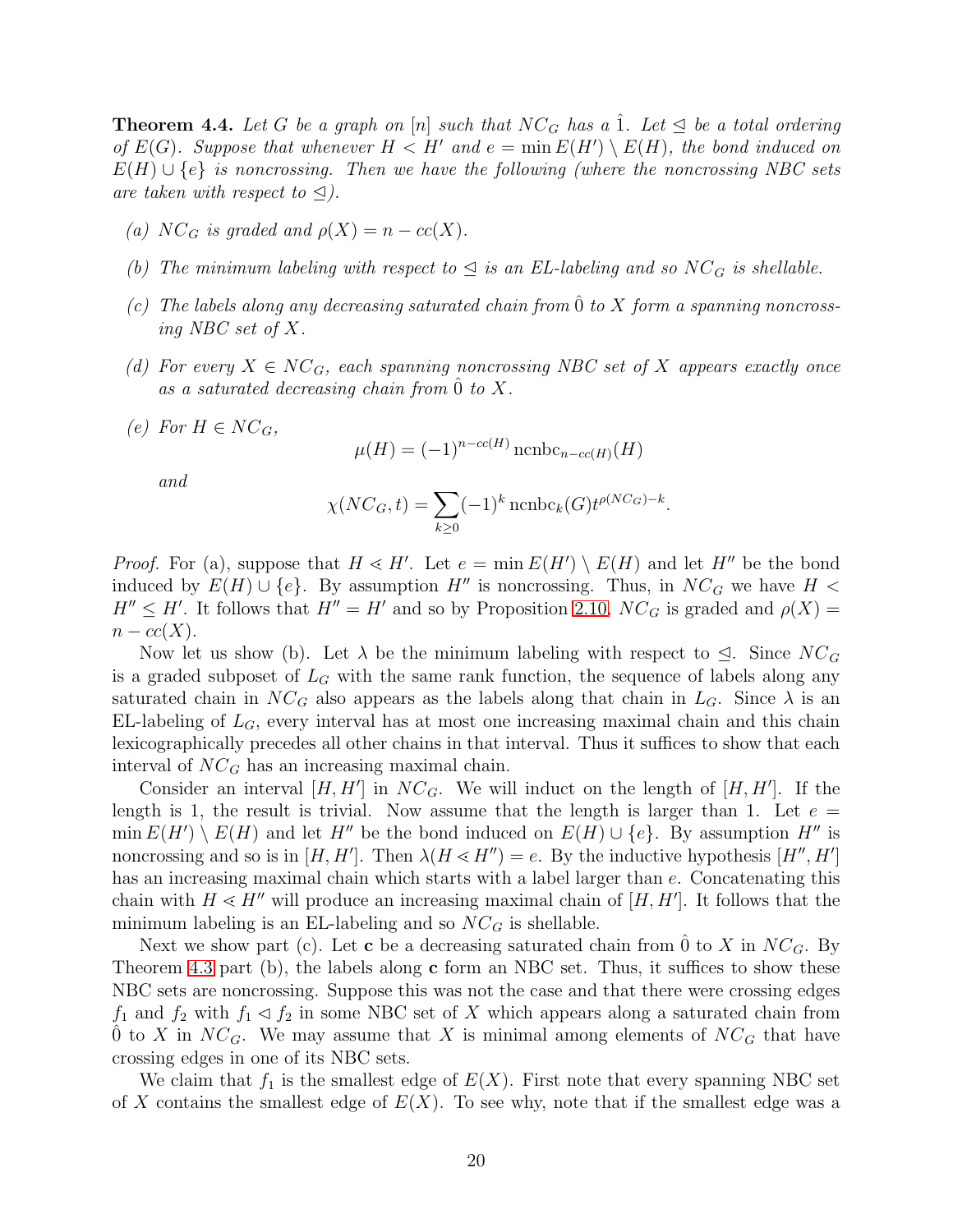bridge of  $X$ , it must be in this spanning set. If it is not a bridge, it is contained in some cycle and so must be in the spanning set since otherwise X would contain a broken circuit. Thus, the smallest edge of  $X$  is in every spanning NBC set of  $X$ . It follows that the labels along any saturated chain from  $0$  to  $X$  must contain the smallest edge. Thus, the labels along every decreasing saturated chain from  $0$  to  $X$  must end with the smallest edge. Since X is minimal with respect to having a crossing, the last label must either be  $f_1$  or  $f_2$ . Since  $f_1 \triangleleft f_2$ ,  $f_1$  is the smallest edge in  $E(X)$ . Now consider the interval  $[f_2, X]$  in  $NC_G$ . Then  $f_1 = \min E(X) \setminus \{f_2\}$  and so by assumption the bond induced on  $f_1$  and  $f_2$  is a noncrossing bond. Since  $f_1$  and  $f_2$  are crossing edges, they cannot share an endpoint. It follows that the bond induced on  $f_1$  and  $f_2$  is  $\{f_1, f_2\}$ . But then the fact that this bond is noncrossing, contradicts the fact that  $f_1$  and  $f_2$  cross.

Next, we prove (d). Let  $F = \{e_1, e_2, \ldots, e_k\}$  be a spanning noncrossing NBC set of X with  $e_1 \triangleright e_2 \triangleright \cdots \triangleright e_k$ . Let  $H_0 = \hat{0}$  and for  $1 \leq i \leq k$ , let  $F_i$  be the forest with vertex set  $V(G)$  and edge set  $\{e_1, e_2, \ldots, e_i\}$ . Moreover, let  $H_i$  be the bond induced on  $F_i$ . We claim that each of these bonds is noncrossing. To see why, note that the partitions associated to  $F_j$  and  $H_j$  are the same for all  $0 \leq j \leq k$ . Since each  $F_j$  is noncrossing, Proposition [2.1](#page-4-2) implies that the partition for  $F_j$  is noncrossing and so  $H_j$  is a noncrossing bond.

By Theorem [4.3,](#page-18-1) each spanning NBC set of  $X$  appears exactly once as a saturated decreasing chain in  $L_G$ . By construction,  $H_0 \ll H_1 \ll \cdots \ll H_k$  is the saturated chain chain from  $\ddot{0}$  to X which produces the NBC set  $F = \{e_1, e_2, \ldots, e_k\}$ . The claim now follows since this chain also exists in  $NC_G$ .

Finally, for (e), note that by Proposition [2.10](#page-9-1) and part (a),  $\rho(H) = n - cc(H)$  for all  $H \in NC_G$ . Parts (c) and (d) provide a bijection between the saturated decreasing chains from  $\hat{0}$  to H and noncrossing NBC sets. Then to finish, apply part (b) and Theorem [4.1.](#page-17-1)  $\Box$ 

After giving this sufficient condition for the minimum labeling to be an EL-labeling, the next obvious question is which graphs satisfy this condition. We will leave this discussion for the next section where we will explore several families of graphs which have this property. In particular, we will show the previous theorem applies to perfectly labeled graphs (Definition [5.1\)](#page-21-0), upper crossing closed graphs that are tightly closed (Definition [5.13\)](#page-27-0), and strongly upper crossed graphs (Definition [5.18\)](#page-29-0). The perfectly labeled and strongly upper crossed graphs include graphs that are not crossing closed (and hence not upper crossing closed). On the other hand, not every upper crossing closed graph satisfies the conditions of the previous theorem. Because of this, we genuinely require both Theorem [3.5](#page-12-0) and Theorem [4.4](#page-19-0) to get the results concerning the noncrossing NBC interpretation for the Möbius function.

We should note that not all graphs G have a shellable  $NC_G$ . The 5-pointed star in Figure [7](#page-16-1) is one such example, as one can check in SageMath [\[31\]](#page-34-12).

### <span id="page-20-0"></span>5 Families of Graphs

In this section, we will consider three families of graphs: perfectly labeled graphs in Subsection [5.1,](#page-21-1) tightly closed graphs in Subsection [5.2,](#page-27-1) and strongly upper crossed graphs in Subsection [5.3.](#page-29-1) We present some of the nice properties that the noncrossing bond posets of these families of graphs have such as gradedness, shellability, and combinatorial formulas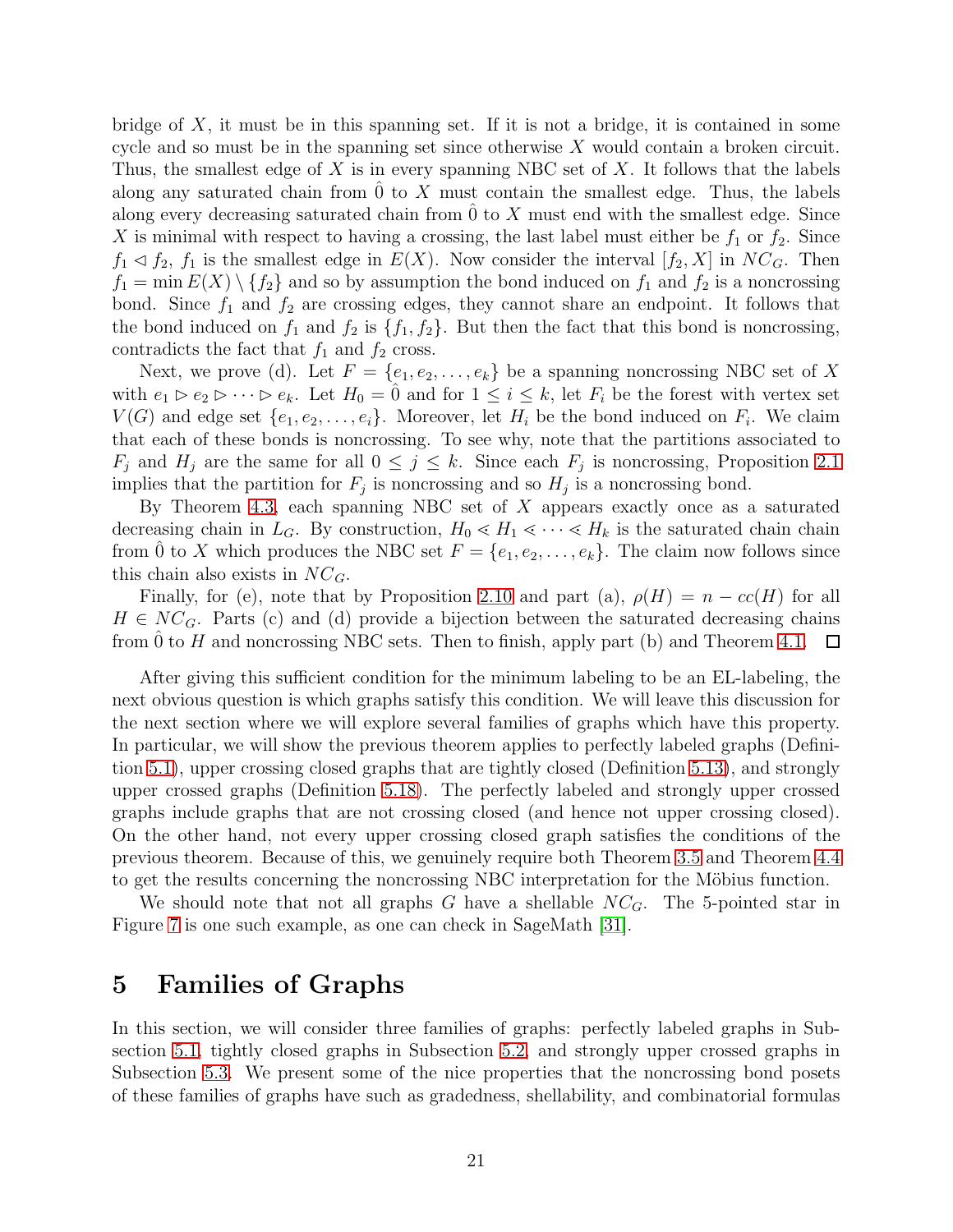

<span id="page-21-3"></span>Figure 9: Two labeled graphs. G is perfectly labeled whereas  $H$  is not.

for Möbius values. We finish the section by gathering all the results about the structure of the noncrossing bond poset for the families of graphs studied within this article. This information can be found in Table [1.](#page-31-0)

### <span id="page-21-1"></span>5.1 Perfectly Labeled Graphs

In this subsection we present two main results, Theorem [5.8](#page-23-0) and Theorem [5.11,](#page-26-0) concerning perfectly labeled graphs. We start with the definition of these graphs.

<span id="page-21-0"></span>**Definition 5.1.** Let G be a graph. We say G is perfectly labeled if whenever ik,  $jk \in E(G)$ with  $i < j < k$ ,  $ij \in E(G)$ . <sup>[1](#page-21-2)</sup>

The graph G in Figure [9](#page-21-3) is perfectly labeled. However,  $H$  is not perfectly labeled, since, for example, 14 and 24 are edges, but 12 is not an edge. It turns out that there is a classification of graphs which can be perfectly labeled.

**Definition 5.2.** A graph is *chordal* if for every cycle of length at least 4 there is an edge between two vertices in the cycle which are not adjacent in the cycle.

The reader may have noticed that the graphs in Figure [9](#page-21-3) are both chordal, but only  $G$  is perfectly labeled. It is well-known that a graph can be perfectly labeled if and only if it is chordal (see, for example, the note immediately following Corollary 4.10 of [\[29\]](#page-34-9)). However, as we saw not every labeling of a chordal graph gives rise to a perfectly labeled graph. The distinction between perfectly labeled and chordal is immaterial to the structure of the bond lattice since the lattice does not depend on the labeling of the vertex set. However, in the case for the noncrossing bond poset, the structure of the poset can depend on the labeling of the graph. Because of this, we focus on perfectly labeled graphs as opposed to just chordal graphs. This is also why we use the term "perfectly labeled" as opposed to saying "G has a perfect elimination order" which is more common in the literature.

As we will see throughout this subsection, increasing spanning trees and forests play an important role of the combinatorics of the noncrossing bond posets of perfectly labeled graphs.

<span id="page-21-2"></span><sup>&</sup>lt;sup>1</sup>We note here that it is common to call a labeling of a graph with this property a *perfect elimination* order.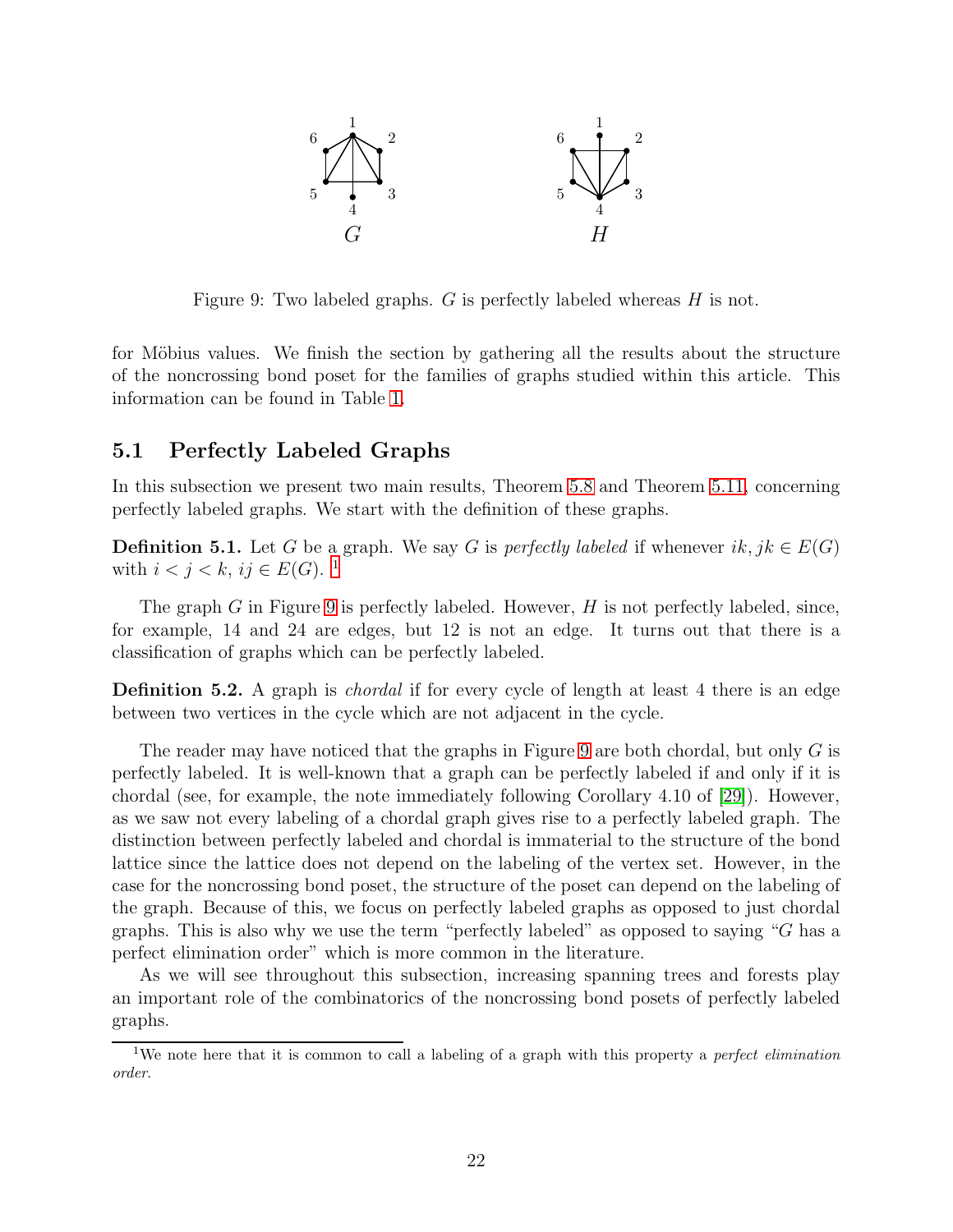

<span id="page-22-0"></span>Figure 10: Several Forests

**Definition 5.3.** Let T be a tree with vertices which are distinct integers. Let r be the smallest vertex of T. We say T is an *increasing tree* if the vertices along any path from  $r$  to any other vertex form an increasing sequence. We say a spanning subgraph of a graph  $G$  is an increasing spanning forest of G if each connected component is an increasing tree.

The forests  $F_1$  and  $F_2$  in Figure [10](#page-22-0) are increasing spanning forests of the graph G in Figure [9,](#page-21-3) whereas  $F_3$  is not since the path from 1 to 2 is not increasing.

We now present a series of lemmas aimed at showing that perfectly labeled graphs satisfy the conditions of Theorem [4.4.](#page-19-0) This will allow us to show that the noncrossing bond poset of a perfectly labeled graph is graded, shellable, and has a combinatorial interpretation for the Möbius function and characteristic polynomial.

<span id="page-22-1"></span>**Lemma 5.4.** Let G be a connected perfectly labeled graph. Let r be the smallest vertex in G and let v be any other vertex of  $G$ . There exists an increasing path from r to v in  $G$ . That is, there is a path  $ru_1u_2 \ldots u_kv$  where  $r < u_1 < u_2 < \cdots < u_k < v$ .

*Proof.* Suppose this was not the case. Let P be a shortest path from r to v. By assumption, P is not an increasing path. Thus it must contain contain a sequence of vertices  $ikj$  where  $i < j < k$ . But then since G is perfectly labeled,  $ij \in E(G)$ , so we may replace the edges ik, jk with ij and get a shorter path from r to v. This contradicts the minimality of P.  $\Box$ 

<span id="page-22-2"></span>**Lemma 5.5.** Let G be a perfectly labeled graph. Suppose that  $H \leq H'$  in  $NC_G$ . Moreover, suppose that  $B_1, B_2, \ldots, B_k$  where  $\min B_1 < \min B_2 < \cdots < \min B_k$  are the connected components of H that are merged together to get H'. Then merging  $B_1$  and  $B_2$  in H creates a noncrossing bond of G.

*Proof.* Let  $3 \leq i \leq k$ . If merging  $B_1$  and  $B_2$  crossed with some  $B_i$ , then there exists  $a, c \in B_1 \cup B_2$  and  $b, d \in B_i$  or  $a, c \in B_i$  and  $b, d \in B_1 \cup B_2$  with  $a < b < c < d$ . If  $a, c \in B_1 \cup B_2$  and  $b, d \in B_i$ , then  $\min B_1 < \min B_2 < b < c < d$  which implies either  $B_1$ and  $B_i$  cross or  $B_2$  and  $B_i$  cross (depending on if  $c \in B_1$  or  $c \in B_2$ ). Neither is possible since  $H$  is noncrossing. A similar argument shows that it is not possible that there exists  $a, c \in B_i$  and  $b, d \in B_1 \cup B_2$  with  $a < b < c < d$ . Hence merging  $B_1$  and  $B_2$  does not cause a crossing with  $B_3, B_4, \ldots, B_k$ . Moreover, merging  $B_1$  and  $B_2$  cannot create a crossing with any of other connected components of  $G$  since that would mean that  $H'$  was crossing.

Thus it suffices to show that merging  $B_1$  and  $B_2$  in H forms a bond of G. It is not hard to see that any induced subgraph of a perfectly labeled graph is perfectly labeled. It follows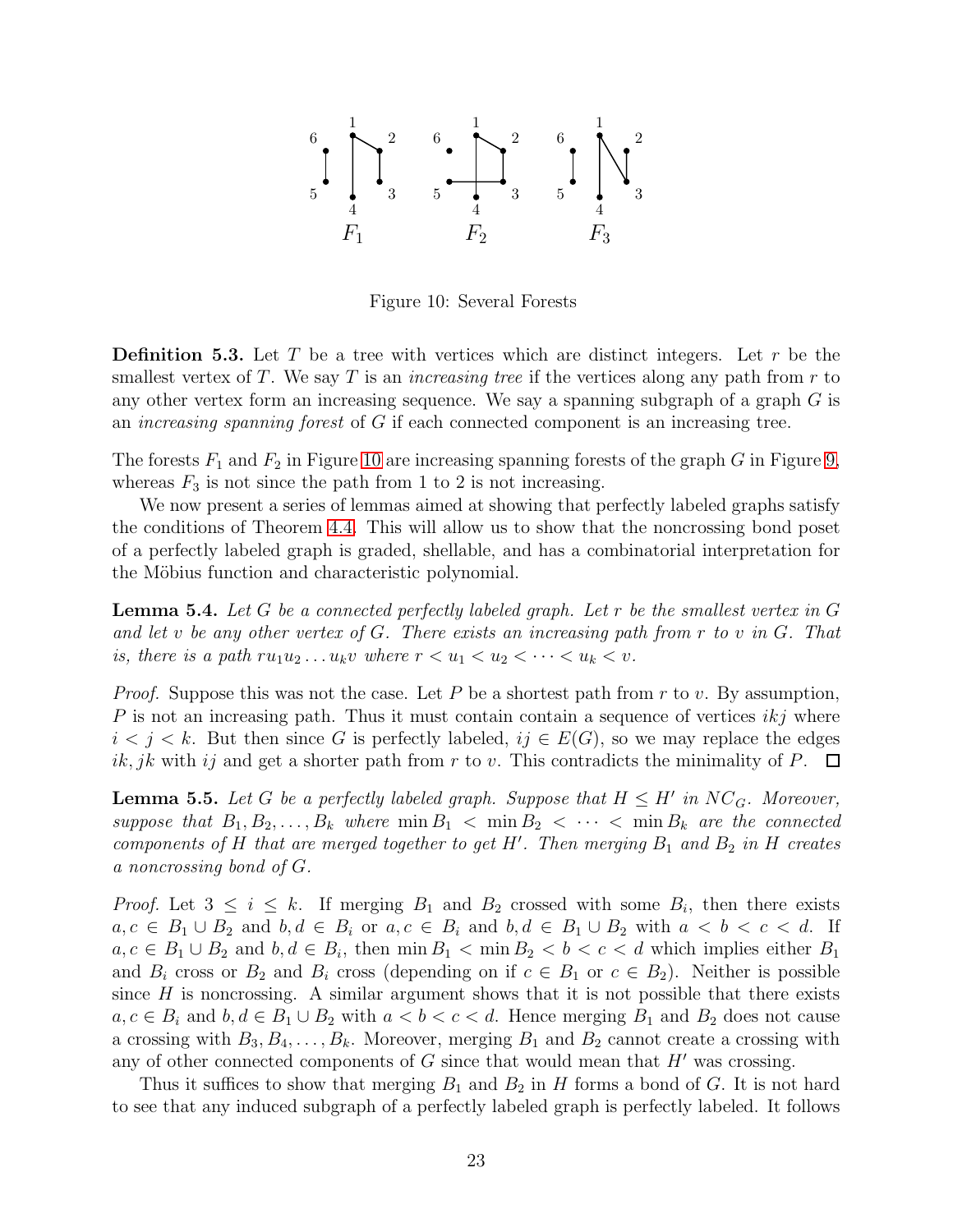that H' is perfectly labeled. By Lemma [5.4](#page-22-1) there is an increasing path in  $H'$  from  $\min B_1$ to min  $B_2$ . Except for min  $B_2$ , this path must only contain vertices from  $B_1$  since otherwise it would not be increasing. So there is an edge,  $e$ , between a vertex in  $B_1$  and a vertex in B<sub>2</sub>. Then the bond induced on on  $E(H) \cup \{e\}$  is exactly the spanning subgraph obtained by merging  $B_1$  and  $B_2$  in H. The result now follows.  $\Box$ 

In the following lemma we will order the edges *colexicographically*. That is, we say  $ab \triangleleft a'b'$ if and only if  $b < b'$  or  $b = b'$  and  $a < a'$ . Note that colexicographic order is just lexicographic order reading right to left instead of left to right.

<span id="page-23-1"></span>**Lemma 5.6.** Let G be a perfectly labeled graph with the edges colexicographically. If  $H < H'$ and  $e = \min E(H') \setminus E(H)$ , then the bond induced on  $E(H) \cup \{e\}$  is noncrossing.

*Proof.* Let  $B_1, B_2, \ldots, B_k$  be the blocks which merge together to get H' where  $\min B_1$  <  $\min B_2 < \cdots < \min B_k$ . Since G is perfectly labeled and H' is an induced subgraph, it is perfectly labeled. By Lemma [5.4,](#page-22-1) in the connected component containing  $B_1$  and  $B_2$  there is an increasing path from  $\min B_1$  to  $\min B_2$ . The last edge on this path must be of the form  $a \min B_2$  where  $a \in B_1$ . Let  $a'$  be the smallest vertex in  $B_1$  for which there is an edge a' min  $B_2$ . Since we are ordering edges colexicographically, a' min  $B_2 = \min E(H') \setminus E(H)$ . The bond induced on  $E(H) \cup \{a' \min B_2\}$  is the bond obtained by merging  $B_1$  and  $B_2$ . By Lemma [5.5](#page-22-2) this bond is noncrossing.  $\Box$ 

As with noncrossing NBC sets, we say an increasing spanning forest is *noncrossing* if none of the edges cross. For example, the forests  $F_1$  and  $F_2$  in Figure [10](#page-22-0) are increasing spanning forests of G in Figure [9,](#page-21-3) but only  $F_1$  is noncrossing. It turns out that when we use the colexicographic order, there are the same number of noncrossing increasing spanning forests and noncrossing NBC sets. We use the notation  $\text{ncisf}_k(G)$  for the number of noncrossing increasing spanning forest of G with  $k$  edges. In [\[17,](#page-33-13) Theorem 2.4], it was shown that when G is perfectly labeled and we order the edges lexicographically, the NBC sets are exactly the increasing spanning forests. The proof given there can easily be modified to allow for the case when the edges are ordered colexicographically. Thus we have the following.

<span id="page-23-2"></span>**Lemma 5.7.** Let G be a perfectly labeled graph with the edges ordered colexicographically. Then for all  $k \geq 0$ ,

$$
\mathrm{ncisf}_k(G) = \mathrm{ncnbc}_k(G).
$$

We now present the first main theorem of this section. Applying Lemma [5.6,](#page-23-1) Lemma [5.7,](#page-23-2) and Theorem [4.4](#page-19-0) we get the following.

<span id="page-23-0"></span>**Theorem 5.8.** Let G be a perfectly labeled graph on [n] such that  $NC_G$  has a  $\hat{1}$ . Then we have the following.

- (a) NC<sub>G</sub> is graded and for  $H \in NC_G$ , the rank of H is given by  $\rho(H) = n cc(H)$ .
- (b) The minimum labeling with respect to the colexicographic ordering on  $E(G)$  is an ELlabeling of  $NC_G$  and so  $NC_G$  is shellable.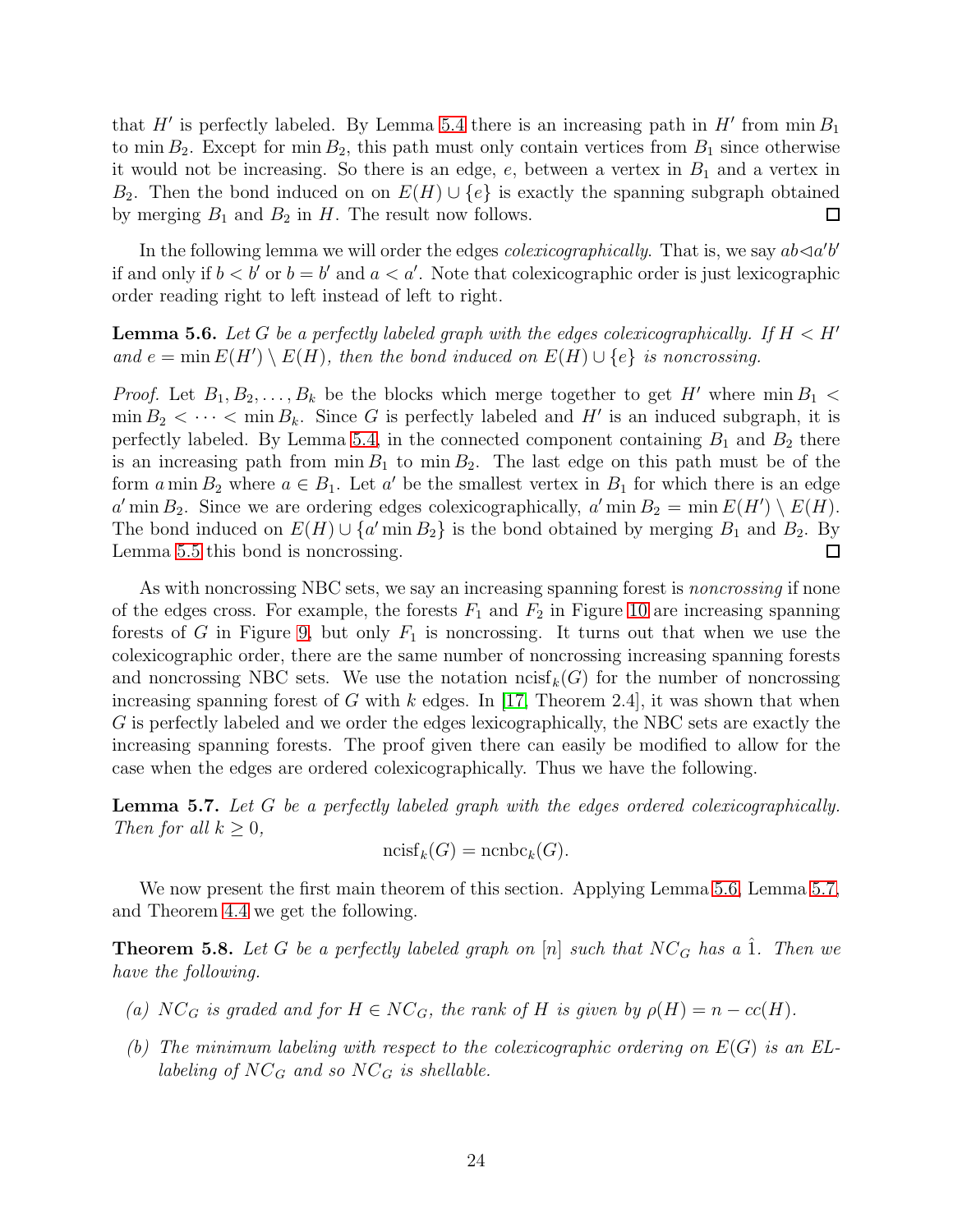

Figure 11: A graph and its noncrossing bond poset labeled by the max-min edge labeling.

(c) For  $H \in NC_G$ ,

<span id="page-24-0"></span>
$$
\mu(H) = (-1)^{n-cc(H)} \operatorname{ncnbc}_{n-cc(H)}(H) = (-1)^{n-cc(H)} \operatorname{ncisf}_{n-cc(H)}(H)
$$

and

$$
\chi(NC_G, t) = \sum_{k \ge 0} (-1)^k \operatorname{ncnbc}_k(G) t^{\rho(NC_G) - k} = \sum_{k \ge 0} (-1)^k \operatorname{ncis}((G) t^{\rho(NC_G) - k},
$$

where the NBC sets are with respect to the colexicographic ordering on  $E(G)$ .

We note that in  $[8]$ , Blass and Sagan used NBB sets to show that the Möbius function of the noncrossing partition lattice counts noncrossing increasing trees and hence is a Catalan number. The previous theorem generalizes this result since the noncrossing partition lattice is the noncrossing bond poset of the complete graph which is perfectly labeled.

Let us now turn our attention to other the main result of this subsection. In [\[27\]](#page-34-13) Stanley introduced the notion of a supersolvable lattice. A lattice  $L$  is called *supersolvable* if there exists a maximal chain with the property that it along with any other chain in  $L$  generates (by taking joins and meets of all elements in the chains) a distributive lattice. It is wellknown that a graph is chordal if and only if its bond lattice is supersolvable (see, for example, Corollary 4.10 and the note that follows it in [\[29\]](#page-34-9)). As we will see in Theorem [5.11,](#page-26-0) there is an analogue of this result for noncrossing bond posets. However, we should point out that when we pass to the noncrossing case things become a bit more complicated. First, as we noted earlier, the noncrossing bond poset depends on the labeling of the vertices. Because of this there are chordal graphs which are not perfectly labeled and such that the noncrossing bond poset is not supersolvable. Second, we no longer have an if and only if statement as there exist noncrossing bond posets that are supersolvable lattices, but do not come from chordal graphs. Finally, not every perfectly labeled graph is crossing closed and so the noncrossing bond poset of a perfectly labeled graph may not even be a lattice.

In order to study supersolvability of the noncrossing bond poset we will consider a special type of EL-labeling of graded posets. Let  $\lambda$  be an EL-labeling of a poset of rank n. We say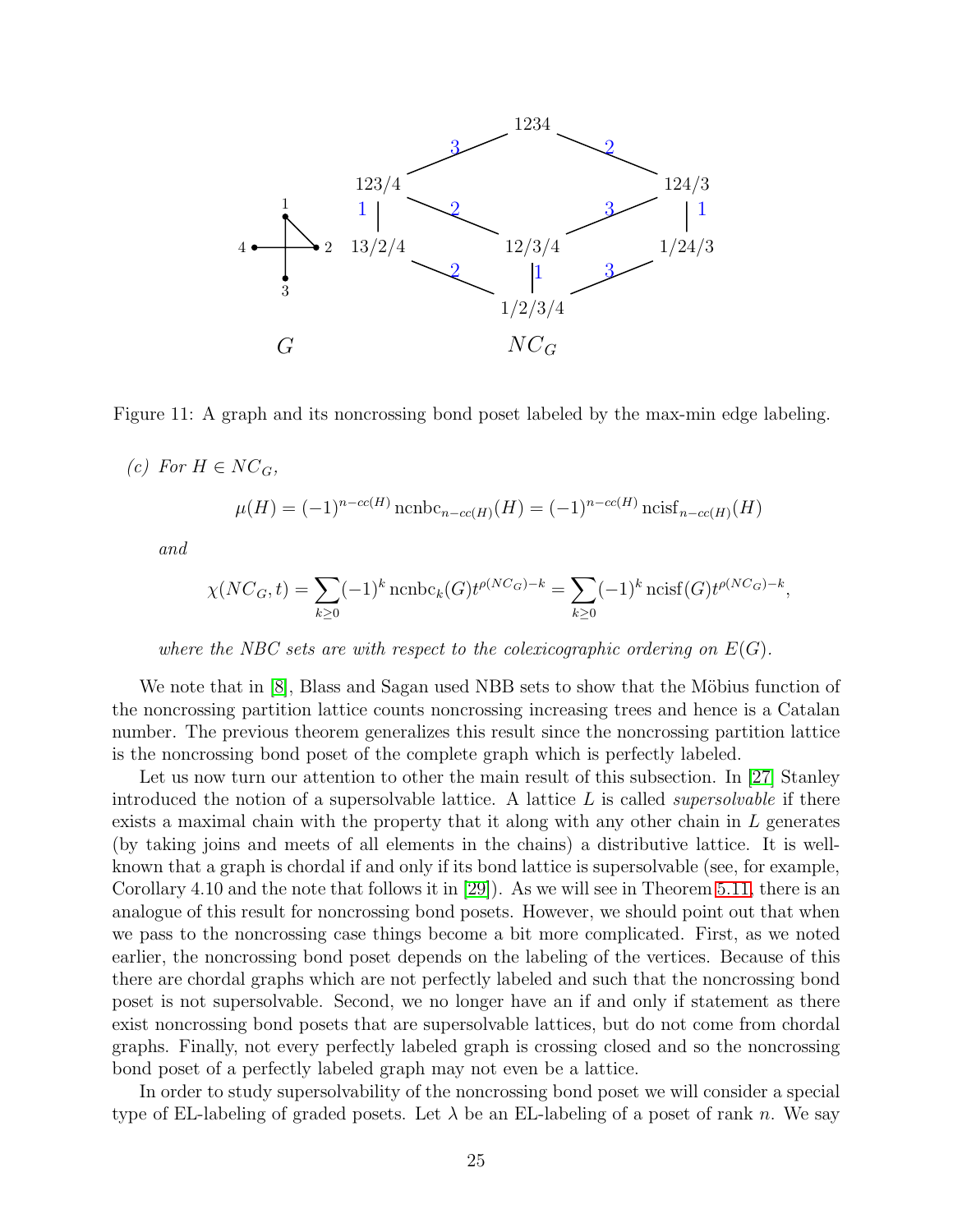$\lambda$  is an  $S_n$  EL-labeling if every maximal chain of P is labeled by a permutation of [n] (with natural ordering on  $[n]$ ). The edge labeling in Figure [11](#page-24-0) is an example of an  $S_n$  EL-labeling. We note that the condition that the unique maximal chain in each interval is lexicographically first is automatically implied if the maximal chains are labeled by permutations and thus, we only need to check that each interval has a unique increasing maximal chain. In addition to the properties that EL-labeled posets possess, there are special properties that a lattice with an  $S_n$  EL-labeling possesses. In particular, McNamara [\[22\]](#page-34-7) showed that if L is a graded lattice then L is supersolvable if and only if it has an  $S_n$  EL-labeling. We will show that if G is perfectly labeled and connected, then it has an  $S_n$  EL-labeling. To do this, we use a labeling introduced by Björner and Edelman.

**Definition 5.9** (Björner-Edelman [\[6\]](#page-33-0)). Let G be a graph on [n] such that  $NC_G$  is graded. The *max-min* edge labeling is defined by

$$
\lambda(H \ll H') = \max\{\min B, \min B'\} - 1
$$

where  $B$  and  $B'$  are the blocks merged when going from  $H$  to  $H'$ .

See the poset in Figure [11](#page-24-0) for an example of this labeling. Björner and Edelman [\[6\]](#page-33-0) showed that the max-min edge labeling gives an EL-labeling of the noncrossing partition lattice (which is also the noncrossing bond poset of the complete graph). As McNamara points out in [\[22\]](#page-34-7), this labeling is in fact an  $S_n$  EL-labeling. It turns out that among connected graphs, perfectly labeled graphs are exactly the graphs where the max-min edge labeling is an  $S_n$  EL-labeling of the noncrossing bond poset. Note that in the hypothesis of the following proposition, we assume G has  $n+1$  vertices and is connected. This guarantees that  $NC_G$  has rank n.

<span id="page-25-0"></span>**Proposition 5.10.** Let G be a connected graph on  $[n+1]$  such that NC<sub>G</sub> is graded. The max-min edge labeling is an  $S_n$  EL-labeling of NC<sub>G</sub> if and only if G is perfectly labeled.

*Proof.* Given that G has  $n+1$  vertices,  $NC_G$  is a subposet of  $NC_{K_{n+1}}$ . Since  $NC_{K_{n+1}}$  is the noncrossing partition lattice on  $[n+1]$ , we have that  $NC_G$  is a subposet of the noncrossing partition lattice. It follows from the assumption that  $NC_G$  is graded with the same rank function as the noncrossing partition lattice (see Proposition [2.10\)](#page-9-1), we have that the set of maximal chains in  $NC_G$  is a subset of the maximal chains of the noncrossing partition lattice. Since the cover relations in  $NC_G$  are the same as that in the noncrossing partition lattice, we also have that the label sequences that appear along the maximal chains in  $NC_G$ are the same as those that appear in the noncrossing partition lattice. Since it is known that the max-min edge labeling is an  $S_n$  EL-labeling of the noncrossing partition lattice, to finish the proof we can show that each interval of  $NC_G$  has an increasing maximal chain if and only if G is perfectly labeled.

Suppose that G is not perfectly labeled. Then there exists edges ik, jk such that  $i <$  $j < k$  and  $ij \notin E(G)$ . Let H be the bond of G where i, j, k are in the same connected component and every other connected component is trivial. Consider the interval  $[0, H]$ . Since  $ij \notin E(G)$ , this interval has two maximal chains both labeled by  $k - 1$ ,  $j - 1$ . Thus, the interval has no increasing chain.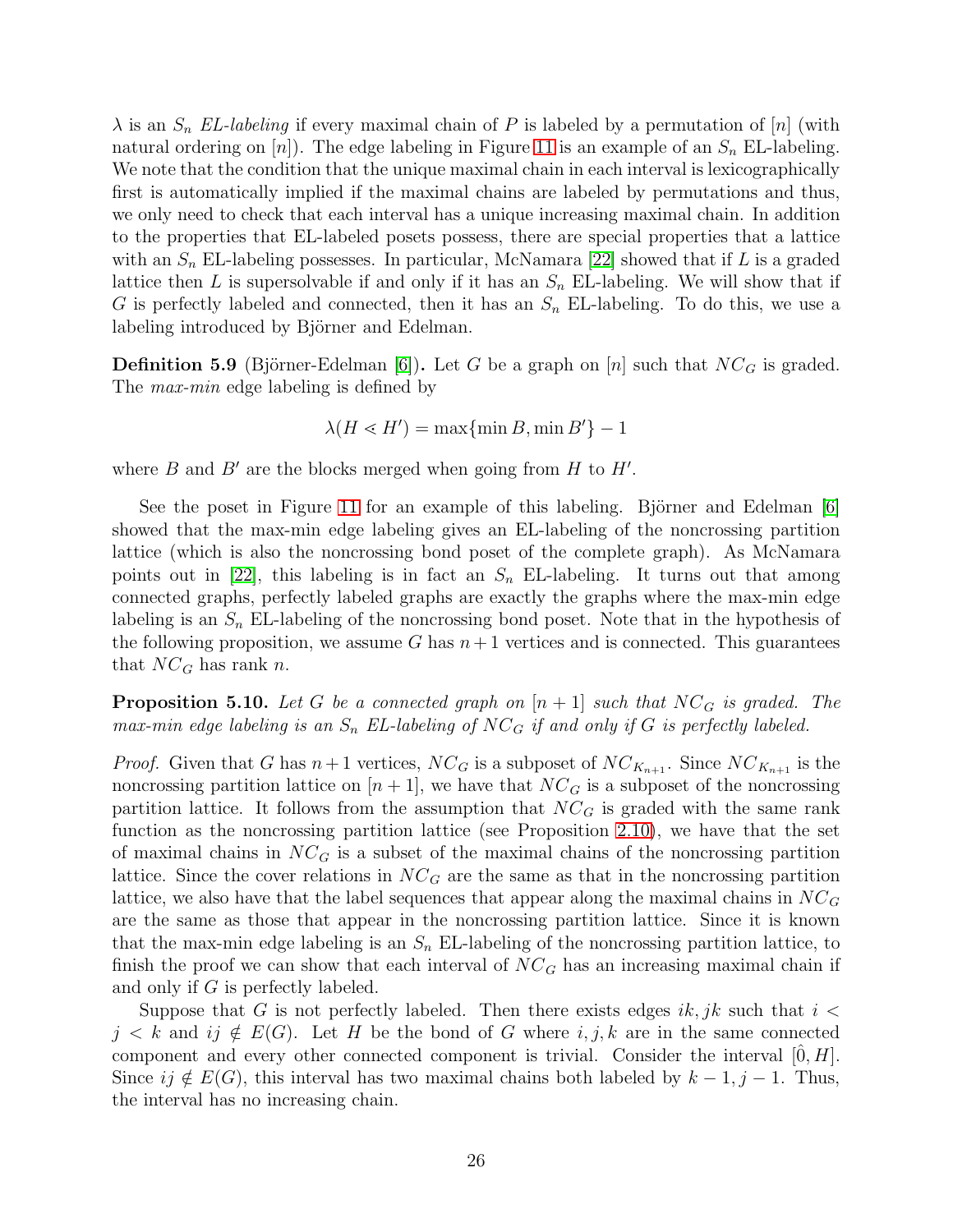

<span id="page-26-1"></span>Figure 12: A perfectly labeled graph which is not crossing closed

Next, suppose that G is perfectly labeled. Suppose that  $[X, Y]$  is an interval in  $NC_G$  and suppose that  $B_1, B_2, \ldots, B_k$  are the connected components of X that will merge together to get Y. Moreover, assume that  $\min B_1 < \min B_2 < \cdots < \min B_k$ . It is not hard to see that if there is an increasing maximal chain in  $[X, Y]$ , the first step must be to merge  $B_1$  and  $B_2$ . Let Z be the bond obtained by merging  $B_1$  and  $B_2$  in X. We can apply Lemma [5.5](#page-22-2) to see that  $Z \in NC_G$ . Now we can use induction to prove that  $[Z, Y]$  has an increasing maximal chain which can be concatenated with the label from  $X$  to  $Z$  to give an increasing maximal chain in  $[X, Y]$ .  $\Box$ 

In Proposition [5.10,](#page-25-0) we assumed that G is connected. By Lemma [2.9,](#page-8-2) if G is not connected and its connected components do not cross,  $NC_G$  is the product of smaller noncrossing bond posets, one for each connected component. If G is perfectly labeled, each connected component of G must be perfectly labeled. Thus, if G perfectly labeled, the noncrossing bond poset of each of its connected components has an  $S_n$  EL-labeling. Using McNamara's [\[22\]](#page-34-7) result about  $S_n$  EL-labelings and supersolvability implies each is noncrossing bond poset is supersolvable. Moreover, if G is crossing closed its connected components cannot cross. Putting this altogether and using the fact that the product of supersolvable lattices is a supersolvable lattice, we get the following.

<span id="page-26-0"></span>**Theorem 5.11.** Let G be a perfectly labeled graph. If G is crossing closed, then  $NC_G$  is a supersolvable lattice.

We mention here that not every perfectly labeled graph is crossing closed (hence the necessity of the crossing closed hypothesis in Theorem [5.11\)](#page-26-0). The graph in Figure [12](#page-26-1) is perfectly labeled, but not crossing closed. This is because there are two minimal induced connected components containing 16 and 57, namely the one containing the vertices 1, 3, 5, 6, 7 and the one containing  $1, 2, 4, 5, 6, 7$ . Nevertheless, when G is crossing closed and perfectly labeled, it is upper crossing closed as we see next.

**Proposition 5.12.** Let G be a perfectly labeled graph which is crossing closed. Then G is upper crossing closed with respect to the colexicographic and lexicographic order.

*Proof.* Suppose that ac and bd cross with  $a < b < c < d$ . Then in  $J(ac, bd)$ , there is a path from a to b. Let  $P : av_1v_2 \ldots v_kb$  be a path from a and b which is minimal with respect to length. If P is not increasing, then there is a an index i with  $v_{i-1}, v_{i+1} < v_i$ . But then since G is perfectly labeled, there is an edge  $v_{i-1}v_{i+1}$  contradicting the minimality of P. So P must be increasing. Then  $av_1$  is an edge in  $E(G)$  and is smaller in colexicographic and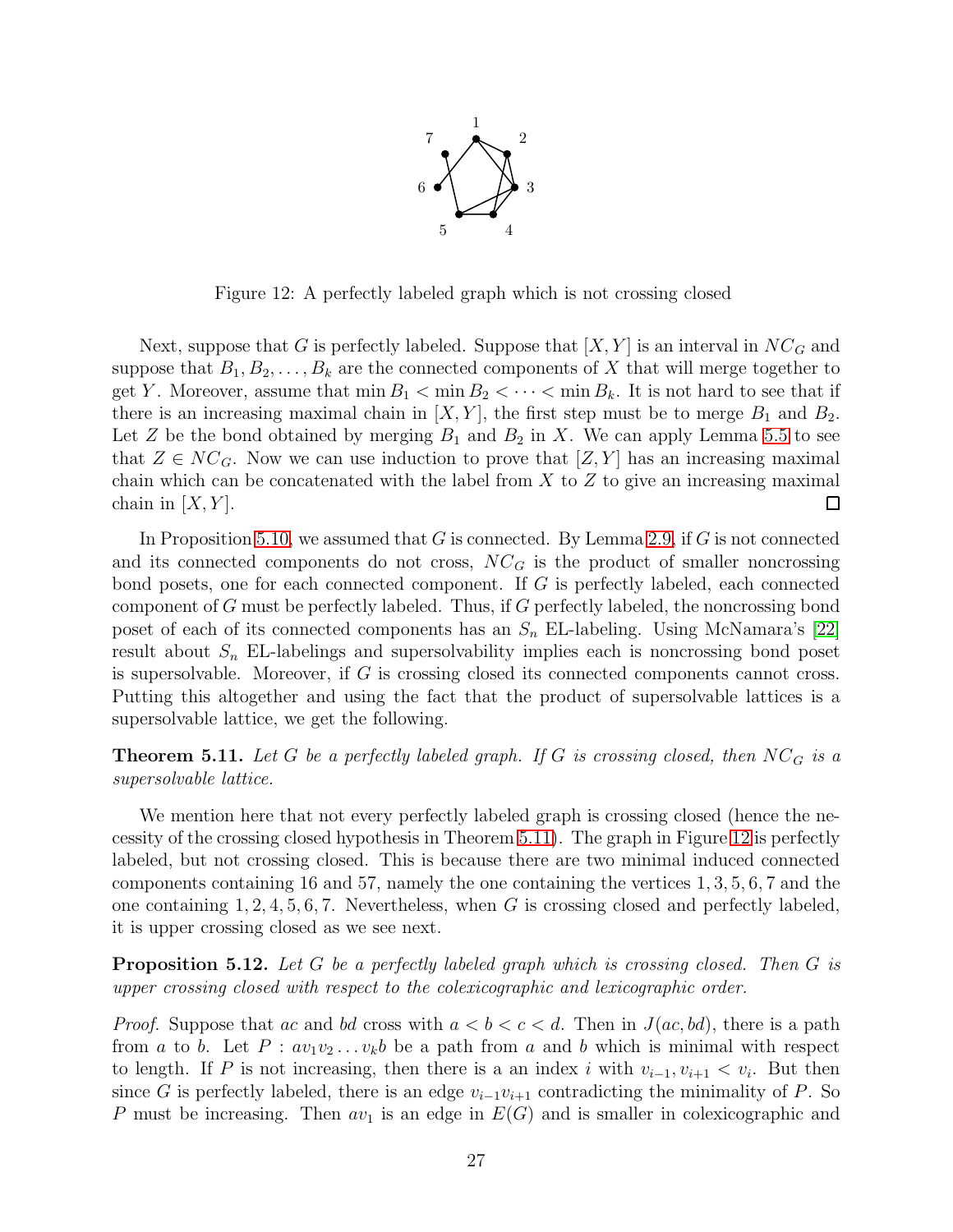

<span id="page-27-2"></span>Figure 13: A 2-connected graph that is not crossing closed

lexicographic order than  $ac$  and  $bd$ . It follows that G is upper crossing closed with respect to colexicographic and lexicographic order.  $\Box$ 

The reader may be wondering if  $NC_G$  being supersolvable implies that G is chordal since this is the case for the bond lattice of a graph. The graph in Figure [5](#page-11-0) shows this is not true. It is a 4-cycle and thus is not chordal. Nevertheless, its noncrossing bond poset is a supersolvable lattice.

### <span id="page-27-1"></span>5.2 Tightly Closed Graphs

As we saw in Section [2,](#page-3-0) crossing closed graphs need not have graded noncrossing bond posets. However, it turns out that if we restrict what  $J(e, f)$  can look like, we can guarantee the noncrossing bond poset is graded. Moreover, if we further assume the graph is upper crossing closed, we obtain more properties of the poset. We explore these ideas next.

<span id="page-27-0"></span>**Definition 5.13.** Let G be a graph. We say G is tightly closed if it is crossing closed and for all edges e and f that cross,  $J(e, f)$  is a subgraph of  $K_4$ .

The complete bipartite graphs are a family of tightly closed graphs. To see why, note that if two edges cross in a complete bipartite graph, they must connect the two parts of the graph and so must lie on a (twisted) 4-cycle. The 5-pointed star depicted in Figure [7](#page-16-1) gives a different an example of a tightly closed graph. Note that since the 5-pointed star is a cycle, it is 2-connected. It turns out that any 2-connected crossing closed graph is tightly closed.

Proposition 5.14. If G is 2-connected and crossing closed, then G is tightly closed.

Proof. By Lemma [2.4,](#page-5-1) if G was not tightly closed, G would have cut vertices. This is impossible as G is 2-connected.  $\Box$ 

Before we move on, we wish to mention that 2-connected does not imply crossing closed. For example, the 6-cycle in Figure [13](#page-27-2) is 2-connected, but not crossing closed.

<span id="page-27-3"></span>**Theorem 5.15.** If G be a tightly closed graph, then  $NC_G$  is graded.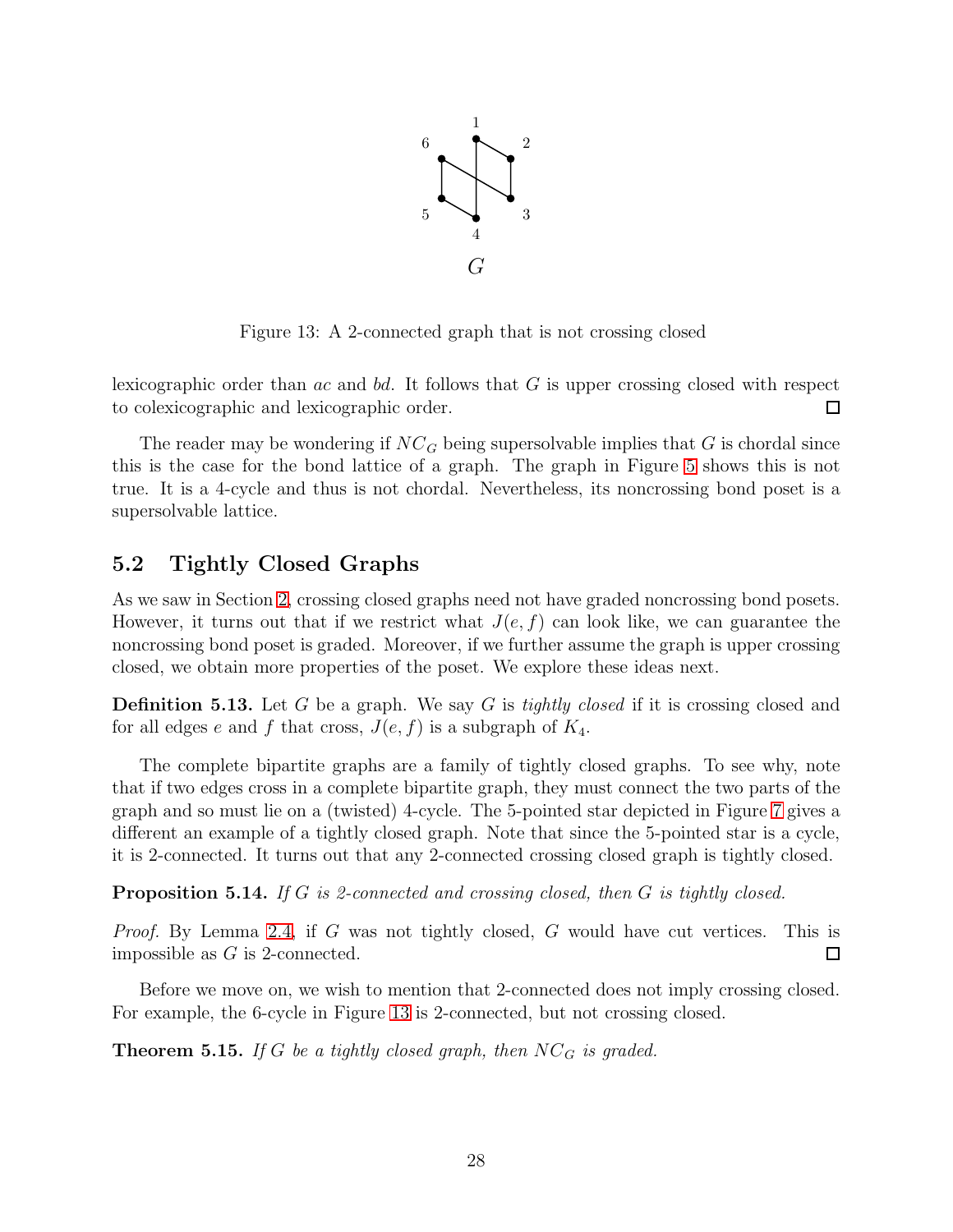*Proof.* Let  $H \ll H'$ . For each edge  $f \in E(H') \setminus E(H)$ , we will count crossings of f with the edges in  $E(H)$ . We will call such a crossing bad if the edges in the crossing are in different components of the graph with edge set  $E(H) \cup \{f\}$  and vertex set  $V(G)$ .

We claim that there is an edge in  $E(H') \setminus E(H)$  with no bad crossings. To see why suppose that this was not the case and let  $e = ac$  be an edge of  $E(H') \setminus E(H)$  with a minimum number of bad crossings. By assumption, e has at least one bad crossing, say with edge  $e' = bd$  in H where  $a < b < c < d$ . Since e and e' are in H' and are crossing and H' is noncrossing, they must lie in the same connected induced component of  $H'$ . Thus  $J(e, e')$ is a subgraph of this component. Since G is tightly closed,  $J(e, e')$  is a subgraph of  $K_4$  and so one of the edges  $ab, bc, cd, ad$  must be present in  $H'$ . Without loss of generality we may assume that  $ab$  is present. Note that  $ab$  is not in H as  $e$  and  $e'$  is assumed to be a bad crossing and e and e' thus lie in different components of the graph with edge set  $E(H) \cup \{e\}$ .

Since there are no edges in  $E(H') \setminus E(H)$  with no bad crossings, ab must have a bad crossing with some edge, say  $vw$ . We claim that vw must cross e. If this was not the case, then  $a < v < b < w \leq c < d$ . This implies that vw crosses  $e' = bd$  in H and since H is noncrossing, vw and  $e' = bd$  must be in the same component. But then vw and ab do not form a bad crossing. Thus, vw crosses e and so any edge that crosses ab to form a bad crossing will form a bad crossing with e. This means that e has strictly more bad crossings than  $ab$  which is impossible as  $e$  was chosen to be minimal. Thus, there is an edge of  $E(H') \setminus E(H)$  which has no bad crossings.

Let e be an element of  $E(H') \setminus E(H)$  which has no bad crossings and let G' be the graph on  $V(G)$  with edge set  $E(H) \cup \{e\}$ . Since e has no bad crossings, the partition associated to G' is noncrossing. Now let H'' be the bond induced on  $E(H) \cup \{e\}$ . Then G' and H'' have the same connected components and so correspond to the same partition. It follows that  $H''$  is a noncrossing partition. Since  $H < H'' \leq H'$  and  $H \leq H'$ ,  $H' = H''$ . Moreover, by construction there are exactly two components that merge together from  $H$  to  $H'$  and so by Proposition [2.10,](#page-9-1)  $NC_G$  is graded.  $\Box$ 

The notion of tightly closed may seem artificial at first glance. However, there is an ordertheoretic way to define tightly closed that is much like the notion of semimodularity. Recall that a lattice L is (upper) semimodular, if it is graded and for all  $x, y \in L$ ,  $\rho(x \vee y) + \rho(x \wedge y)$  $\rho(x) + \rho(y)$ . In the case that  $a_1$  and  $a_2$  are distinct atoms of L, semimodularity implies that  $\rho(a_1 \vee a_2) = 2$ . Tightly closed graphs can be defined by slightly relaxing this idea.

**Theorem 5.16.** Let G be a graph which is crossing closed. G is tightly closed if and only if for all distinct atoms  $a_1, a_2 \in NC_G$ ,  $\rho(a_1 \vee a_2) = 2$  or  $\rho(a_1 \vee a_2) = 3$ .

*Proof.* First note that the atoms of  $NC_G$  are the edges of G. Let  $e, f \in E(G)$ . If e and f do not cross,  $\rho(e \vee f) = 2$ . If e and f do cross, then by Proposition [2.7](#page-8-0) part (c), G being crossing closed implies that  $e \vee f$  is the bond with a unique nontrivial connected component  $J(e, f)$ . Thus, the fact that for any  $H \in NC_G$   $\rho(H) = |V(G)| - cc(H)$  implies that  $\rho(a_1 \vee a_2) = 3$  if and only if  $J(e, f)$  is a connected graph on 4 vertices. The result now follows.  $\Box$ 

While the noncrossing bond poset of a tightly closed graph is graded, other nice ordertheoretic properties do not always hold. For example, they need not be shellable or have a noncrossing NBC interpretation. This can be seen by noting that the 5-pointed star is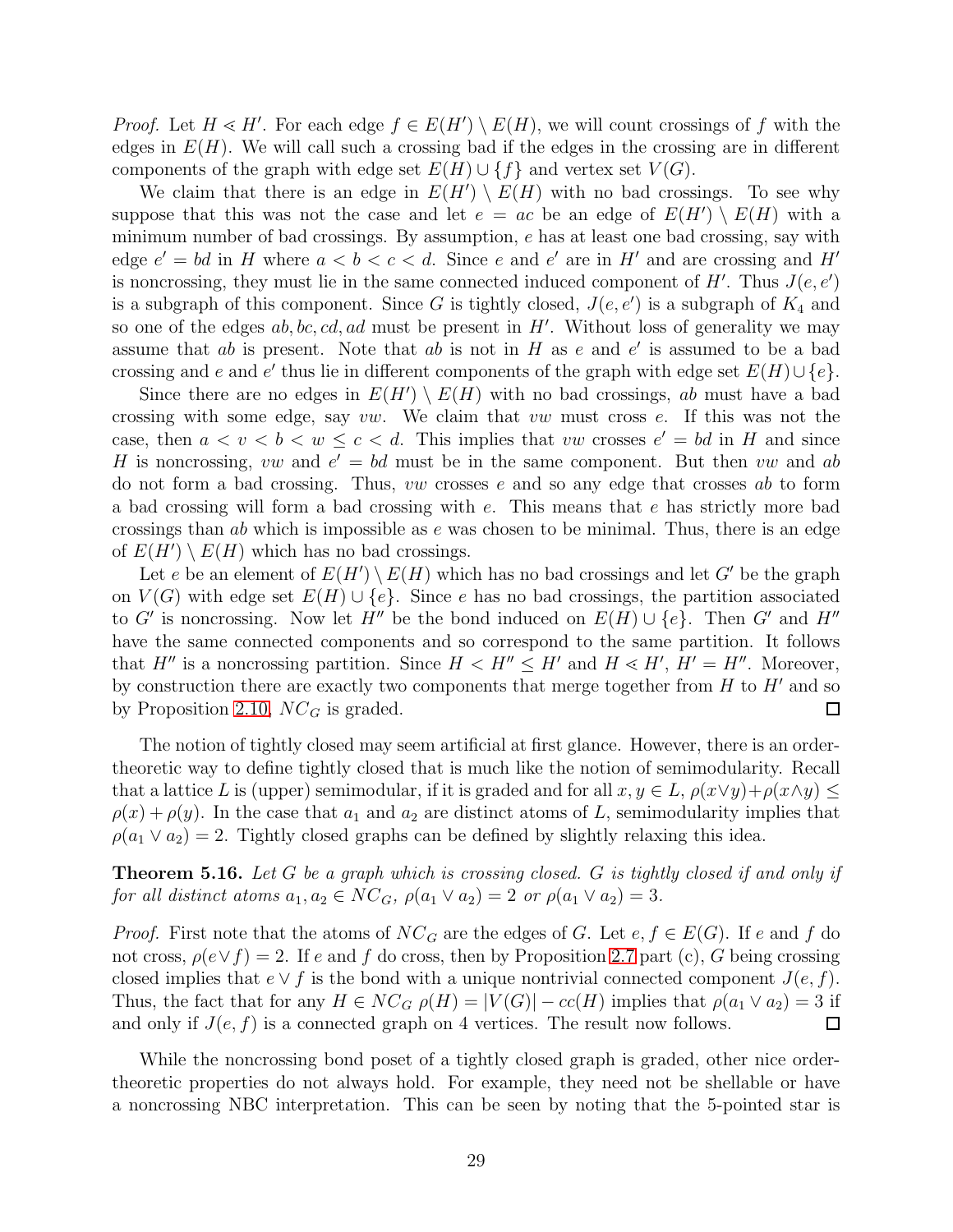tightly closed, but it is not shellable and also does not have the NCNBC interpretation for its Möbius function. However, if we make the further assumption that the graph is upper crossing closed, we get many nice properties.

**Proposition 5.17.** Let G be an upper crossing closed graph which is tightly closed. Then the conclusions of Theorem [4.4](#page-19-0) hold. In particular,  $NC_G$  is graded, shellable, and the Möbius function and characteristic polynomial have a combinatorial interpretation in terms of NC-NBC sets.

*Proof.* First note that since G is crossing closed, Proposition [2.7](#page-8-0) part (e) implies that  $NC_G$ has a  $\hat{1}$ . Now suppose that  $H < H'$ . Let  $e = \min E(H') \setminus E(H)$ . Adopting the terminology from the proof of Theorem [5.15,](#page-27-3) we will show that e has no bad crossings in  $H \cup \{e\}$ . Suppose this was not the case. Then there is an edge  $f$  not in the same connected component of  $e$ in  $E(H) \cup \{e\}$  which crosses e. Since H' is noncrossing and G is tightly closed, there is an edge,  $h$ , connecting an endpoint of e and an endpoint of f. Moreover, we may assume that h precedes e in  $\leq$  as G is upper crossing closed. Since  $e = \min E(H') \setminus E(H)$ , this would imply that  $h \in E(H)$ . So e and f do not form a bad crossing, a contradiction. Since e has no bad crossings, the bond induced on  $E(H) \cup \{e\}$  is noncrossing. Applying Theorem [4.4](#page-19-0) now completes the proof.  $\Box$ 

Before we finish this subsection, let us give an example of a tightly closed upper crossing closed graph. Let  $K_{even,odd}^n$  be the complete bipartite graph on [n] whose parts are the even and odd numbers. As mentioned at the beginning of this subsection, any complete bipartite graph is tightly closed, so  $K_{even,odd}^n$  is tightly closed. Recall that our graphs lie on a circle with evenly spaced vertices. Given vertices  $x < y$  of  $K_{even,odd}^n$ , we let  $dist(x, y) =$  $\min(y-x-1, n-y+x-1)$  be the minimum number of vertices between x and y. Define a partial order on  $E(K_{even,odd}^n)$  by declaring ij is less than i'j' if and only if  $dist(i, j) < dist(i', j')$ and let  $\leq$  be any linear extension of this order. It is not hard to show  $K_{even,odd}^n$  is upper crossing closed with respect to this ordering.

### <span id="page-29-1"></span>5.3 Strongly Upper Crossed Graphs

In this subsection we consider another family of (not necessarily crossing closed) graphs and show their noncrossing bond posets are graded and shellable. We also show the noncrossing NBC set interpretation for the Möbius function and characteristic polynomial still hold in this setting.

<span id="page-29-0"></span>**Definition 5.18.** Let G be a graph with a total ordering,  $\leq$ , on the edge set of G. We say that a graph G is *strongly upper crossed* with respect to  $\leq$  if whenever ac, bd are crossing edges, there is at least one minimal induced connected component of G containing ac and bd and every edge in each minimal induced connected component of G containing ac and bd precedes ac and bd in the ordering  $\triangleleft$ .

One may think of strongly upper crossed graphs as a relaxing of the crossing closed condition, but at the cost of requiring a stronger condition on the ordering of edges as compared to that given for upper crossing closed graphs. As an example of a strongly upper crossed graph, consider the graph  $G$  in Figure [1.](#page-4-0) If we order the edges so that 14 and 35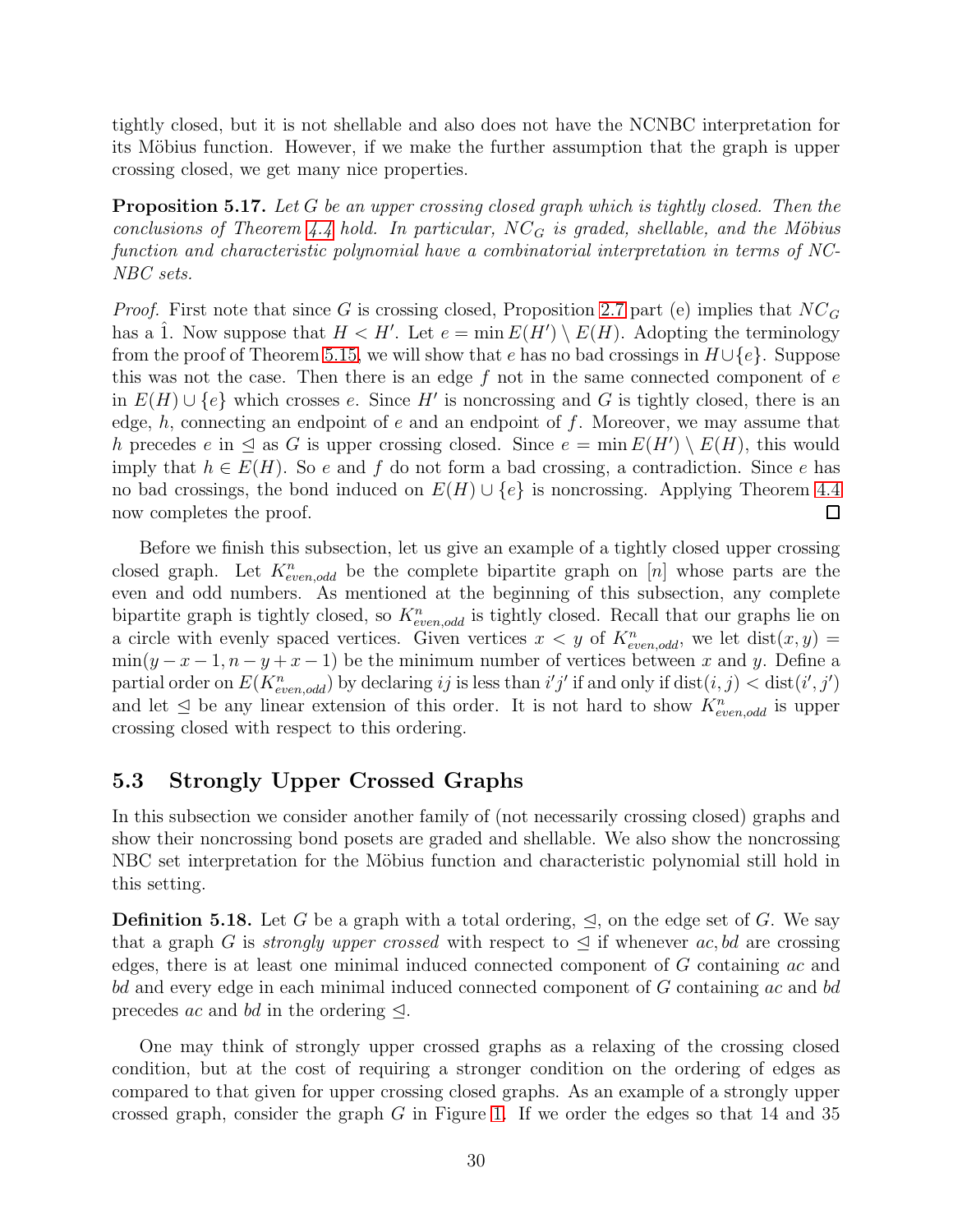are the largest, G is strongly upper crossed with respect to this order. More generally, any connected graph with a single crossing is strongly upper crossed with ordering where the crossing edges are ordered so that they are the largest. Since the graph in Figure [1](#page-4-0) is not chordal nor crossing closed, the family of strongly upper crossed graphs is distinct from the families presented in the previous two subsections.

We should note that not all upper crossing closed graphs are strongly upper crossed. For example,  $K_5$  is upper crossing closed with respect to the lexicographic ordering, but there is no ordering which makes it strongly upper crossed. To see why, note that since 14 and 25 cross and  $24 \in J(14, 25)$ , 24 must be smaller than 14 and 25. However, 24 and 35 cross and  $25 \in J(24, 35)$  so 25 must be smaller than 24 which is impossible.

The following lemma will allow us to apply Theorem [4.4](#page-19-0) to strongly upper crossed graphs.

**Lemma 5.19.** Let G be a strongly upper crossed graph. If  $H < H'$  and  $e = \min E(H')$  $E(H)$ , then the bond induced by  $E(H) \cup \{e\}$  is noncrossing.

*Proof.* Let H'' be the bond induced by  $E(H) \cup \{e\}$  and suppose that H'' is a crossing bond. Let  $B_1$  and  $B_2$  be the blocks that are merged when moving from H to H''. Since H'' is crossing there is some  $f \in E(H)$  which crosses an edge between  $B_1$  and  $B_2$  and is not in  $B_1$  and  $B_2$ . Thus, f separates  $B_1$  and  $B_2$ . Since e connects  $B_1$  and  $B_2$ , it too must cross f. Since  $H'$  is noncrossing and G is strongly upper crossed, there is a minimal induced connected component containing  $e$  and  $f$  in  $H'$ . Since  $G$  is strongly upper crossed, all the edges in this minimal induced connected component are smaller than  $e$  and  $f$ . Not all these edges can be in  $H$  since this would imply  $f$  did not cause  $H''$  to be crossing. But this is impossible since since e was the smallest edge.  $\Box$ 

Using the previous lemma and the fact that noncrossing bond posets of strongly upper crossed graphs have a 1, we get the main theorem of this subsection.

**Theorem 5.20.** Let G be a strongly upper crossed graph. Then the conclusions of Theo-rem [4.4](#page-19-0) hold. In particular,  $NC_G$  is graded, shellable, and the Möbius function and characteristic polynomial have a combinatorial interpretation in terms of NCNBC sets.

#### 5.4 A Summary of Results on Families of Graphs

To finish this section, we gather all the information about families of graphs that we have seen throughout this paper. This data appears in Table [1.](#page-31-0) The rows of Table [1](#page-31-0) refer to the families of graphs and the columns to the properties of the graphs or their noncrossing bond poset. The term "NCNBC interpretation" refers to if the Möbius function and characteristic polynomial (if applicable) have the noncrossing NBC set interpretation of Theorem [3.5](#page-12-0) or not. Every instance of "sometimes" is genuine in the sense that there are graphs in that family which do and do not posses the prescribed property.

## <span id="page-30-0"></span>6 Open Problems

As we have seen, several of the nice properties of the noncrossing partition lattice and the bond lattice have analogues in the noncrossing bond poset. Given the multitude of nice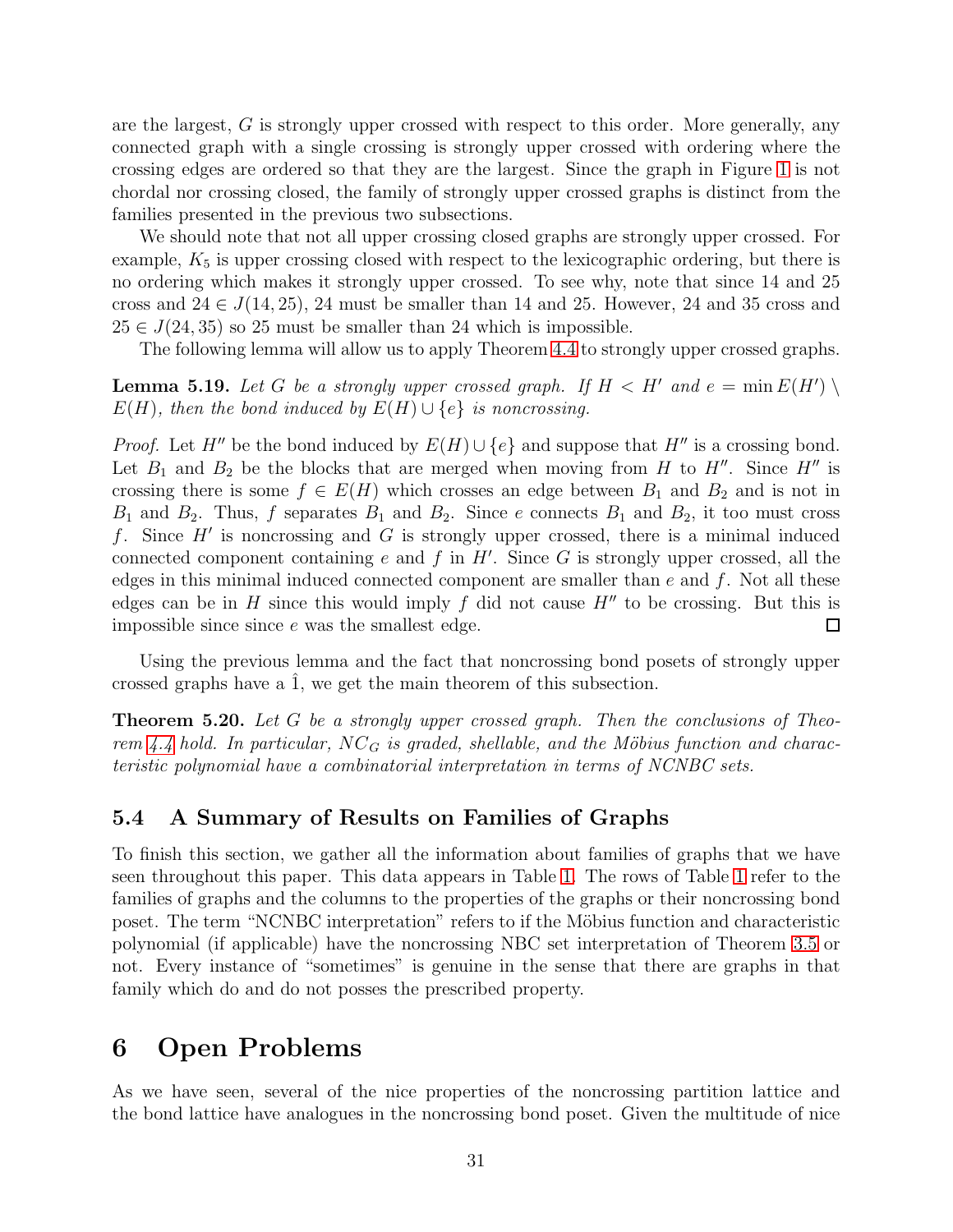|                                                       | Graded    | Lattice   | <b>NCNBC</b><br>interpretation | Shellable |
|-------------------------------------------------------|-----------|-----------|--------------------------------|-----------|
| Any Graph                                             | Sometimes | Sometimes | Sometimes                      | Sometimes |
| <b>Crossing Closed</b><br>(Definition 2.3)            | Sometimes | Always    | Sometimes                      | Sometimes |
| <b>Upper Crossing Closed</b><br>(Definition 3.4)      | Sometimes | Always    | Always                         | Sometimes |
| <b>Perfectly Labeled</b><br>(Definition 5.1)          | Always    | Sometimes | Always                         | Always    |
| <b>Tightly Closed</b><br>(Definition 5.13)            | Always    | Always    | Sometimes                      | Sometimes |
| <b>Upper Crossing Closed</b><br>and Tightly Closed    | Always    | Always    | Always                         | Always    |
| <b>Strongly Upper Crossed</b><br>(Definition $5.18$ ) | Always    | Sometimes | Always                         | Always    |

<span id="page-31-0"></span>Table 1: Families of graphs and their respective properties.

properties that these lattices enjoy, we encourage the reader to see if their favorite properties have an analogue in the noncrossing bond poset. We collect a few open problems that we have found interesting below. The list is in no way to be considered complete.

Recall that the Whitney numbers of the first kind of a graded poset are the numbers  $w_0, w_1, \ldots, w_n$  where  $w_i$  is the sum of the Möbius values of elements of P of rank i. In other words, they are the coefficients of the characteristic polynomial. Moreover, recall that a sequence  $a_0, a_1, \ldots, a_n$  of real numbers is called *log-concave* if for all  $1 \leq i \leq n-1$  we have that  $a_{i-1}a_{i+1} \leq a_i^2$ .

Gian-Carlo Rota conjectured that the Whitney numbers of the first kind for geometric lattices (which include bond lattices) are log-concave. In [\[19\]](#page-34-14) Huh proved that the Whitney numbers of the first kind for bond lattices are log-concave and further work of Adiprasito, Huh, and Katz [\[1\]](#page-32-1) proved the more general conjecture concerning the Whitney numbers of the first kind for geometric lattices. Since the noncrossing bond poset is a (relatively) well-behaved subposet of a geometric lattice, it seems natural to ask if the corresponding conjectures hold for the noncrossing bond poset.

### **Question 6.1.** For which graphs are the Whitney numbers of the first kind of  $NC_G$  unimodal or log-concave?

We should note that, unlike the case for the bond lattice, the Whitney numbers of the first kind of the noncrossing bond poset do not need to alternate in sign and can have internal zeros (e.g. the characteristic polynomial of the 5-pointed star in Figure [7](#page-16-1) has an internal zero). As a result, it is not the case that the absolute values of the Whitney numbers of the first kind are log-concave or unimodal in general. We mention this since, if the sequence did alternate and have no internal zeros, the log-concavity would imply unimodality.

The noncrossing partition lattice is well-known to be rank-symmetric (see, for exam-ple [\[20\]](#page-34-0)). That is, for  $NC_{n+1}$ , the number of elements of rank k is the same as the number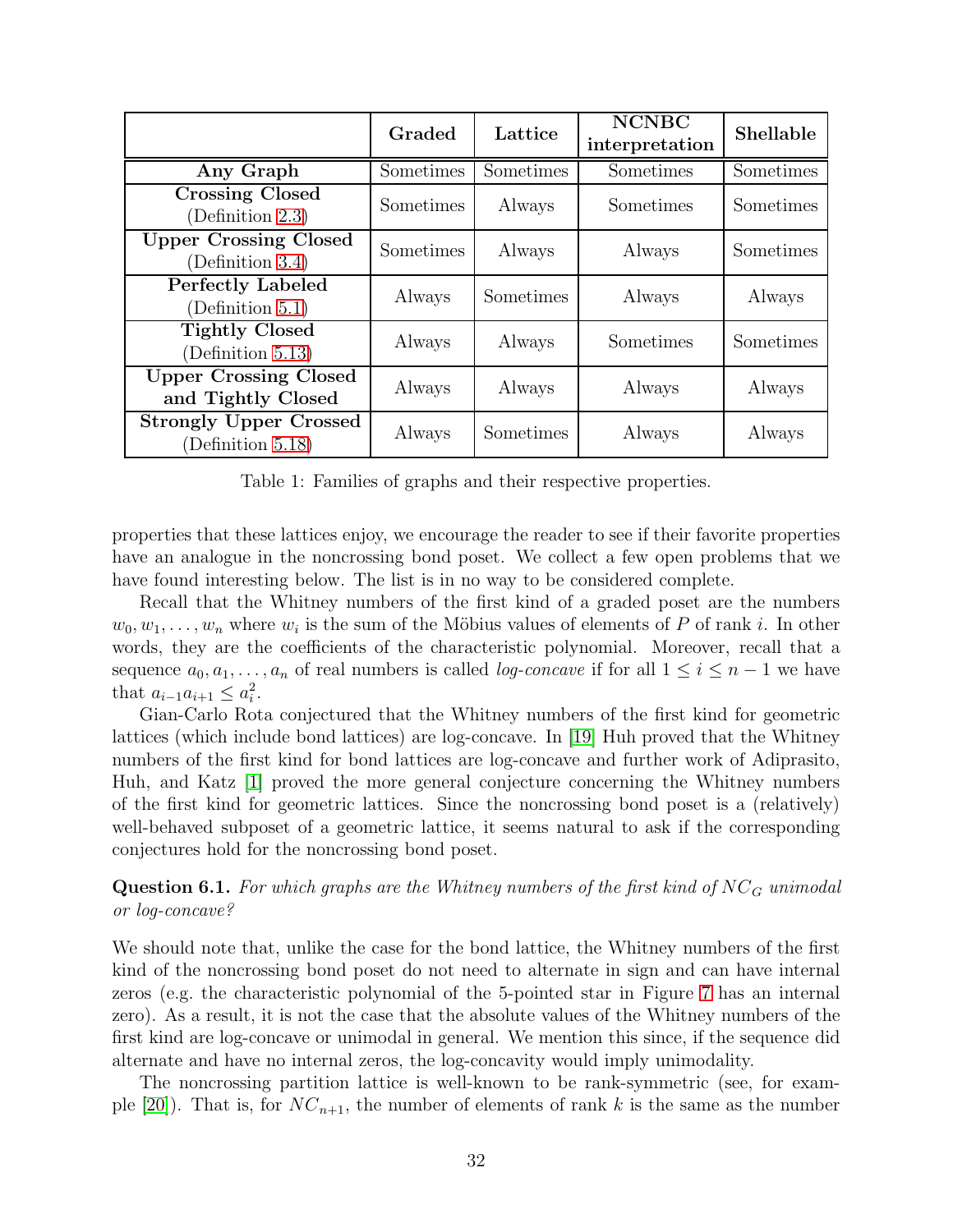of elements of rank  $n - k$ . It seems that it is rare for the noncrossing bond poset to be rank-symmetric. This should not be that surprising as the bond lattice is also rarely ranksymmetric. However, for  $n \geq 5$ , computations suggest that if we let  $C_n$  denote the cycle on n vertices with edges  $12, 23, \ldots, n-1n, 1n$ , then the complement  $C_n$  has a noncrossing bond poset which is rank-symmetric. This leads us to a broader question.

#### Question 6.2. When is  $NC_G$  rank-symmetric?

As we saw in the discussion preceding the previous question, the graph  $\overline{C_n}$  seems to have a rank-symmetric noncrossing bond poset. Despite this nice property, it seems that the poset is not shellable. Naturally, this leads us to the following.

#### Question 6.3. For what graphs is the noncrossing bond poset shellable?

We note here that  $\overline{C_n}$  is tightly closed (but not upper crossing closed). Thus, we know that tightly-closed (and hence crossing closed) does not imply shellability. There is some hope that upper crossing closed graphs produce shellable noncrossing bond posets. However, since they are not always graded, this will require considering non-pure shellings.

Given a graph (or more generally a matroid) one can consider the collection of nonbroken circuits. This set forms a simplicial complex called the broken circuit complex or NBC complex. It has several nice properties, its  $f$ -vector encode the coefficients of the chromatic polynomial of the graph and the complex is known to be shellable. A related complex called the independence complex is formed considering all the subsets of the edges sets which form acyclic subgraphs. Since subsets of noncrossing sets are noncrossing, we can also consider the simplicial complex of noncrossing NBC sets and noncrossing independent sets.

Question 6.4. What is the structure of the noncrossing NBC complex and noncrossing independence complex of a graph?

### Acknowledgements

Some of the results in this article had their genesis in the first author's master thesis. We would like to thank Ed Allen, Hugh Howards, and Sarah Mason who made helpful suggestions and comments on that thesis. We would also like to thank the referee for their diligent reading and suggestions that greatly improved the article. We used SageMath [\[31\]](#page-34-12) for computer explorations and for generating conjectures.

## <span id="page-32-1"></span>References

- [1] K. Adiprasito, J. Huh, and E. Katz. Hodge theory for combinatorial geometries. Ann. of Math. (2), 188(2):381–452, 2018.
- <span id="page-32-0"></span>[2] D. Armstrong. Generalized noncrossing partitions and combinatorics of Coxeter groups. Mem. Amer. Math. Soc., 202(949):x+159, 2009.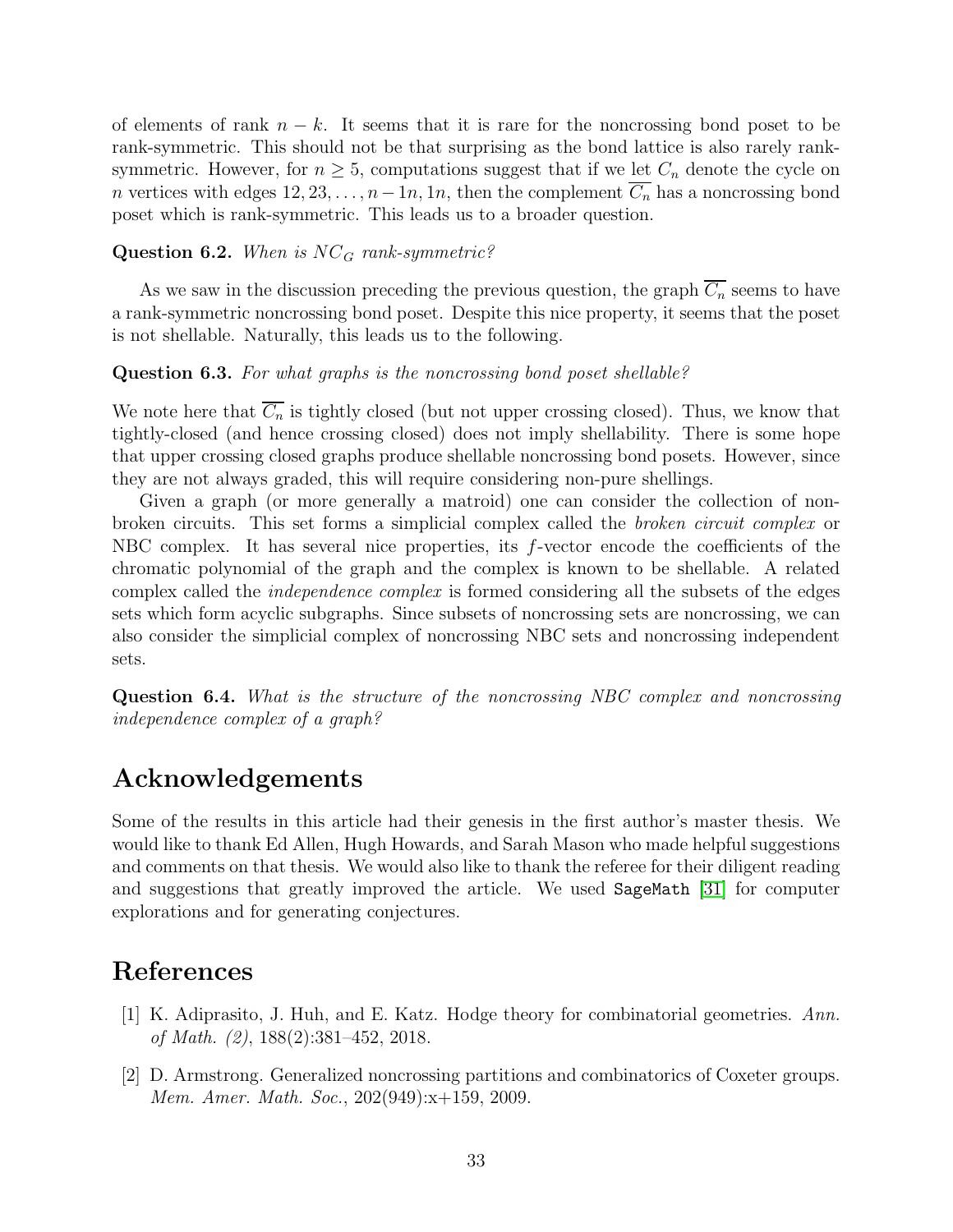- <span id="page-33-14"></span><span id="page-33-7"></span>[3] C. A. Athanasiadis, T. Brady, and C. Watt. Shellability of noncrossing partition lattices. Proc. Amer. Math. Soc., 135(4):939–949, 2007.
- <span id="page-33-3"></span>[4] D. Berend and T. Tassa. Improved bounds on Bell numbers and on moments of sums of random variables. Probab. Math. Statist., 30(2):185–205, 2010.
- <span id="page-33-0"></span>[5] D. Bessis. The dual braid monoid. Ann. Sci. Ecole Norm. Sup.  $(4)$ , 36(5):647–683, 2003.
- <span id="page-33-12"></span>[6] A. Björner. Shellable and Cohen-Macaulay partially ordered sets. Trans. Amer. Math. Soc., 260(1):159–183, 1980.
- <span id="page-33-10"></span>[7] A. Björner and M. Wachs. On lexicographically shellable posets. Trans. Amer. Math. Soc., 277(1):323–341, 1983.
- <span id="page-33-4"></span>[8] A. Blass and B. E. Sagan. Möbius functions of lattices.  $Adv. Math., 127(1):94-123$ , 1997.
- <span id="page-33-5"></span>[9] T. Brady. A partial order on the symmetric group and new  $K(\pi,1)$ 's for the braid groups. Adv. Math., 161(1):20–40, 2001.
- [10] T. Brady and C. Watt.  $K(\pi, 1)$ 's for Artin groups of finite type. In Proceedings of the Conference on Geometric and Combinatorial Group Theory, Part I (Haifa, 2000), volume 94, pages 225–250, 2002.
- <span id="page-33-9"></span><span id="page-33-6"></span>[11] T. Brady and C. Watt. Non-crossing partition lattices in finite real reflection groups. Trans. Amer. Math. Soc., 360(4):1983–2005, 2008.
- [12] M. Bruce, M. Dougherty, M. Hlavacek, R. Kudo, and I. Nicolas. A decomposition of parking functions by undesired spaces. Electron. J. Combin., 23(3):Paper 3.32, 22, 2016.
- <span id="page-33-8"></span>[13] P. H. Edelman. Chain enumeration and noncrossing partitions. Discrete Math., 31(2):171–180, 1980.
- <span id="page-33-15"></span><span id="page-33-11"></span>[14] C. M. Farmer and J. Hallam. The noncrossing bond poset of a graph. *Sém. Lothar.* Combin., 82B:Art. 62, 12 pp, 2019.
- <span id="page-33-2"></span>[15] R. W. Floyd. Algorithm 97: Shortest path. Communications of the ACM, 5(6):345, 1962.
- [16] M. D. Haiman. Conjectures on the quotient ring by diagonal invariants. J. Algebraic Combin., 3(1):17–76, 1994.
- <span id="page-33-13"></span>[17] J. Hallam, J. L. Martin, and B. E. Sagan. Increasing spanning forests in graphs and simplicial complexes. European Journal of Combinatorics, 76:178 – 198, 2019.
- <span id="page-33-1"></span>[18] P. Hersh. Decomposition and enumeration in partially ordered sets. ProQuest LLC, Ann Arbor, MI, 1999. Thesis (Ph.D.)–Massachusetts Institute of Technology.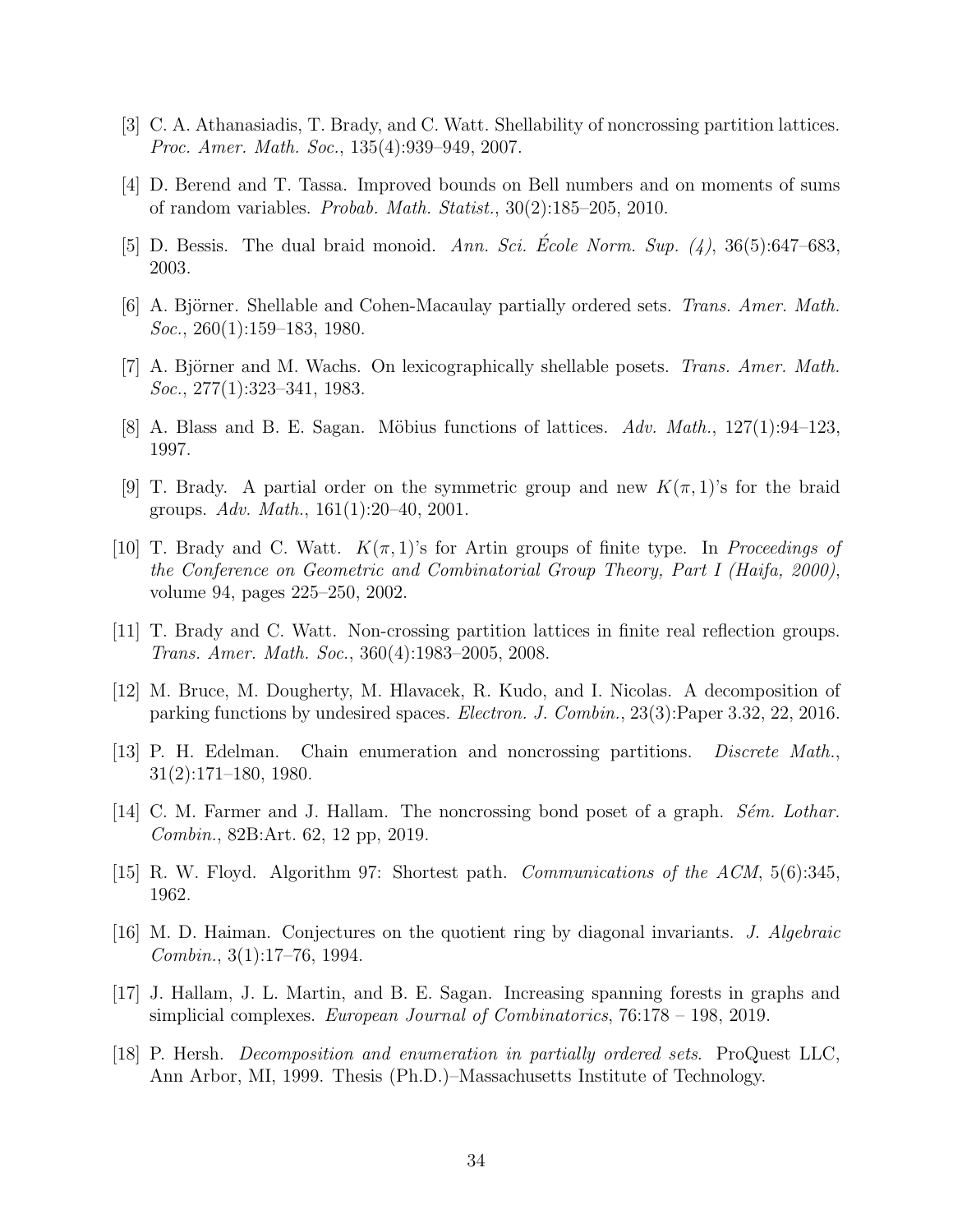- <span id="page-34-14"></span><span id="page-34-0"></span>[19] J. Huh. Milnor numbers of projective hypersurfaces and the chromatic polynomial of graphs. J. Amer. Math. Soc., 25(3):907–927, 2012.
- <span id="page-34-3"></span>[20] G. Kreweras. Sur les partitions non croisées d'un cycle. *Discrete Math.*, 1(4):333–350, 1972.
- <span id="page-34-7"></span>[21] J. McCammond. Noncrossing partitions in surprising locations. Amer. Math. Monthly, 113(7):598–610, 2006.
- <span id="page-34-6"></span>[22] P. McNamara. EL-labelings, supersolvability and 0-Hecke algebra actions on posets. J. Combin. Theory Ser. A, 101(1):69–89, 2003.
- <span id="page-34-5"></span>[23] H. Mühle. Two posets of noncrossing partitions coming from undesired parking spaces. Rev. Colombiana Mat., 52(1):65–86, 2018.
- <span id="page-34-4"></span>[24] V. Reiner. Non-crossing partitions for classical reflection groups. Discrete Math., 177(1- 3):195–222, 1997.
- <span id="page-34-1"></span>[25] R. Simion. Noncrossing partitions. Discrete Math., 217(1-3):367–409, 2000. Formal power series and algebraic combinatorics (Vienna, 1997).
- <span id="page-34-13"></span>[26] R. Simion and D. Ullman. On the structure of the lattice of noncrossing partitions. Discrete Math., 98(3):193–206, 1991.
- <span id="page-34-2"></span>[27] R. P. Stanley. Supersolvable lattices. Algebra Universalis, 2:197–217, 1972.
- [28] R. P. Stanley. Parking functions and noncrossing partitions. Electron. J. Combin., 4(2):Research Paper 20, approx. 14, 1997. The Wilf Festschrift (Philadelphia, PA, 1996).
- <span id="page-34-9"></span>[29] R. P. Stanley. An introduction to hyperplane arrangements. In Geometric combinatorics, volume 13 of IAS/Park City Math. Ser., pages 389–496. Amer. Math. Soc., Providence, RI, 2007.
- <span id="page-34-8"></span>[30] R. P. Stanley. Enumerative combinatorics. Volume 1, volume 49 of Cambridge Studies in Advanced Mathematics. Cambridge University Press, Cambridge, second edition, 2012.
- <span id="page-34-12"></span>[31] The Sage Developers. SageMath, the Sage Mathematics Software System (Version 8.6, 2019. https://www.sagemath.org.
- <span id="page-34-11"></span>[32] M. L. Wachs. Poset topology: tools and applications. In Geometric combinatorics, volume 13 of IAS/Park City Math. Ser., pages 497–615. Amer. Math. Soc., Providence, RI, 2007.
- <span id="page-34-10"></span>[33] H. Whitney. A logical expansion in mathematics. Bull. Amer. Math. Soc., 38(8):572– 579, 1932.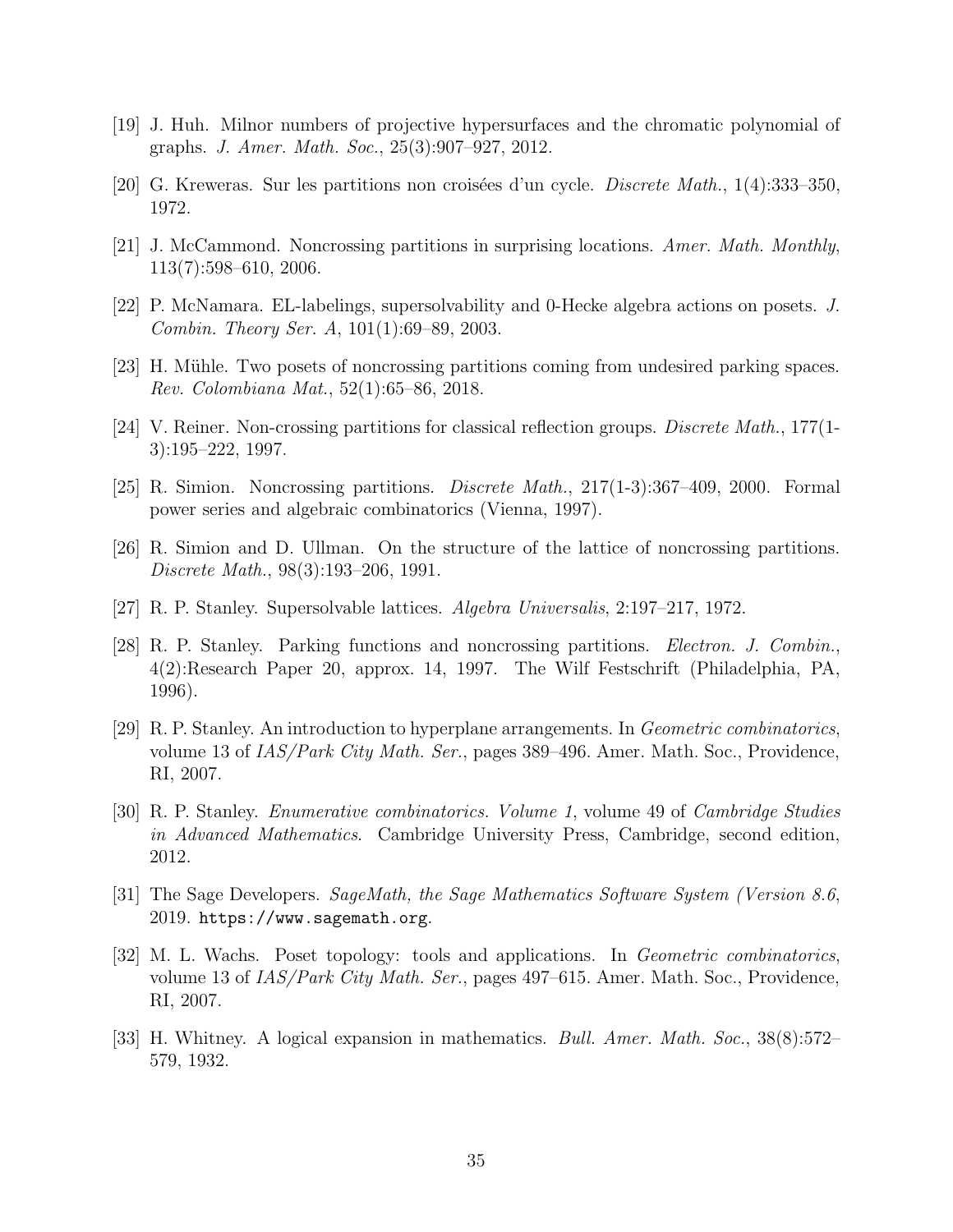## <span id="page-35-0"></span>A Appendix: Algorithms

In this appendix, we give two important algorithms on  $NC_G$ , Algorithms [A.1](#page-35-1) and [A.6.](#page-37-0) We also give a forbidden subgraph characterization of upper crossing closed graphs in Theorem [A.4.](#page-36-0)

Algorithm [A.1](#page-35-1) decides if  $NC_G$  is a lattice in time on the order of  $n^7$  where n the number of vertices of the graph G. This is proved in Theorem [A.2.](#page-35-2) Note that a brute-force algorithm to test if  $NC_G$  is a lattice can take time super-exponential in n. For example, an algorithm that checks if every pair of elements in  $NC_G$  has a meet and a join, could take time at least on the order of the number of elements of  $NC_G$ . For an n vertex graph, that may be as large as the Bell number  $B_n$  of the number of set partitions of  $[n]$  and  $B_n > (n/e \log(n))^n$  [\[4\]](#page-33-14). Note that we call Algorithm [A.1](#page-35-1) the "crossing-closed" algorithm as it is actually checking if G is crossing closed. Of course,  $NC_G$  being a lattice is equivalent to G being crossing closed, see Theorem [2.6.](#page-7-0)

Algorithm [A.6](#page-37-0) determines if a graph  $G$  is an upper crossing closed graph. Recall that if G is upper crossing closed then the Möbius function and characteristic polynomial of  $NC_G$ have nice interpretations in terms of noncrossing NBC sets, see Theorem [3.5.](#page-12-0) When given a graph G, Algorithm [A.6](#page-37-0) will either produce a specific upper crossing closed ordering of  $E(G)$  or will produce what we term an obstruction (see Definition [A.3\)](#page-36-1), a specific subgraph of G that clearly shows there can be no such ordering. This also gives a forbidden subgraph characterization of upper crossing closed graphs, Theorem [A.4.](#page-36-0)

In Theorem [A.7,](#page-38-0) we prove that the Algorithm [A.6](#page-37-0) will run in time on the order of  $n^8$ where again  $n$  is the number of vertices of  $G$ . Note that a brute force algorithm could again take time super-exponential in n, if it is forced to test some positive fraction of the  $\binom{n}{2}$  $\binom{n}{2}$ ! possible orderings on the edges of G.

We first present our algorithm that decides if G is crossing closed, i.e. if  $NC_G$  is a lattice.

#### <span id="page-35-1"></span>Algorithm A.1. Crossing Closed Algorithm

**Input:** A graph  $G$  on  $[n]$ .

**Output:** A yes/no decision as to whether G is crossing closed, or, equivalently, whether  $NC_G$  is a lattice.

**Method:** For each pair of crossing edges e and f find a shortest path  $P(e, f) = x_0x_1...x_k$ with  $e = x_0 x_1$  and  $f = x_{k-1} x_k$  and  $k \ge 3$ . If for some crossing pair e and f,  $P(e, f)$  fails to exist or has  $k \geq 4$  and has some vertex  $x_i$  with  $2 \leq i \leq k-2$  such that  $x_i$  does not separate e and f then return "No, G is not crossing closed." Otherwise return "Yes, G is crossing closed."

<span id="page-35-2"></span>**Theorem A.2.** Algorithm [A.1](#page-35-1) is a correct algorithm that runs in time  $O(n^7)$  where n is the number of vertices of G.

*Proof.* First, we will compute the complexity of the algorithm. The Floyd-Warshall algorithm gives a shortest path between all pairs of vertices in  $O(n^3)$  time [\[15\]](#page-33-15). With that pre-processing done, there are at most  $\binom{n}{4}$ 4  $\setminus$ pairs of crossing edges to check. For each pair e and f of crossing edges, there are at most  $n$  vertices on the shortest path connecting them to check. Checking that one of those vertices separates  $e$  and  $f$  can be done by breadth-first search in  $O(n^2)$  time so this algorithm will run in  $O(n^7)$  time.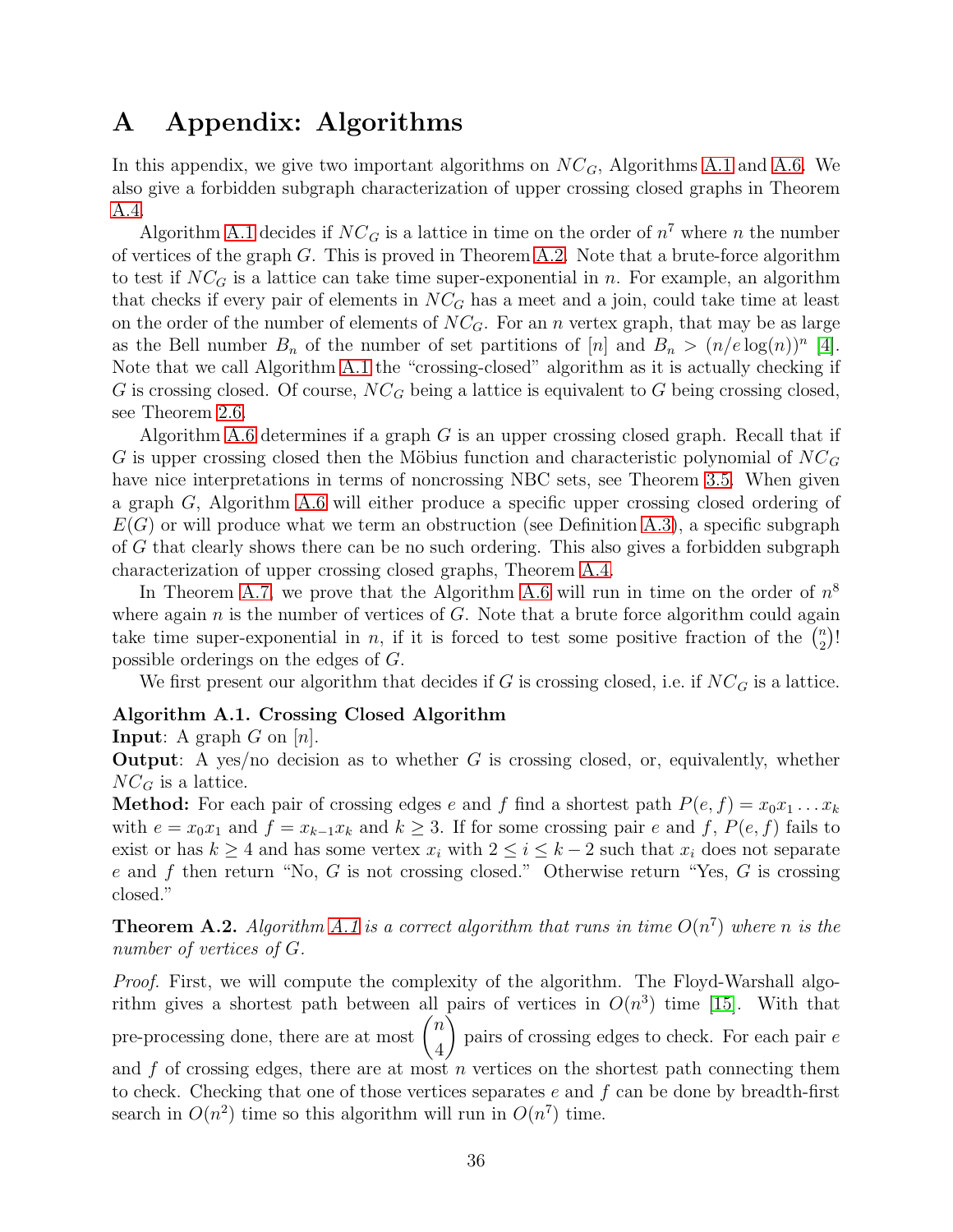Next, we show that the algorithm always gives the correct output. Suppose  $G$  is crossing closed. We will show that the algorithm will return a "yes". For every pair of crossing edges e and f,  $J(e, f)$  exists. If there is an edge incident to e and f (where incident means having a common vertex), then  $P(e, f)$  will be a path  $(e, g, f)$  for some edge g connecting e and f and the algorithm will not give a "no" answer based on this pair. If there is no edge incident to both e and f, then by Lemma [2.4,](#page-5-1)  $J(e, f)$  will be a dumbbell graph, see Figure [3,](#page-6-0) a graph induced by  $e, f$  and a path  $Q$  with one end adjacent to  $e$  and the other end adjacent to  $f$ with all vertices in Q separating e and f. Thus the vertices  $\{x_2, \ldots, x_{k-2}\}\$  on  $P(e, f)$  must be the vertices of Q. The algorithm will not give a "no" answer based on this pair either. Thus the algorithm will return a "yes".

Suppose now that the algorithm returns a "yes". We will show that  $G$  is crossing closed. Let e and f be a pair of crossing edges. Since the algorithm returned a "yes", a shortest path  $P(e, f)$  must exist. If the path has 3 vertices, i.e. there is an edge connecting e and f, then  $J(e, f) = G[e \cup f]$  exists. Suppose now that the path contains at least 4 vertices. Let M be the subgraph of G induced on the vertices of  $P(e, f)$ . We claim that M is contained in every connected, induced subgraph of G that contains e and f and so  $J(e, f) = M$ . Let x be any vertex in  $P(e, f)$  that is not in e or f and let H be an connected induced subgraph of G containing e and f. If x is not in H then it cannot separate e and f. Since the algorithm returned "yes", x must separate e and f and so x must be in H. Thus every vertex of M is in  $H$  and since they are both induced,  $M$  is in  $H$ . 口

Now we turn our attention to the problem of deciding whether a graph is upper crossing closed. First, let us note that not all crossing closed graphs are upper crossing closed. As an example, consider the 5-pointed star in Figure [7.](#page-16-1) It is not hard to verify that if  $e$  and  $f$ cross in the 5-pointed star,  $J(e, f)$  is a subgraph of  $K_4$  and so is crossing closed. However, every edge of the graph is crossed and so it is impossible to have an ordering that is upper crossing closed as the smallest edge must be noncrossing. As it turns out, this kind of issue is the only obstacle to a crossing closed graph being upper crossing closed.

<span id="page-36-1"></span>**Definition A.3.** Let G be a crossing closed graph. We say a subgraph H of G is an *obstruction* to G being upper crossing closed if for every edge e in H there is an edge f in H which crosses e such that  $J(e, f) \subseteq H$ .

Theorem [A.7](#page-38-0) proves that Algorithm [A.6](#page-37-0) below will, when given a graph  $G$ , either produce an upper crossing closed ordering on  $E(G)$  or an obstruction. It also proves that an obstruction demonstrates no such ordering is possible. Thus we get the following structural characterization of upper crossing closed graphs.

<span id="page-36-0"></span>**Theorem A.4.** A graph G is upper crossing closed if and only if it contains no obstruction as a subgraph.

Note also that if every edge e in G crosses some other edge of  $G$ , then  $G$  itself is an obstruction of G. Thus we also have the following.

<span id="page-36-2"></span>Corollary A.5. If G is a graph with every edge crossing some other edge, then G is not upper crossing closed.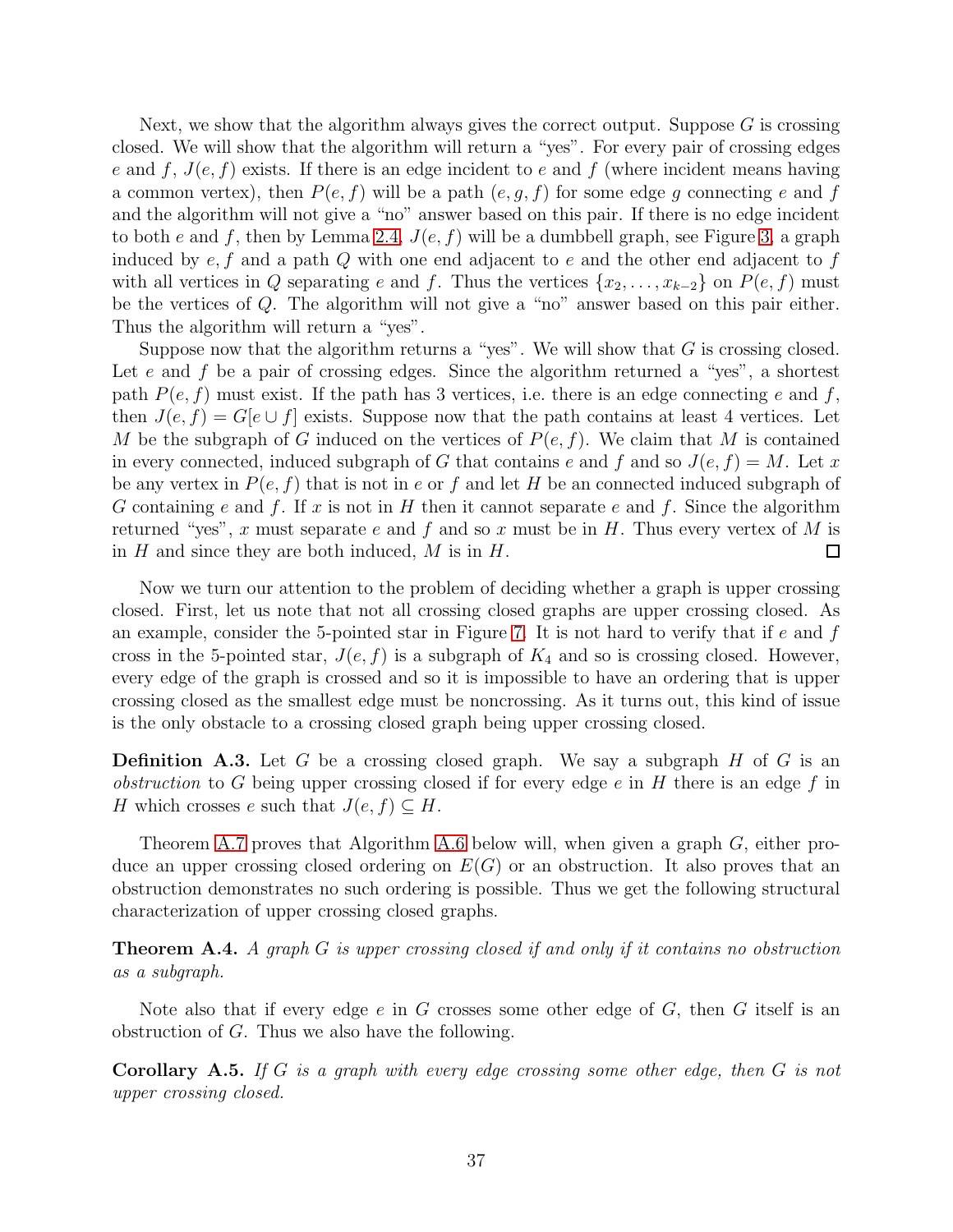Note that Corollary [A.5](#page-36-2) shows that the graph  $G$  of Figure [6](#page-16-0) and the 5-pointed star of Figure [7](#page-16-1) are not upper crossing closed.

#### <span id="page-37-0"></span>Algorithm A.6. Upper Crossing Closed Algorithm

**Input:** A graph G on  $|n|$ .

**Output:** A yes/no decision on whether G is crossing closed. Then if G is crossing closed, a yes/no decision on whether G is upper crossing closed. If G is upper crossing closed, an upper crossing closed ordering is produced, and if  $G$  is crossing closed but not upper crossing closed, an obstruction is produced.

#### Method:

- 1. Run the crossing closed algorithm on G, Algorithm [A.1.](#page-35-1) If the answer is no, return "No. G is not crossing closed and hence not upper crossing closed." and terminate. If the answer is yes, return "Yes. G is crossing closed." and continue.
- 2. Let  $L = \emptyset$  and let  $\sigma = \emptyset$ . (Throughout the algorithm, L will be a subset of  $E(G)$  and  $\sigma$  will be an ordering on L.)
- 3. Let L' be the set of edges e in  $E(G) \setminus L$  such that for every edge  $f \in E(G) \setminus L$  that crosses  $e, E(J(e, f)) \cap L \neq \emptyset$ .
- 4. If  $L' \neq \emptyset$  update L to be  $L \cup L'$  and update  $\sigma$  to be the ordering on  $L \cup L'$  that orders L according to  $\sigma$  and then puts all the edges of L' after the edges of L. The ordering within  $L'$  can be arbitrary. Go back to step 3.
- 5. If  $L' = \emptyset$ , decide on the output of the algorithm. If  $L = E(G)$ , return "Yes, G is upper crossing closed, and  $\sigma$  is an upper crossing closed ordering on  $E(G)$ ." If  $L \neq E(G)$ , return "No. G is not upper crossing closed, and the spanning subgraph of G with edge set  $E(G) \setminus L$  is an obstruction."

We will now show how the algorithm runs on two graphs, one upper crossing closed and the other not. First, let G be the twisted 4-cycle in Figure [5.](#page-11-0) As we have already seen, G is crossing closed and upper crossing closed with respect to the lexicographic order on its edges. The algorithm will thus correctly conclude that  $G$  is crossing closed in step 1 and will set  $L = \emptyset$  and  $\sigma = \emptyset$  in step 2. Next, it will go to step 3. Since L is empty, L' is the set of edges which cross no other edges. So  $L' = \{12, 34\}$ . Then the algorithm passes to step 4 where L is set to be  $\{12, 34\}$  and  $\sigma$  is set to be some total ordering of  $\{12, 34\}$ . Now we return to step 3. Now,  $E(G) \backslash L = \{13, 24\}$ . Since 13 and 24 form the only crossing in G and  $J(13, 24) = G$  intersects L, the algorithm sets  $L' = \{13, 24\}$ . Next, we go to step 4, where L is set to be  $\{12, 34, 13, 24\}$  and  $\sigma$  is some total ordering where the first two elements are 12 and 34 and the last two elements are 13 and 24. Then we return to step 3, where  $L'$  is set to be empty. Finally, we go to step 5 and since  $L = E(G)$ , the algorithm returns that G is upper crossing closed with respect to the ordering  $\sigma$ , which indeed it is. The reader may have noticed that the ordering the algorithm produces is not the lexicographic ordering. This is because the algorithm always puts edges with no crossing before any edge with a crossing. Thus the algorithm is not always capable of producing all possible upper crossing closed orderings.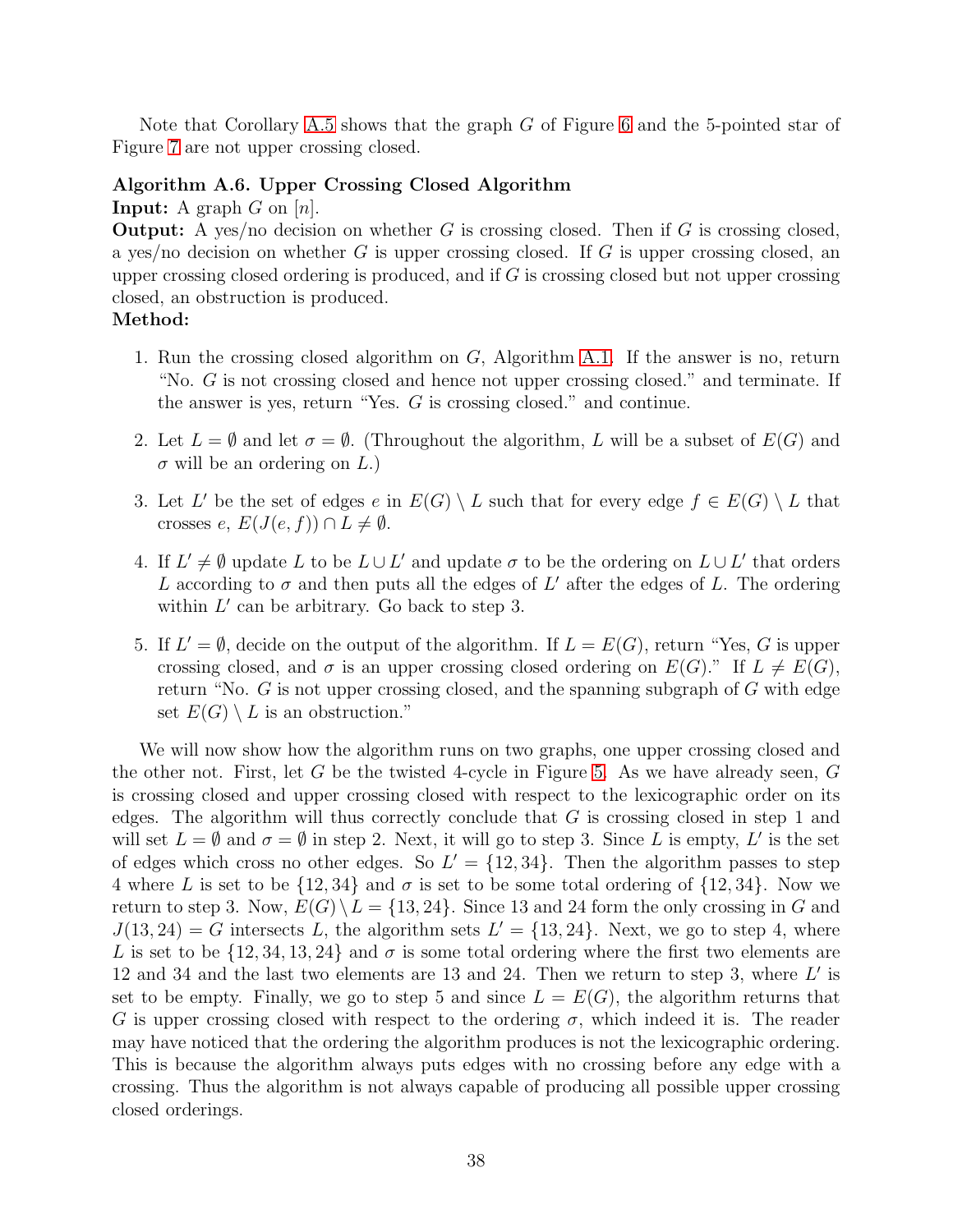Now we give an example of how the algorithm runs on a graph G that is not upper crossing closed. Let G be the 5-pointed star in Figure [7.](#page-16-1) Since G is crossing closed, the algorithm will pass to step 2 and set  $L = \emptyset$  and  $\sigma = \emptyset$ . Then it moves to step 3. Since all the edges in  $G$  cross some other edge and  $L$  is empty,  $L'$  is empty too. As a result, the algorithm moves to step 5. Since  $L \neq E(G)$ , the algorithm returns that G is not upper crossing closed and correctly provides  $G$  as an obstruction. We should note that for any graph in which every edge crosses another edge, the algorithm will terminate with  $L' = L = \emptyset$  and thus will correctly conclude that the spanning subgraph with edge set  $E(G) \setminus L = E(G)$ , i.e. G itself, is an obstruction.

We now prove that Algorithm [A.6](#page-37-0) is correct and runs in polynomial time.

<span id="page-38-0"></span>**Theorem A.7.** Let  $G$  be a graph. Then we have the following.

- (a) Algorithm [A.6](#page-37-0) runs in time  $O(n^8)$  where n is the number of vertices of G.
- (b) If Algorithm [A.6](#page-37-0) concludes by giving a purported obstruction H, then H is indeed an obstruction.
- (c) If Algorithm [A.6](#page-37-0) produces an obstruction, then G is not upper crossing closed.
- (d) If Algorithm [A.6](#page-37-0) does not produce an obstruction, then G is upper crossing closed and the order  $\sigma$  it produces is an upper crossing closed ordering.
- (e) Algorithm [A.6](#page-37-0) is correct.

*Proof.* First, we show (a). The crossing closed algorithm runs in  $O(n^7)$  time as a subroutine in step 1. During the course of that run, shortest paths  $P(e, f)$  connecting all pairs of crossing edges e and f are created. By the proof of Theorem [A.2,](#page-35-2) these paths determine  $J(e, f)$  for each such pair of edges. When running step 3, there are at most  $n^2$  edges  $e \in E(G) \setminus L$  to check and then for each such  $e$  there are at most  $n^2$  edges  $f$  that cross  $e$  to check. Since the  $J(e, f)$  are already calculated it takes  $n^2$  comparisons to calculate  $J(e, f) \cap L$ , so step 3 takes  $O(n^6)$  time each time it is run. It is run at most  $n^2$  times so the algorithm takes  $O(n^8)$ time.

Now we verify (b). If the algorithm terminates with  $L' = \emptyset$  and  $L \neq E(G)$ , then the output of the algorithm is the spanning subgraph H with edge set  $E(G) \setminus L$ . Since  $L' = \emptyset$ , every edge  $e \in E(G) \setminus L$  must cross another edge  $f \in E(G) \setminus L$  such that  $E(J(e, f)) \subseteq$  $E(G) \setminus L$ . Thus H is indeed an obstruction.

Now we verify (c). Let H be an obstruction. Then for every ordering  $\leq$  of  $E(G)$ , the first edge e of H will cross some other edge f of H with  $J(e, f) \subseteq H$ . But since  $J(e, f) \subseteq H$ and e is the minimum edge of H, no edge  $g \in J(e, f)$  will satisfy  $g \lhd e, f$ . It follows that G is not upper crossing closed with respect to any ordering.

Next, we prove (d). Suppose no obstruction is found. We claim that the ordering  $\sigma$  on  $E(G)$  that is produced is an upper crossing closed ordering. Let e and f be a pair of crossing edges in G. Consider the first point in time during the run of the algorithm in which  $e, f \notin L$ and e or f or both are in L'. Say  $e \in L'$ . Then  $J(e, f) \cap L \neq \emptyset$  otherwise e would not be in L'. So there will be an edge  $g \in J(e, f) \cap L$ . In the ordering  $\sigma$ , all the edges in L are less than all the edges not in L so g will be less than e and f. This shows that G is upper crossing closed with respect to  $\sigma$ .